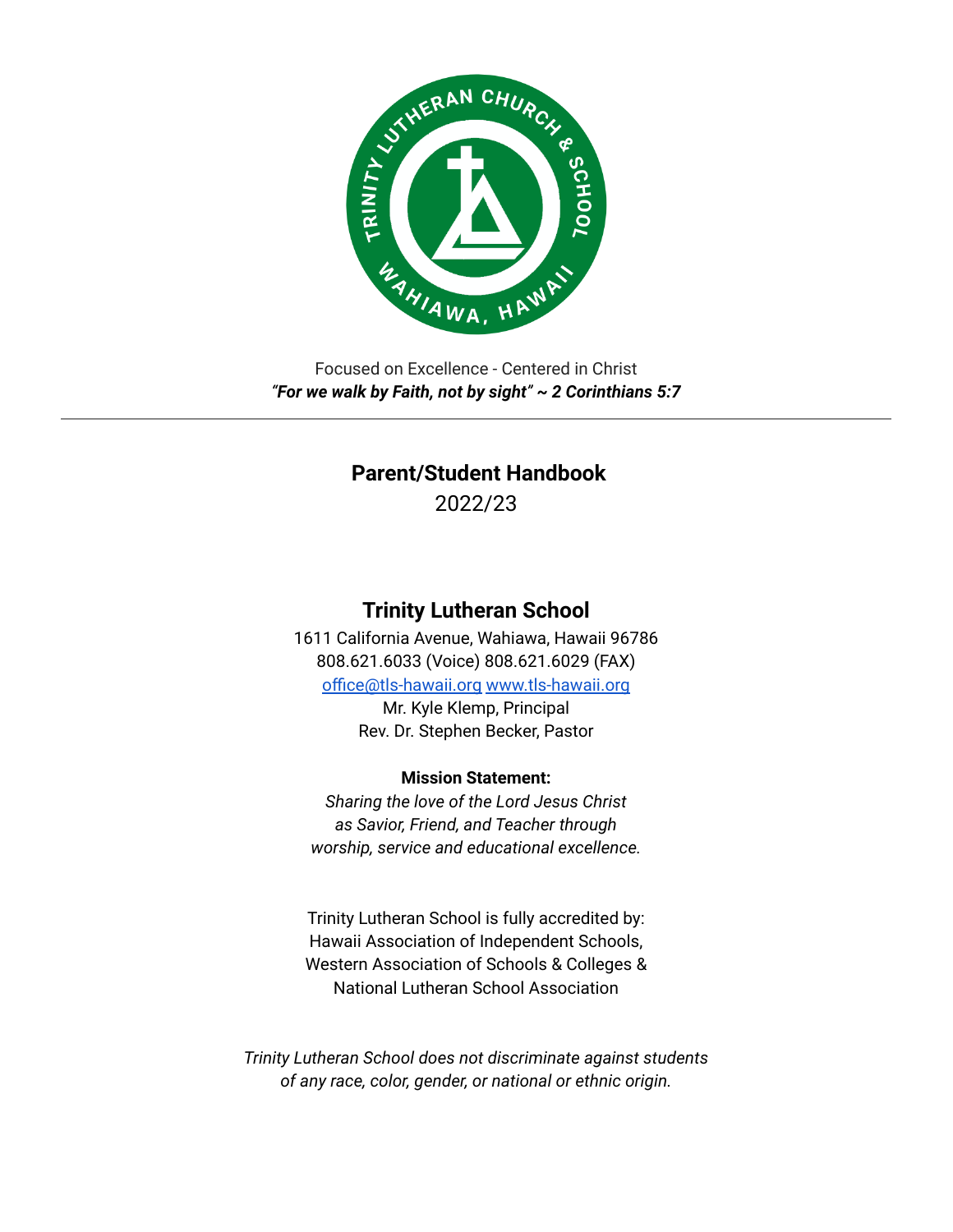# FROM THE PRINCIPAL



Dear Trinity Lutheran School Families,

On behalf of our faculty and staff, thank you for choosing Trinity Lutheran School. We are honored, because we know that selecting the right school for your child is one of the most important decisions you will make. With an experienced team and a long history of service to Central Oahu, we believe our school offers a safe and nurturing environment in which children can excel. Welcome to our 'Ohana. Welcome to our team!

We are proud to say that Trinity Lutheran School has been in existence since 1953. It was started by the members of what was, at that time, a newer ministry called Trinity Lutheran Church, for the purpose of giving its church members and families in the surrounding communities the opportunity to send their children to a Christian school. Today we serve

a wonderful array of people from all over the island, including Wahiawa, Mililani, Ewa, North Shore, and the nearby military bases.

Being a Christian school is important; however, so is being a school with high standards in all academic and nonacademic areas. We continuously strive to meet the needs of our students by enhancing our programs through research-based strategies, updated technology tools, and enrichment opportunities like Music Arts, Physical Education and Athletics, STEAM classes, Robotics, and more. It is exciting to see our students develop into successful graduates with great potential to impact their ever-changing world in high school, college, and beyond.

Our school's ministry offerings presently include the Preschool Program (encompassing Preschool and Prekindergarten classrooms), the Elementary School (Kindergarten through 8th Grade), and the Before and After School Care Programs for all grade levels. Trinity Lutheran Church is a vital component of the school ministry; along with regular worship services, Sunday school, and adult Bible studies, it provides our youth with opportunities for group activities, special events, and ways to get involved in worship.

Recommendations for school operations are offered through the California-Nevada-Hawaii District Office of the Lutheran Church, Missouri Synod. Global recommendations are offered through the synodical office in St. Louis. Other recommendations are garnered from accreditation visits. Trinity Lutheran School is fully accredited by the Hawaii Association of Independent Schools (HAIS), the Western Association of Schools and Colleges (WASC) and National Lutheran School Accreditation (NLSA).

It is our pleasure to welcome you and your family to Trinity Lutheran School. Thank you for your dedication and partnership in your child's success, as well as the success of our whole organization. We are here to serve you in fervent love because of God's love for us as demonstrated in the sacrifice of His Son, Jesus Christ. Mahalo and God bless you!

In HIS peace, Kyle Klemp, Principal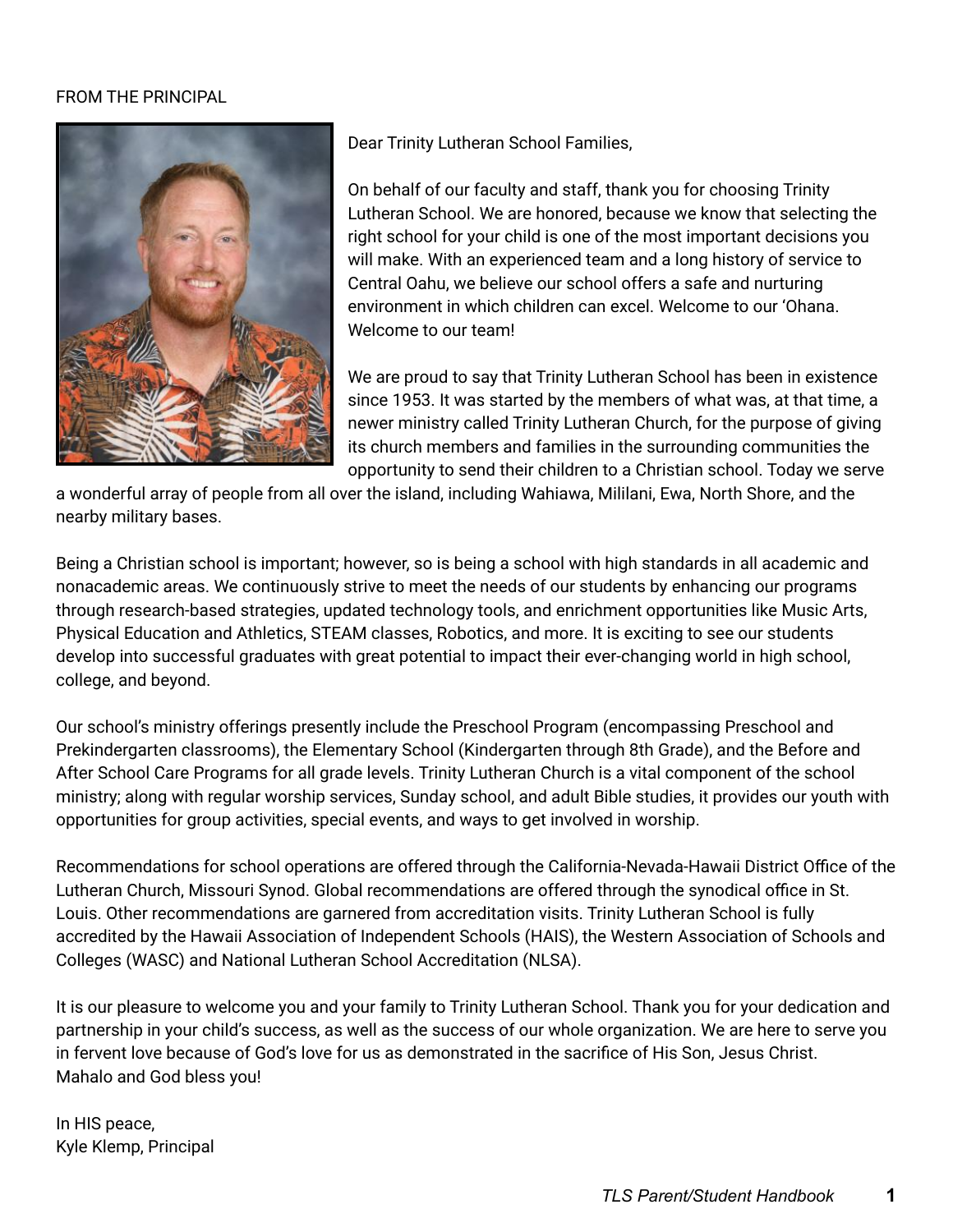#### FROM THE PASTOR



Welcome to the Trinity Lutheran 'Ohana,

We are so thankful to have you and your child as part of our school, and want to invite you to be a part of our church as well. Trinity Lutheran Church seeks to share the love of Jesus through our school ministry and other outreaches. At Trinity, we are passionate about Jesus!

We invite you to share with us in the joy of Jesus! We are rooted in the one-way love of Jesus Christ for you and our community.

Pastor Stephen Becker earned his Master of Divinity in Pastoral Ministry in 2007, and then completed his Ph.D. in Christian Education in 2010. In addition to his pastoral duties with our Church and School,

he also serves as a Chaplain with the Hawaii Air National Guard's 154th Fighter Wing at Joint Base Pearl Harbor-Hickam one weekend a month.

Please join us if you are:

- Needing counseling or care,
- Wanting to be more engaged with service to our community,
- Desiring to spend time with brothers and sisters of grace,
- Seeking God's Word.

Sunday School Program (3 years old to 8th grade)

Sundays at 9:00 AM in one of the Preschool or Pre Kindergarten classrooms

*With this program we aim to:*

- Touch the Heart: Connect with Emotions
- Open the Soul: Jesus-Centered
- Teach the Mind: Learn the Bible
- Involve the Body: Live it out!

Adult Bible Study - Sundays at 9:00 AM in the School Library, taught by Pastor

Worship - Sundays at 10:00 AM in the Sanctuary

If you ever have questions about life or faith I can be reached: face-to-face on campus most school days; by email (sbecker@tls-hawaii.org); or by phone (808-621-6033 ext. 4).

Yours in Christ's Service,

Pastor Stephen Becker and the Trinity Lutheran Church 'Ohana

Church Website: [www.trinity-hawaii.org](http://www.trinity-hawaii.org) Church General Email: [tlcsec@hotmail.com](mailto:tlcsec@hotmail.com)

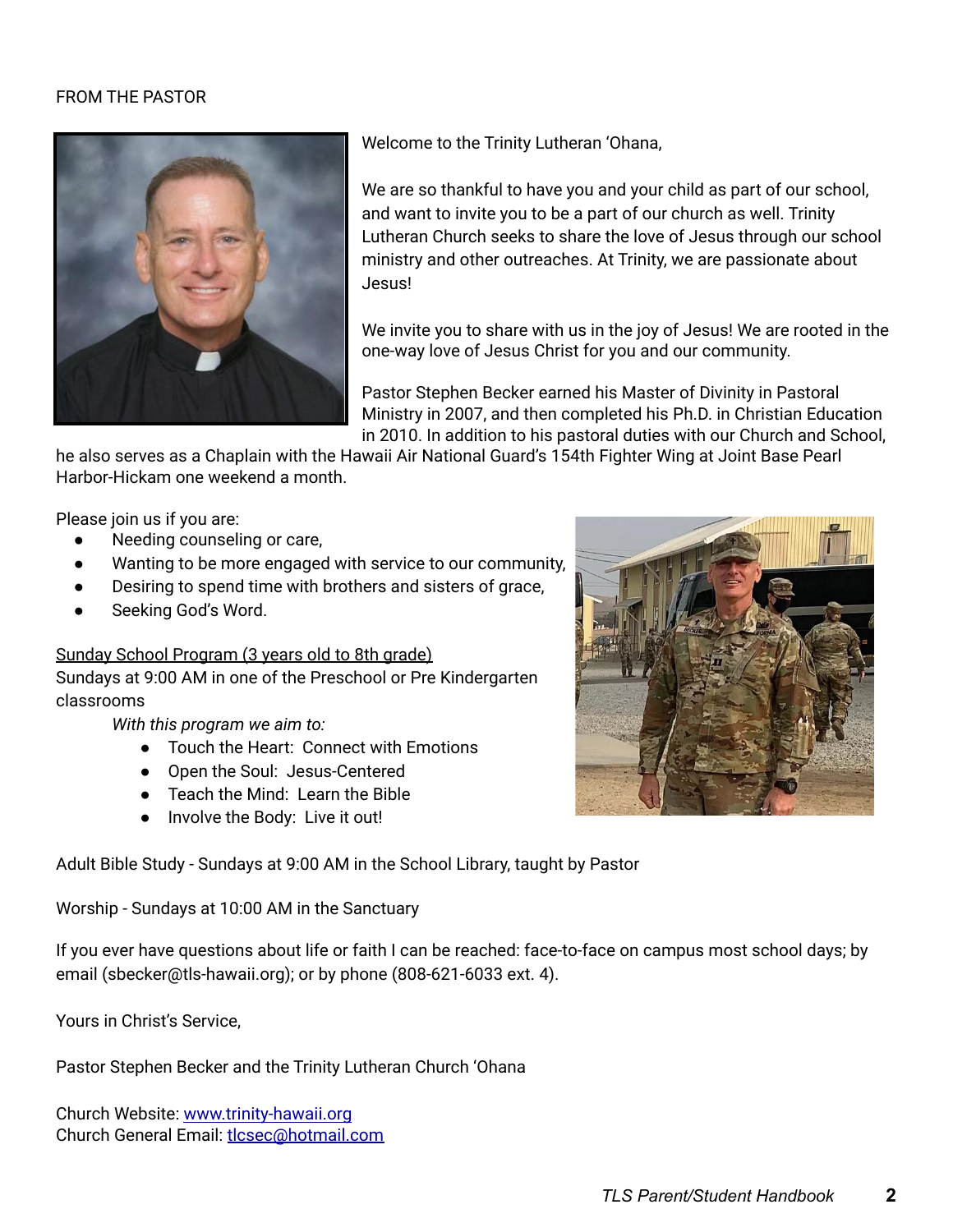# **SCHOOL WIDE INFORMATION & POLICIES**

#### MISSION

Sharing the love of the Lord Jesus Christ as Savior, Friend, and Teacher through worship, service and educational *excellence.*

#### VISION

By the grace of God, Trinity Lutheran School will be a place that:

- Demonstrates the love of Jesus Christ through the kindness and caring of our faculty, staff, students, families, church, and community;
- Pursues educational excellence through the tireless enthusiasm and continuous growth of all teachers and learners;
- Partners actively with students, parents, school, church, and community through clear and consistent communication, involvement, and opportunities for fellowship; and
- Sends students into their churches, communities, and the world with a firm foundation in faith so that their lives may be a beacon of Christ's light to everyone they meet.

#### PURPOSE

Trinity Lutheran School is a coeducational, Christian day school encompassing preschool through eighth grade. The Christian teachings and practices of Trinity Lutheran School are based upon our beliefs in the Triune God: Father, Son and Holy Spirit as revealed in Scripture. We accept the sixty-six canonical books of the Old and New Testaments as the inspired Word of God and accept the Book of Concord to be a true and genuine exposition of the doctrine of the Bible.

Our faculty and staff recognize that our school is uniquely Lutheran. Our primary purpose is the religious education and the faith development of our students through challenging, enriching, and rewarding educational and social experiences. Students and teachers serve each other and the community.

The majority of our student body is drawn from Central Oahu, thus serving a typical cross section of families from our island community. Students are selected and retained on the basis of their attitude and involvement of our mission, as well as our ability to meet their spiritual, academic, emotional, social, and physical needs. While we seek to serve as wide a range of families as possible, we realize we cannot meet the needs of every student who applies.

The faculty and staff of Trinity Lutheran School strive to create a supportive Christian environment. Through our Christian example, instruction, and discipline, we hope to communicate to our students that we seek to help them succeed in all aspects of their lives. At the same time, we work to establish and maintain a partnership with parents, to involve them in school activities and decisions, and to foster open communication between home and school.

# MOTTO

Focused on Excellence - Centered in Christ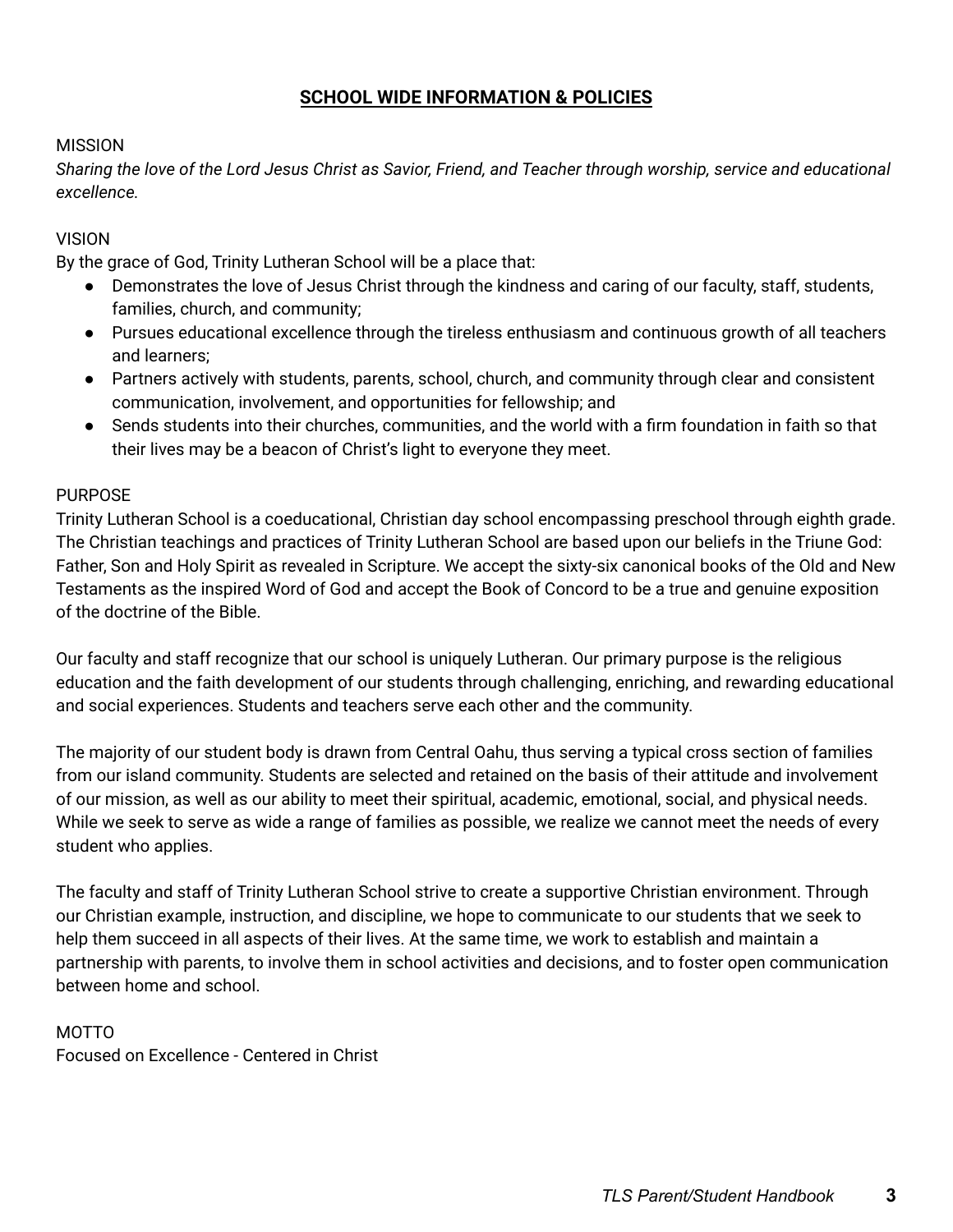# PHILOSOPHY

# Worship

We believe that God creates and nurtures the body of Christ. God shares His love with us through His Word and His Sacraments. We respond to God's love and express our faith through prayer, praise, thanksgiving, the study and reflection of His Word, and the knowledge of the Law's demands and the comfort of the saving Gospel of *Christ.*

By the grace of God through our work at Trinity Lutheran School students will:

- $\star$  Obtain knowledge of and grow in their belief in the Triune God as taught in the doctrine, history, and worship practices of the Lutheran Church-Missouri Synod
- $\star$  Understand and demonstrate what it means to be followers of Christ
- $\star$  Identify and use elements worship and prayer to express and nurture their faith
- ★ Share their faith in Jesus Christ with others with knowledge and confidence
- $\star$  Live lives of service to others at school, at home, and in their community

We do this by facilitating an environment and experience that lets students:

- Recognize themselves as being a unique child, redeemed and forgiven by God
- Learn God's Law and Gospel as found in the Scripture
- Read and reflect on God's word, developing a personal relationship with Christ
- Interact with others in the body of Christ
- Pray formally and spontaneously
- Accept and treat others as God's children Worship daily in the classrooms and weekly in Chapel
- Forgive and accept forgiveness
- Practice Christian virtues as presented in Scriptures (Galatians 5:22-23)
- Share their faith life through service and word
- Respect their bodies as the temple of the Holy Spirit. (Corinthians 6:19)

# Service

*We believe that students and teachers should help each other and the community model Christ-like compassion and love for all people. John 13:35 says,* "By this all people will know that you are My disciples, if you love one another."

By the grace of God through our work at Trinity Lutheran School students will:

- $\star$  Foster the ability to show love and compassion for others
- ★ Apply their unique, God-given talents for the sake of serving others
- $\star$  Develop their skills to live and work cooperatively with others

We do this by facilitating an environment and experience that lets students:

- Accept themselves as redeemed children of God who express their joy through service to others, their community, and the world
- Become stewards of God's creation through community responsibilities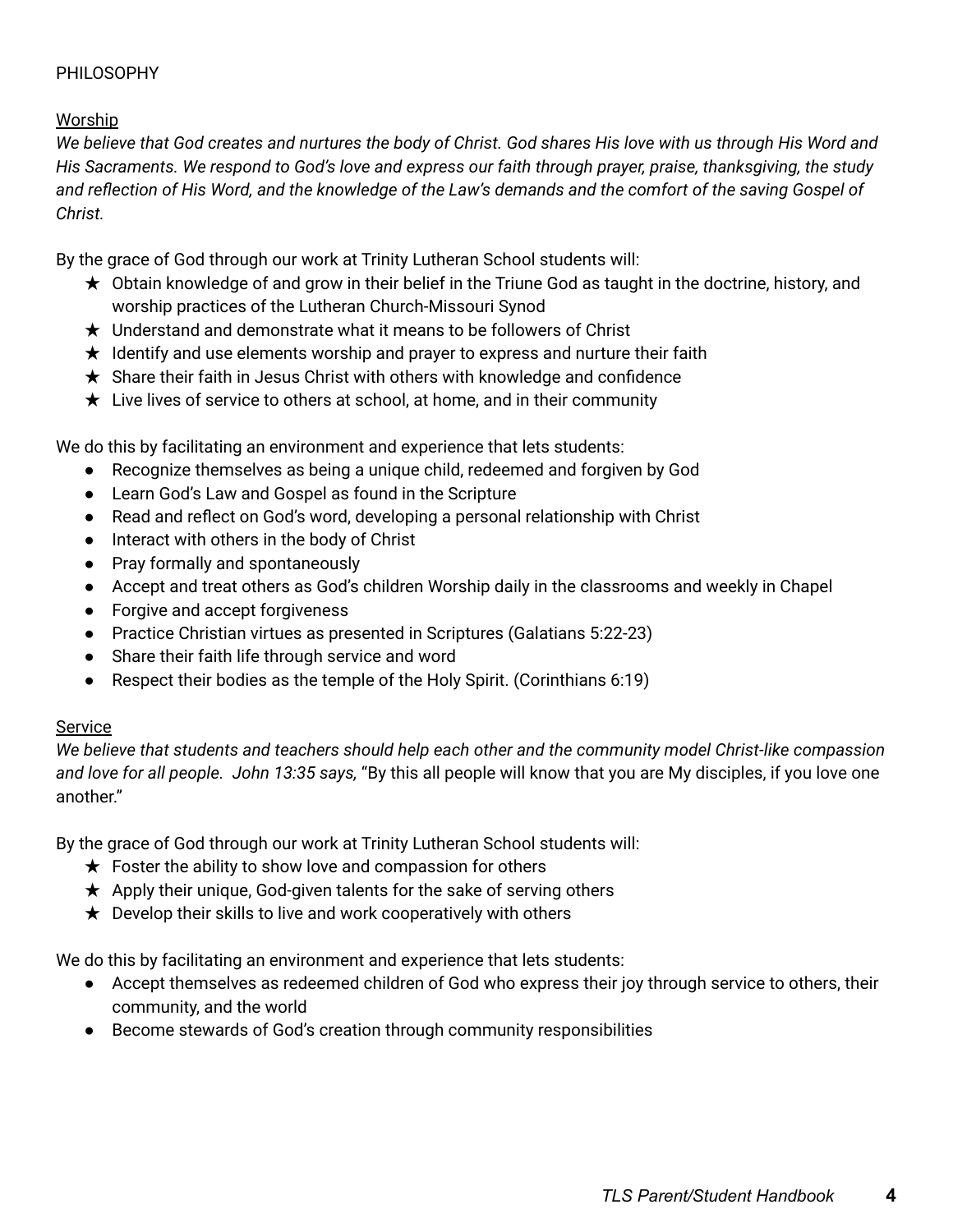# Educational Excellence

We believe that lifelong learners are those who continue to apply their Christian principles and beliefs as *productive members of society in a constantly changing and technologically advancing world. To accomplish* this, we believe our students must be able to think critically, analyze information, identify appropriate resources, and explore and evaluate possible solutions in order to contribute to the world both spiritually and intellectually.

By the grace of God through our work at Trinity Lutheran School students will:

- $\star$  View and appreciate knowledge and learning as gifts from God for use in service to others
- $\star$  Communicate effectively
- $\star$  Set obtainable goals for themselves
- ★ Develop the ability to use learning tools and resources to increase knowledge and solve problems
- $\star$  Realize the need and gift that it is to be able to forgive themselves and others

We do this by facilitating an environment and experience that lets students:

- Use God's gift of learning to continue to achieve goals consistent with His will
- See learning as a building experience that successive knowledge builds on prior experience
- Accept responsibility for their own learning, actions, and feelings
- Form, ask, read, and listen for pertinent questions
- Analyze work in all mediums for its value and the accuracy of its message
- Plan, organize, and impart their thoughts by written or verbal expression
- Develop their physical abilities
- Set goals and make plans to accomplish them and periodically reevaluate and adjust those plans in pursuit of success
- Develop information retrieval skills by accessing a variety of information from printed material, interviews, media computers, and other technology
- Develop their life skills to handle both successful and discouraging situations
- Recognize their mistakes, and through identifying the situation, come to the realization that one can forgive and be forgiven

# AFFILIATION & ORGANIZATION

Trinity Lutheran School (TLS) is wholly owned and operated by Trinity Lutheran Church (TLC), a non-profit corporation, which together with over 1,800 such schools throughout the United States and Canada, is affiliated with the Lutheran Church-Missouri Synod (LCMS).

Trinity Lutheran School is locally operated through the administrative team, including Principal, Pastor and Board of Trustees of TLC; additionally, general support and specific council comes from our California-Nevada-Hawaii (CNH) District Office in Livermore, CA, and the LCMS National Office in St. Louis, MO.

The State of Hawaii, Department of Human Services (DHS), annually licenses the staff, program, and facilities of Trinity Lutheran School Early Learning Program and PS - 8 Extended Care Programs. The Early Learning Program is licensed to serve children, and staff to child ratio varies from 1:12 to 1:16 depending on age. Our Elementary Extended Care Program is licensed to serve 40 children up through age 12.

Trinity Lutheran School is a ministry of Trinity Lutheran Church. Members of the Church's Board of Trustees are elected by the congregation to oversee the work of the church. The School Advisory Team (SAT) is a team made up of trusted church members and parent volunteers to advise the Principal in the overall operation of the school ministry. This team is advisory only, and does not set policy.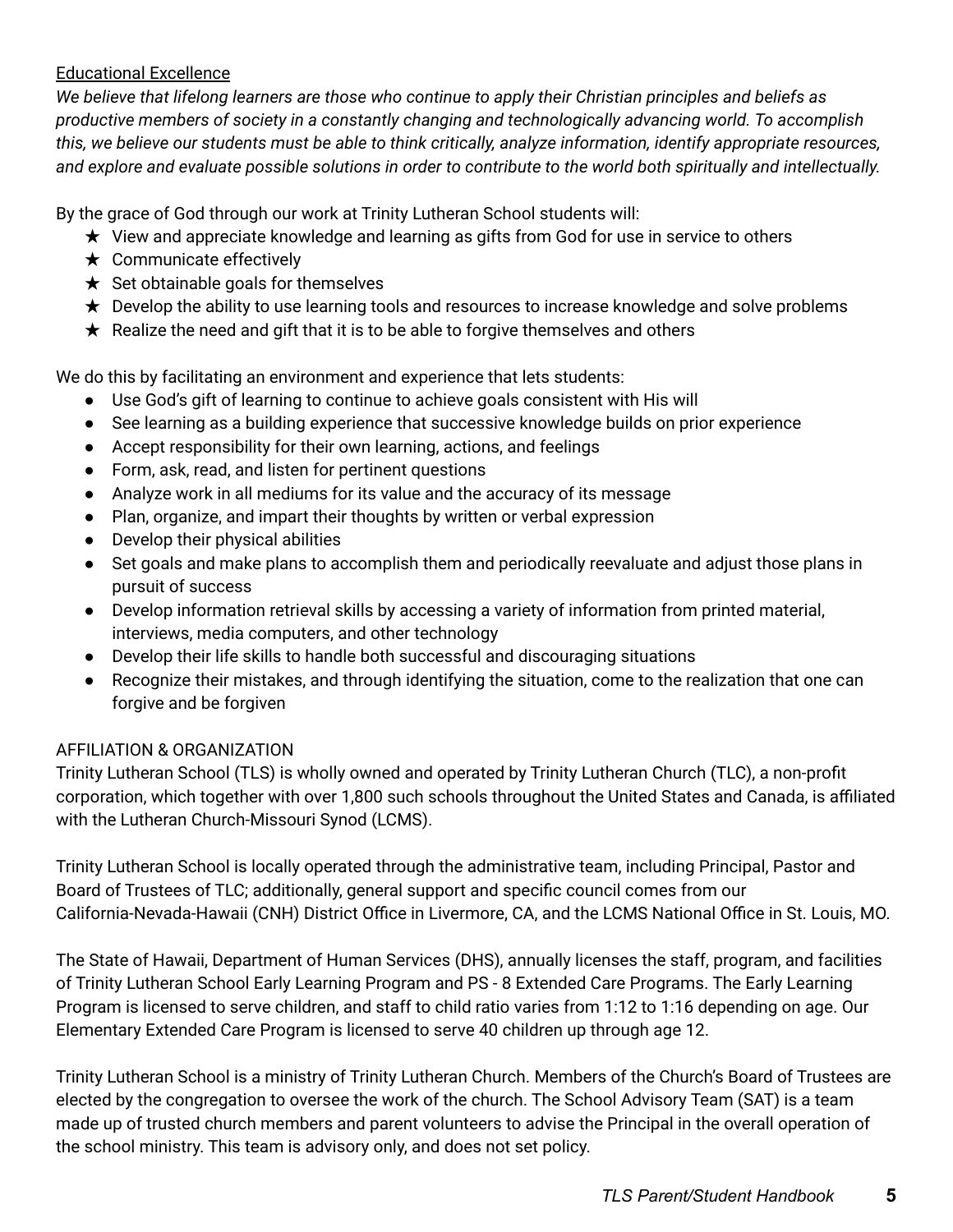# NON-DISCRIMINATORY CLAUSE

Trinity Lutheran School admits students of any race, color, gender, nationality, and ethnic origin to activities generally accorded or made available to students at the school. We do not discriminate on the basis of race, color, gender, nationality, and ethnic origin in the administration of our educational policies, admission policies, scholarship programs, athletics, and other school administered programs. Children with special needs are accepted on a non-discriminatory basis as long as our staff and our facility are able to meet their specific needs.

# DISABILITY ACT

It is our school's policy to operate within our state and federal law to follow the Americans with Disability Act (ADA) and accept children with disabilities within reasonable boundaries.

# CHRISTIAN CIVILITY CLAUSE

Trinity Lutheran School expects all adults associated with the school to model Christian behavior and, as such, has adopted a "Civility Clause," which reads as follows:

"The school asks adults [parents] to model for students' behavior based on Christian guidelines: trust, kindness, high ethical standards and a generosity of spirit. Trinity Lutheran School asserts that all members of the school community are expected to treat each other, students and adults alike, with courtesy and respect at all times. All members of the school family share an obligation to keep our campus and our interactions on behalf of our students free from disrespect and disruption."

The school has adopted this clause to promote mutual respect, civility, and orderly conduct among employees, students, parents, and the public who visit our campus. School administrators, with the support of the Board of Trustees, reserves the right to dismiss students, teachers, parents, or any other visitors to campus from the grounds or from the organization entirely at any time for failing to uphold this clause.

# CHILD ABUSE REPORTING

The Hawaii Department of Human Resources (Child Welfare Services) defines child abuse as the "nonaccidental infliction or threat of infliction of physical, emotional, or mental harm to a child."

The State of Hawaii requires both public and non-public (private) school personnel to report any and all incidents of suspected child abuse. Child abuse and child abuse reporting statutes apply equally to the public and private sectors. There is no exemption for private schools. Trinity Lutheran School will work and cooperate with governmental authorities in investigations and other matters relating to the health, safety, and welfare of all students. Trinity Lutheran School personnel must report any suspected abuse, abandonment or neglect to the proper agencies.

# PARTNERING IN YOUR CHILD'S EDUCATION

The support and encouragement of parents and guardians makes a world of difference in a child's success at school. Trinity Lutheran School is dedicated to helping all students achieve their highest potential by providing an environment conducive to a meaningful learning experience. Parents play an essential role by agreeing to be partners in that environment and experience as outlined below:

1. **Parents will know, understand, follow, and enforce schoolwide and classroom expectations** with the belief that Trinity Lutheran School and its faculty and staff want what is best for every child in our care.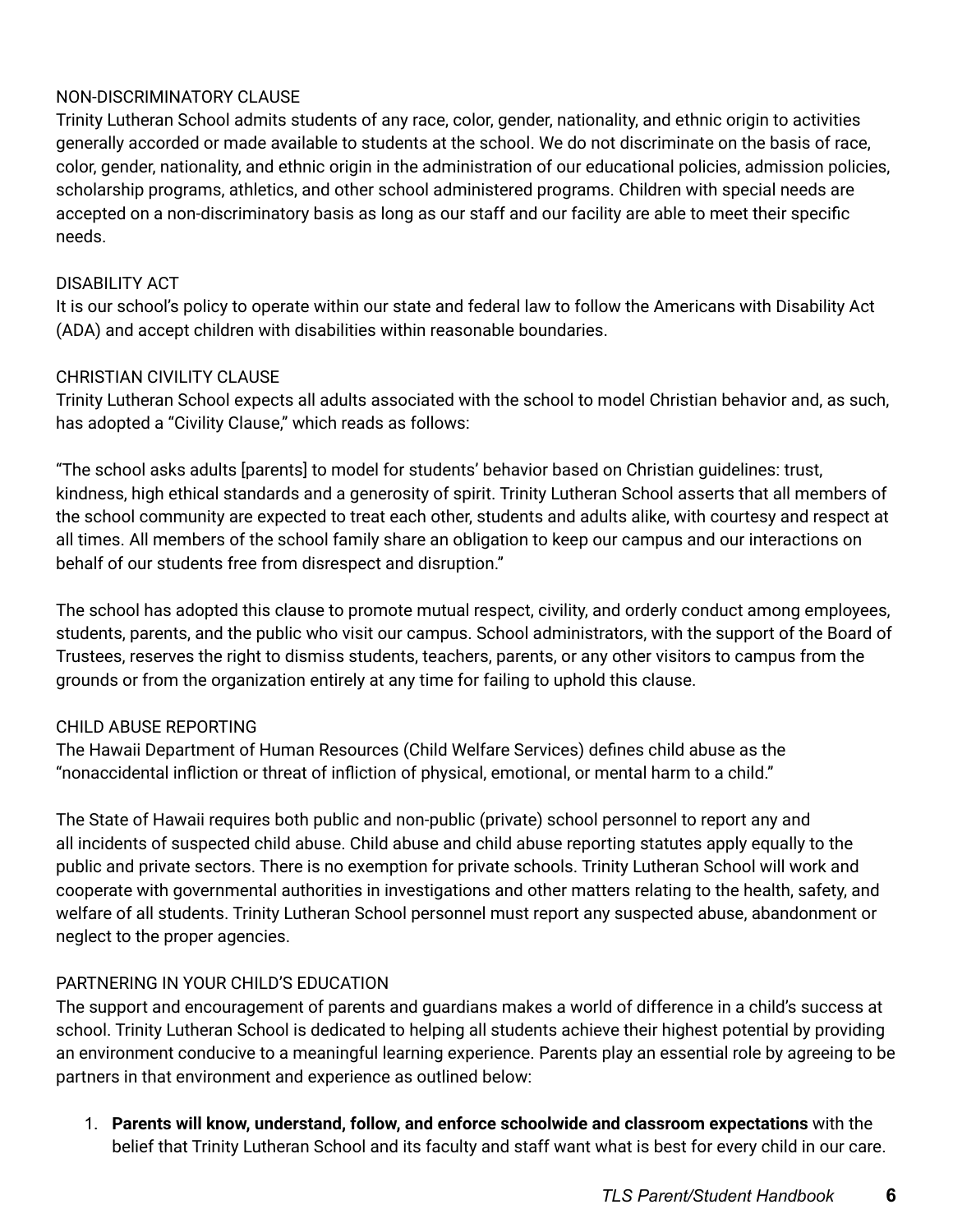Parents will do this by: reading and upholding the standards, policies, and procedures in this Handbook for themselves and their students; understanding and supporting grade level and classroom expectations; speaking positively about school authorities and other students and families in front of their children; and allowing disciplinary decisions to be opportunities for learning lessons and growing academically, socially, emotionally, and spiritually.

- 2. **Parents will support regular attendance and punctuality** with the understanding that research shows poor attendance habits are directly related to poor academic and social growth for students. Parents will do this by: ensuring their child always has a way to get to school safely and on time; providing the clothing, materials, and food needed to get to school without stress; creating an at-home routine that allows for a good night's sleep and successful morning; keeping their child home when he/she is ill to prevent prolonged or in-and-out absences due to not being able to heal; and modeling attendance and punctuality in other areas of family life.
- 3. **Parents will take an active interest in their child's learning and monitor their child's progress** because parents are a child's first and continuous teacher, encourager, advocate, and hero. Parents will do this by: talking with their child about school on a daily basis; checking on their child's school activities, assignments, and grades through teacher newsletters, emails, phone calls, and parent-teacher conversations/conferences; checking assignments and grades through Sycamore on a weekly basis and helping their child follow-up with the teacher when necessary; and showing up to academic-focused events such Back-to-School Night, Open House, and Awards Ceremonies whenever possible.
- 4. **Parents will make every effort to be an informed school partner** with the understanding that this is a key component to both their child's success and the success of the entire school community. Parents will do this by: participating in school events and parent workshops; attending meetings and contributing positively; reading all correspondence from school to home and taking action when necessary; using Sycamore, school and teacher webpages, and their own children to find information when needed; and asking questions.
- 5. **Parents will prioritize their child's school activities** with the belief that children want to make their parents proud and fundamentally crave and need their parents' encouragement and attention to thrive. Parents will do this by: attending sports games, band concerts, service events, open houses, etc.; contributing to the PTT group with time, talent, and/or treasure; volunteering in the classroom, for field trips, or other school activities; and sharing their child's opportunities and successes with family and friends.
- 6. **Parents will communicate quickly, clearly, and kindly** with other members of the Trinity Lutheran family, always assuming the best of others while staying focused on the ultimate goal of helping their child grow and succeed. Parents will do this by: maintaining open lines of communication with their child's teacher(s) (e.g. email, phone call, written note, or in-person - whether casual conversation or by appointment); reaching out and responding to school personnel and fellow parents in love; following up with questions or concerns immediately and for the purpose of coming to a resolution; and following the Matthew 18 Principle as outlined below.

# THE MATTHEW 18 PRINCIPLE

In addition to the above expectations for a successful parent-school partnership, Trinity Lutheran School expects parents to adhere to the principles of Matthew 18:15-20, which states:

# If Your Brother Sins Against You

"If your brother sins against you, go and tell him his fault, between you and him alone. If he listens to you, you have gained your brother. But if he does not listen, take one or two others along with you, that every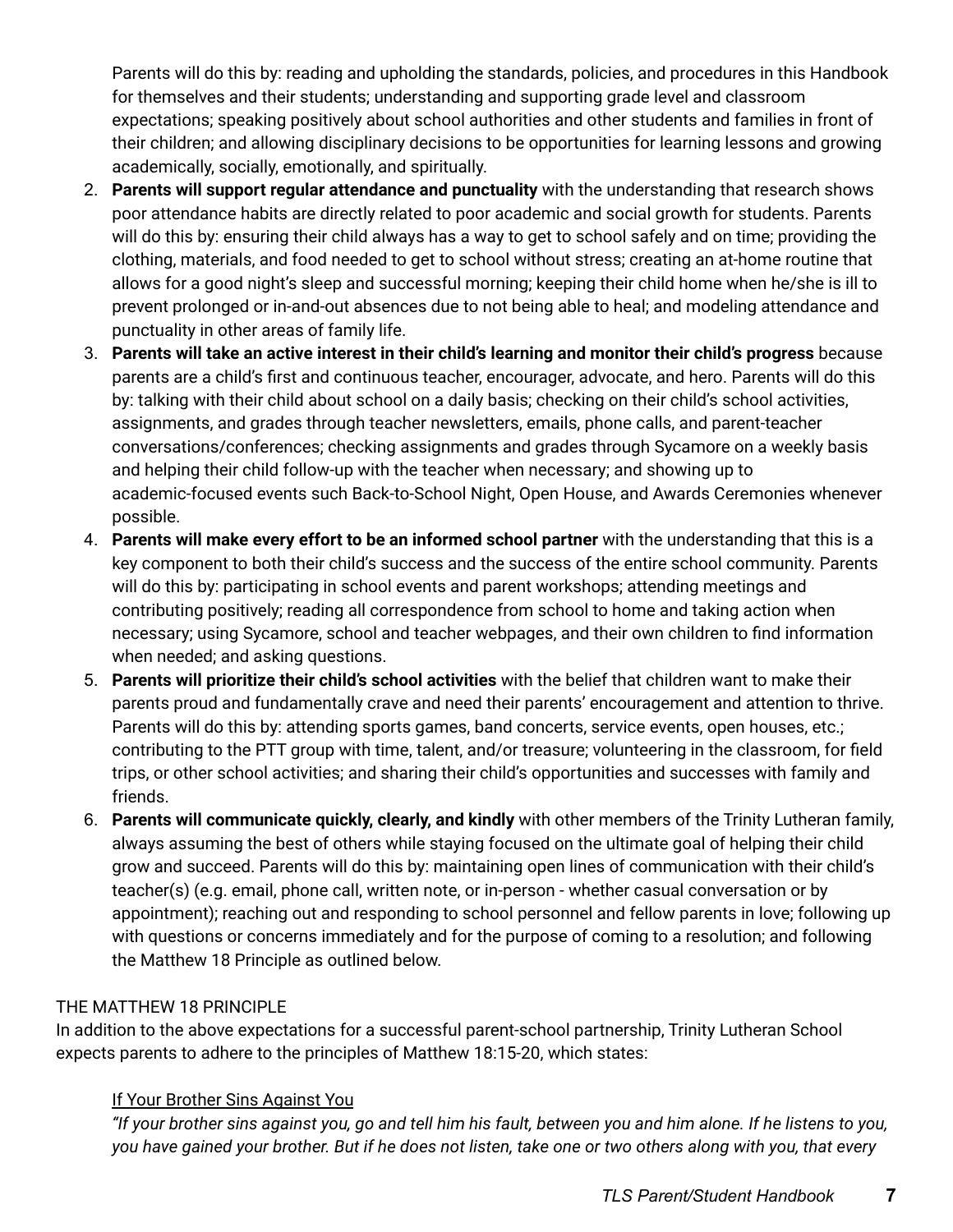charge may be established by the evidence of two or three witnesses. If he refuses to listen to them, tell it to the church. And if he refuses to listen even to the church, let him be to you as a Gentile and a tax collector. Truly, I say to you, whatever you bind on earth shall be bound in heaven, and whatever you loose on earth shall be lost in heaven. Again I say to you, if two of you agree on earth about anything they ask, it will be done for them by my Father in heaven. For where two or three are gathered in my name, there am I *among them."*

In Handbook terms, this means the following protocol should be followed in the case of a conflict with a teacher (or any Trinity Lutheran School family member):

# **1) Keep it Confidential**

Share the problem only with the person or people directly involved to establish confidentiality. The Bible has much to say about those who disparage others with their words. Proverbs 11:9 says, *With his mouth the godless man would destroy his neighbor, but by knowledge the righteous are delivered.*

# **2) Keep the Circle Small**

Take questions or concerns immediately and directly to the person involved with the intention of seeking information or a solution without involving others, as Matthew says, *"If your brother sins against you, go and tell him his fault, between you and him alone."*

# **3) Be Straightforward**

Jesus tells us to speak the truth in love. Sometimes it is difficult to be straightforward and tell someone the truth, but it is necessary in order to reach resolution and inspire improvement. Proverbs 27:6 says, *Faithful are the wounds of a friend; profuse are the kisses of an enemy.*

# **4) Be Forgiving**

The goal of the Matthew 18 Principle is wholehearted forgiveness and restoration between those involved. Galatians 6:1 says, *Brothers, if anyone is caught in any transgression, you who are spiritual should restore him in a spirit of gentleness. Keep watch on yourself, lest you too be tempted.*

Most school issues are resolved at the two-person level; but what good is the Matthew 18 Principle if one person will not "hear" another, or openly disagrees with the other person's version of the problem? What's the next step in the process?

# **5) Step 5**

In the case that a resolution cannot be reached one-to-one, the parent and teacher should agree to make an appointment to meet together with the principal and/or pastor in order to reach a resolution.

**6) Step 6**

Very rarely, an issue cannot be resolved through mediation with the principal and/or pastor and the principal and pastor may ask the Board of Trustees for Trinity Lutheran Church and School to get involved. The goals of such a high-level meeting would be to: present a clear understanding of the problem; solve the problem; administer reproof and correction if necessary; and offer a means to forgiveness and wholehearted restoration for those involved.

# **7) Step 7**

Should reasonable steps be taken to resolve the issue, but a satisfactory conclusion cannot be reached, it may be decided that the family and Trinity Lutheran School are simply not a match in ministry. In such a case, Trinity Lutheran School reserves the option to either ask the family to withdraw the student(s), or withdraw the student(s) without the family's concurrence.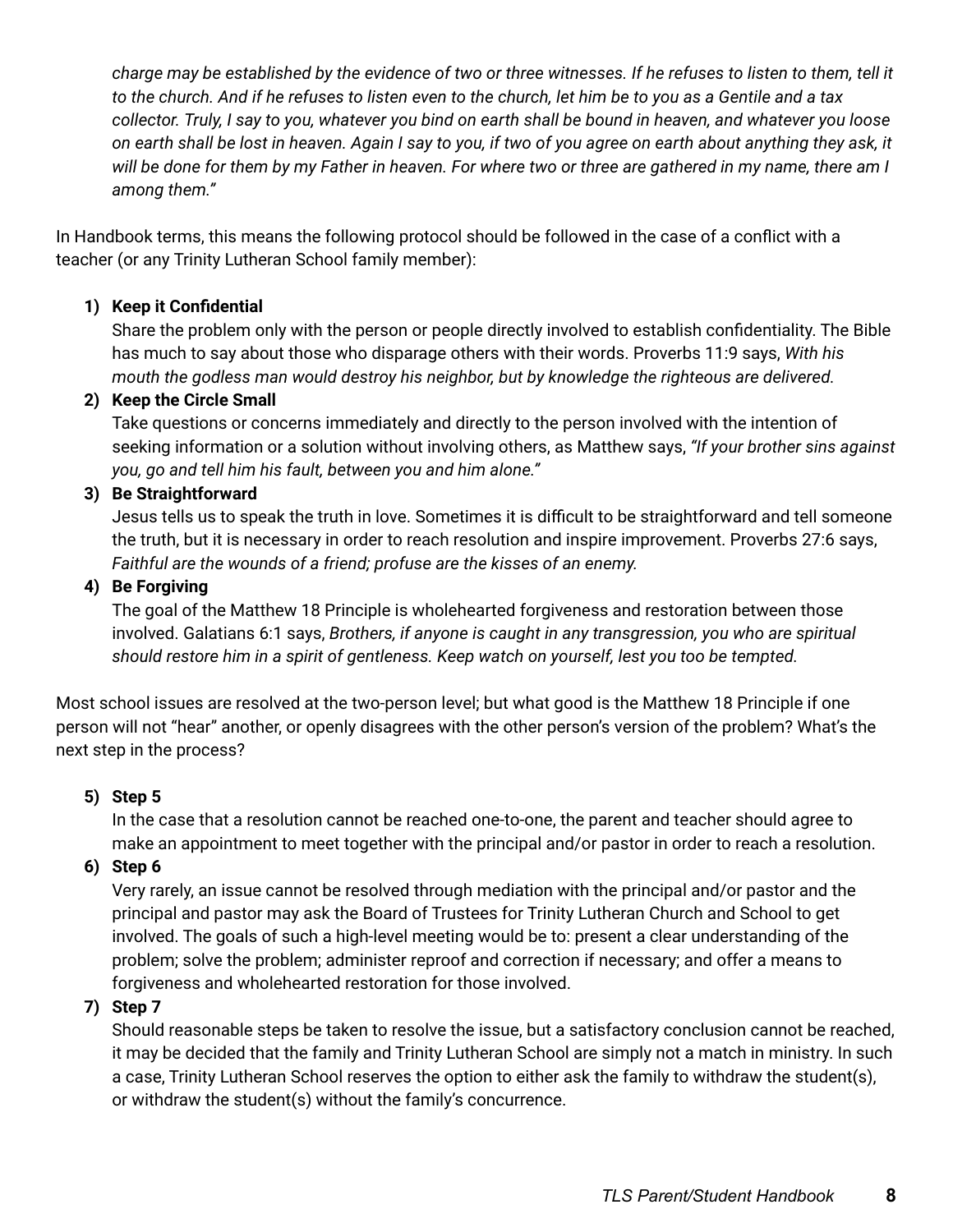In short, the Matthew 18 Principle requires that parents talk to teachers about student problems before they talk to administrators. If unresolved at the two people level, the matter is prayerfully and in an orderly fashion moved upward in the school organizational structure. This is a Biblically sound way of solving people-to-people problems.

# **VISITORS**

Trinity Lutheran School welcomes visitors for a variety of reasons such as volunteering in the classroom and helping with campus projects. We are committed to providing a safe and secure learning environment for our students. Parent involvement in school programs and activities is greatly appreciated by the staff and students. All campus visitors are expected to abide by this visitor policy.

- All visitors must enter through the front office and sign in with the Office Manager.
- Staff will provide the visitor with a badge that must be worn for the duration of the visit.
- All visitors must exit campus through the front office to sign out.
- Please walk the campus quietly.
- Enter and leave classrooms as quietly as possible.
- Allow teachers, aides, other volunteers, and students to work and play without distraction or interruption.

For classroom visitations/observations, parents and other authorized visitors must request an appointment directly with the classroom teacher in advance, unless otherwise authorized by the administration. Classroom visitations/observations should last no longer than 20 minutes, unless specifically authorized by the classroom teacher or administration.

As a reminder, teachers can often make themselves available before and after school.

# VOLUNTEERS

Parent volunteers are vital to the success of the programs at Trinity Lutheran School. Volunteer opportunities may include helping in classrooms, assisting with field trips, completing minor maintenance tasks, or coaching athletics teams. Volunteers who plan to serve in a classroom more than two (2) days per month are required to have a TB clearance form on file with the front office prior to service. Background checks may be conducted for any volunteer at any time at the discretion of the administration.

# PARENTS & TEACHERS OF TRINITY (PTT)

Trinity Lutheran School's Parents and Teachers of Trinity (PTT) group is a non-profit organization comprised of every school parent, teacher, administrator, and staff member and directed by a board of elected members, as well as the school principal and pastor who both sit in advisory positions. The group's objectives are to support the academic and social activities of the school and encourage and endorse projects to expand the educational enrichment opportunities beyond those offered by the school at all grade levels. To accomplish these goals, the PTT raises funds through annual contributions from parents, as well as fundraising projects such as the ongoing Clothes Closet (selling gently used uniforms), Regal Bake sales, Dining for Trinity events, and Amazon Smile. PTT general meetings, updates, news, and volunteer opportunities will be shared through weekly school newsletters, teacher communications, on the school's website and social media accounts, and/or on flyers posted around the campus. Thank you for partnering with the PTT group!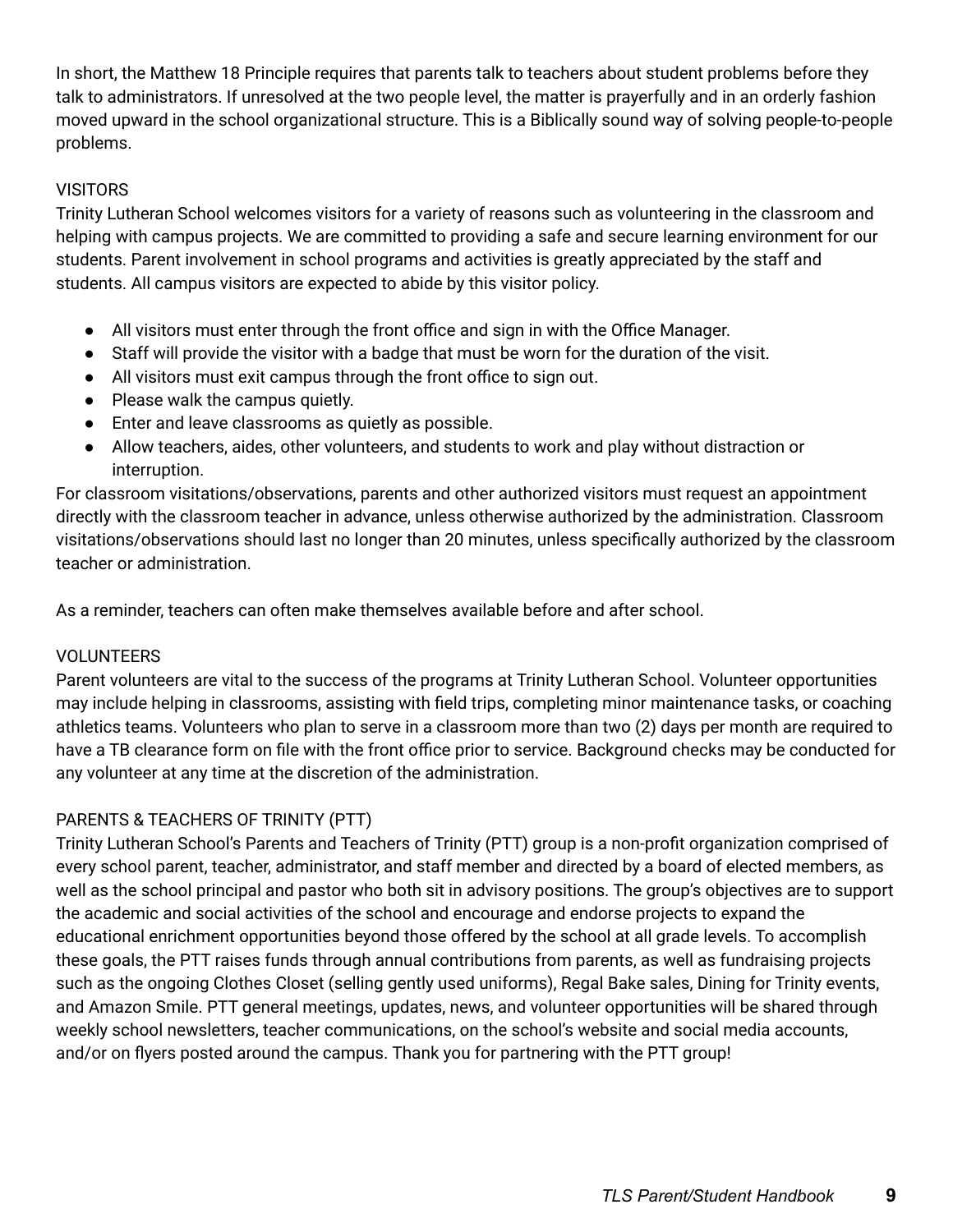#### MEDICAL REQUIREMENTS

Hawaii State Law requires all students to meet physical examination, immunization, and tuberculosis clearance requirements before they may attend any public or private school in the State, which includes all grade levels offered at Trinity Lutheran School (preschool through grade 8).

All state requirements must be met before a child is allowed to attend school. This includes a Tuberculosis (TB) clearance form and a completed Student Health Record (Form 14). Additionally, Preschool and Prekindergarten students need the Childhood/Pre-K Health Record Supplement Form (Form 09-1051). A signed statement or appointment card from the child's doctor will suffice if you are unable to get an appointment prior to the first day of school. For a complete list of required immunizations, please visit, <https://health.hawaii.gov/docd/files/2019/10/Immunization-Requirements-Summary.pdf>

Students missing such requirements will not be permitted to attend school. Tuition and/or fee refunds and/or credits are not granted for missed school due to failure to meet medical requirements.

#### TUITION & FEE PAYMENTS

Tuition payments are made annually, by quarter or semester, or in monthly installments. If paying monthly, the first monthly tuition payment is due on your Registration Day and all subsequent tuition payments for the year are due on the 15th of the month from August through April. If payment is not received in full by the 20th (5-day grace period), a \$50 late fee will be assessed without special notice. The school does NOT provide monthly account statements or regular payment reminders. Tuition payments must be current at the end of each month in order for a student to attend class for the next month. Outstanding accounts may, at any time, be passed to the Board of Trustees or a Collection Agency for collection. Any exceptions to this policy must be approved by the school principal or pastor. Thank you for making your account with Trinity Lutheran School a financial priority for the sake of your child's education.

Other fees may be assessed at any time for overdue accounts, bank returned checks, or additional program changes. Accounts with checks returned by the bank more than once may be required to make all future payments in money order, or bank certified check.

Tuition payments are made in advance. In case of early withdrawal, tuition will be calculated based on the actual number of days enrolled. The school requires written notice at least 10 school days in advance of withdrawal. If such notice is not given, tuition will be assessed for 10 additional school days from the date the written notification is received. No refunds will be given for withdrawal as of the close of the last school day of the 3rd quarter.

Fees are not refundable, including camp and class trip fees. Exceptions are the graduation fee for students leaving during the first semester and the enrollment fee for families who are transferred off-island before the first day of school.

#### FINANCIAL RELIEF OPPORTUNITIES

Trinity Lutheran Church and School offers several financial relief opportunities. Discounts, credits, and tuition assistance amounts may not be compounded. A family will receive the discount and/or assistance amount they choose out of those for which they are eligible.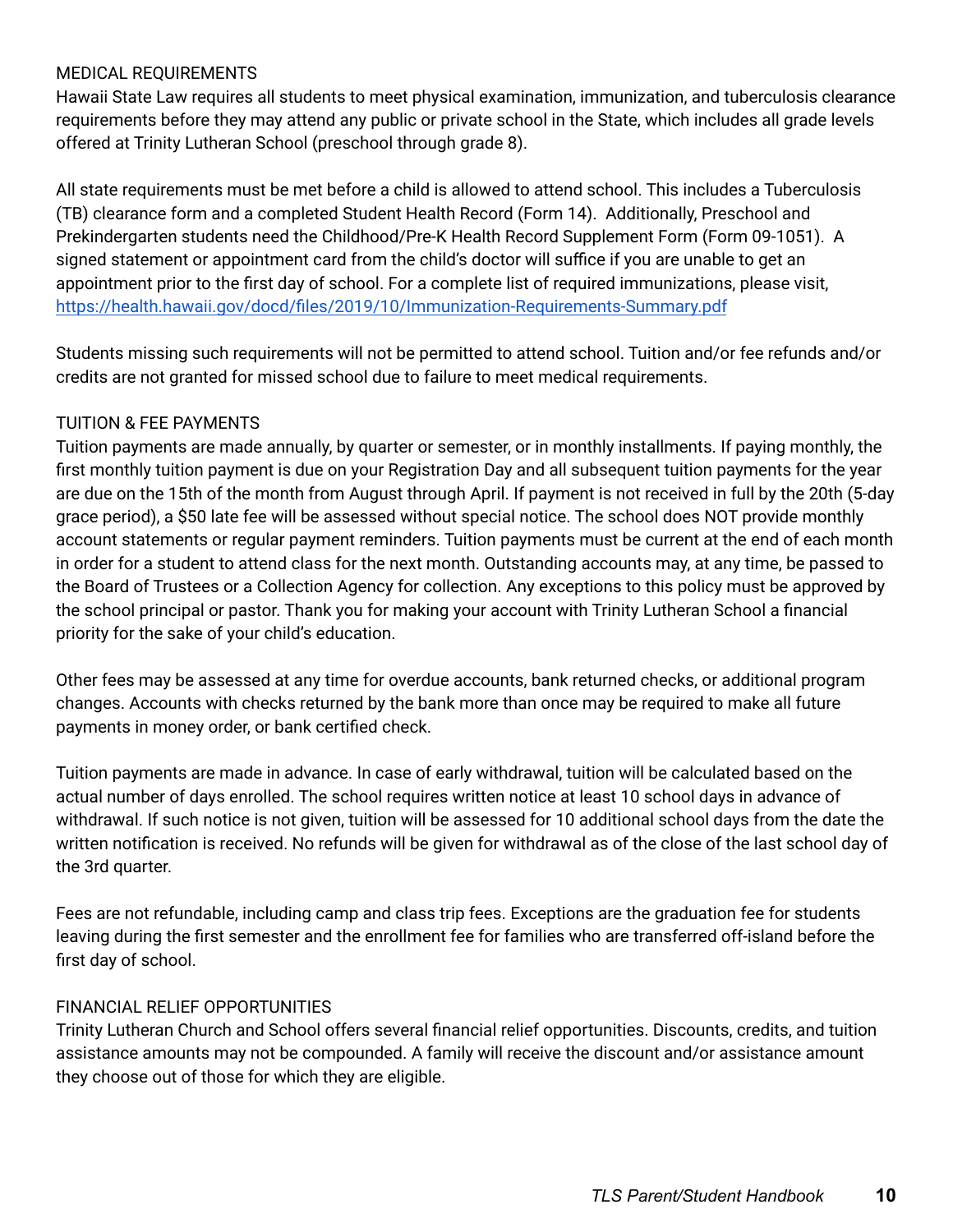The Multiple Child Deduction is 5% for the 2nd child, 10% for the 3rd child, and 15% for the 4th child when the children legally belong to the same parent(s) or guardian(s). This deduction applies to the base tuition amount only and is applied on Registration Day.

The Military Discount is designed to provide tuition relief to families who are not receiving any other Trinity Lutheran Church or School or outside discounts, aid, or scholarships; it is 5% and applies to base tuition amount only and is applied on Registration Day. To qualify, the student must have at least one parent or legal guardian in Active Duty Military Service with a current active military ID card. To receive a military discount, a current military ID card must be presented to a Trinity Lutheran School administrator or office personnel upon initial enrollment, as well as on Registration Day each year.

Information about the Trinity Lutheran Church Membership Credit is available by request.

The Family Referral Credit is \$200 per family for each family referred; it applies to base tuition amount only and is applied in April. To receive the tuition credit, the referring family must be a current Trinity Lutheran School family that refers a new family to Trinity Lutheran School. This is a per family offer, not a per student offer. In order for a family to receive this credit, the referred family must meet the following requirements: must be enrolled at Trinity Lutheran School in preschool through grade 8; must attend Trinity Lutheran School for three (3) consecutive school quarters in a school year; must list the referring family's name on the new student's initial application form to Trinity Lutheran School (referring names may not be substituted, altered and/or added to after the initial application submission). Families will be notified by email of their referral credits. If there is more than one referring family listed on the initial application of the referred student, the referral credit will be split equally among the referring families.

# EXTENDED CARE

Trinity Lutheran School runs a licensed Extended Care Program, with Before School Care starting at 6:30 a.m, and After School Care running from 2:30 p.m. (1:30 p.m. on Wednesdays, 11:30 a.m. on minimum days) with a 15 minute grace period for picking up without being charged. This does not include intersessions, summer, or other days off or breaks for Preschool through grade 8.

Admission to the Extended Care Program is available to any student enrolled in our regular school program. Acceptance is on a first-come, first-served basis. Cancellation or early withdrawal from the Before and/or After School Care Programs will adhere to the same withdrawal policy as our tuition policy.

Since before and after school care are extensions of the school day, a child who does not attend the regular school day will not be allowed to attend Extended Care. For their protection, students who are on campus before 7:15 a.m. or after 2:45 p.m. will be automatically sent to Extended Care and applicable charges will apply. A parent or authorized adult must supervise student spectators at school-sponsored activities such as sports games. Drop-in care is available for a special rate (BSC: \$10.00 per day; ASC: \$20.00 per day). Early dismissal day rates include the following: 11:45 - 2:30: \$15.00; or 11:45 - 5:30: \$35.00. ASC late pick-up fees are accrued beginning at 5:35 p.m. It is \$15.00 for each 5 minutes or portion thereof after 5:35 p.m.

# FOOD SERVICE

Trinity Lutheran School snack and lunch schedules are provided by individual teachers. Students in Kindergarten through Grade 8 may bring a snack from home each day. Children with food allergies can be accommodated in most cases, provided the allergies have been reported to the school office in writing no later than the first day of school.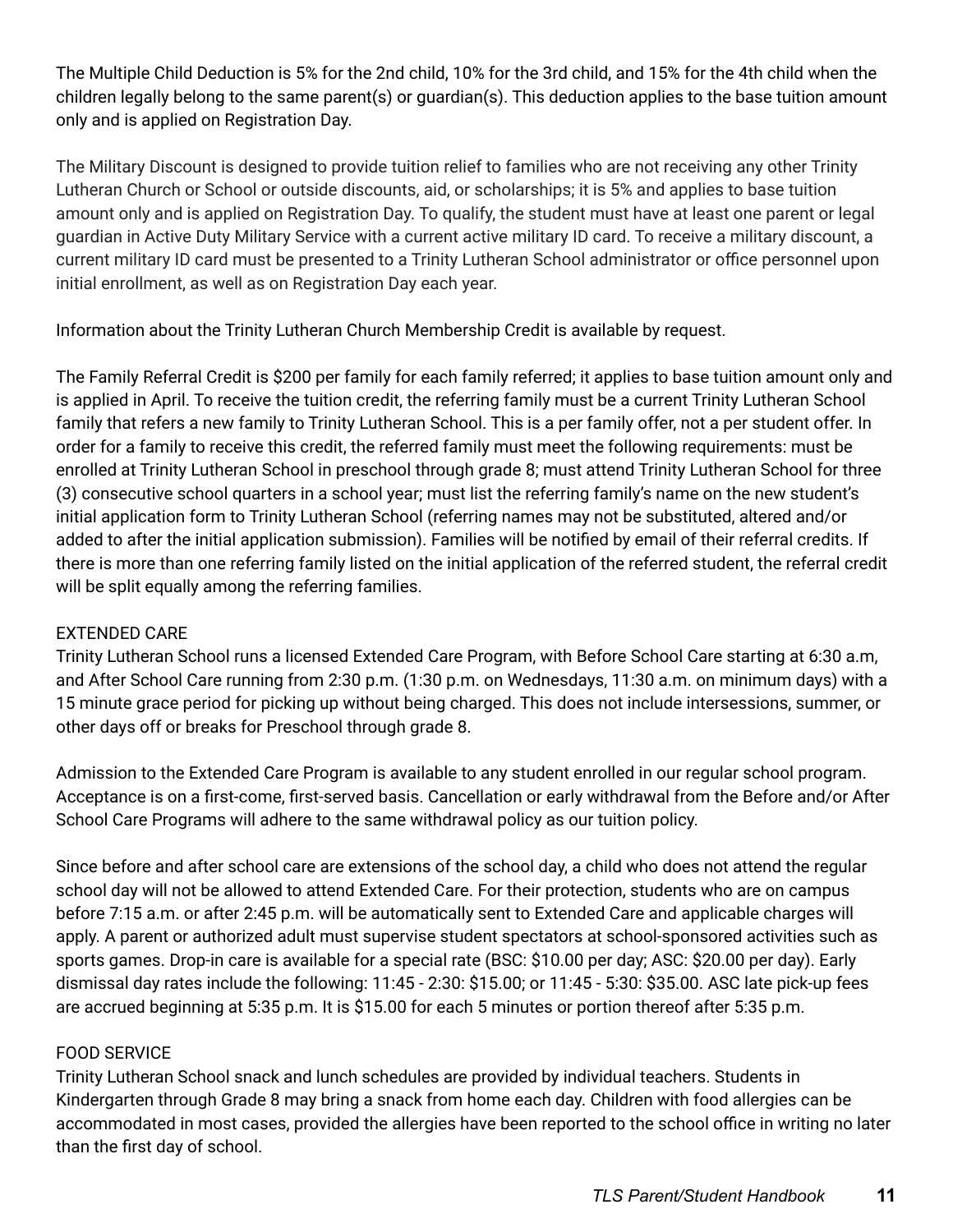The school contracts with a professional catering company for hot lunches in both the Early Learning Program and grade school. All catered meals are prepared according to USDA guidelines. A lunch menu for selection and ordering will be posted for the next month prior to the beginning of each month. Parents are responsible for the cost of this service.

Food delivery services such as Door Dash, Uber Eats, etc... are strictly prohibited.

While school faculty/staff make reasonable efforts to ensure students are appropriately nourished during the school day, it is ultimately the responsibility of the parent/guardian to provide lunch and snack for their children with either a home lunch or hot lunch order. There is no guarantee that a teacher will be able to contact a parent/guardian to furnish a forgotten lunch or snack.

Soft drinks are not permissible.

Hot lunch purchases are not refundable in the case of a student's absence.

Due to time constraints and prohibitive laws, school faculty/staff are not allowed to heat up children's lunches. Hot food should be sent to school in insulated containers.

#### FIELD TRIPS

Field trips are a significant part of each student's learning experience and they are designed to correlate with and enhance curriculum. Students are expected to participate. At the teacher's discretion, alternative school work may be assigned to students who do not participate in a field trip. Parents must make arrangements off campus if their child is unable to or choosing not to attend a field trip. The student will be counted absent for the time missed when not attending a field trip.

Whenever possible, Trinity Lutheran School uses chartered buses for field trip transportation; private cars, the city bus, and walking are other methods used, depending on the trip. Only TLS students and teachers will ride the bus unless expressly allowed by the principal on a case-by-case basis.

A separate field trip information/permission form will be sent home for each trip, while details and reminders about the trip will be communicated by the classroom teacher. Parents are expected to inform both the classroom teacher and the school office if alternative pick-up arrangements have been made. A special sign-out procedure will be implemented should the field trip end after school dismissal time.

Volunteer drivers for any school trips or activities are required to have a copy of their valid driver's license and proof of current insurance on file in the office. A motor vehicle record check to insure a safe driving record may also be requested. Drivers and other chaperones are considered working volunteers while on a field trip and will be responsible for students assigned to their supervision by the teacher. Detailed expectations will be shared with all drivers/chaperones by the teacher before leaving for the trip.

Siblings are not permitted to attend TLS field trips unless expressly allowed by the principal on a case-by-case basis.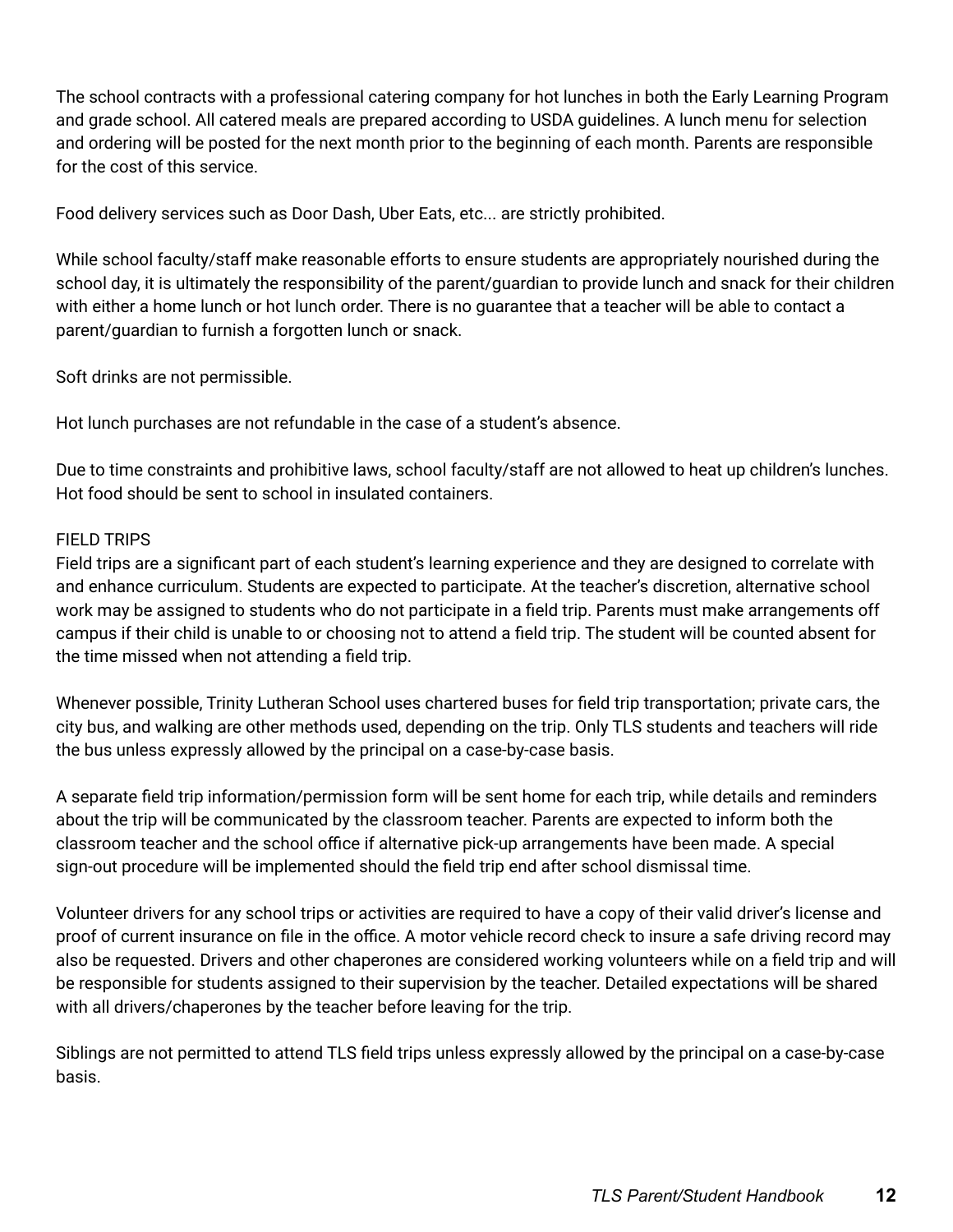# PRIVACY POLICY

Trinity Lutheran School seeks to protect the rights of students in accordance with the law. Information collected by the admissions, administration, or business offices of the school pertaining to any student, parent, or guardian will not be disclosed to any outside source other than school staff directly dealing with the child, except in areas and situations specifically required by law.

# SCHOOL ATTENDANCE

Regular attendance and punctuality is one of the most significant aspects of academic success and is a highly regarded standard at Trinity Lutheran School that is both required and expected of all students. Poor attendance (absences and tardiness) interferes with a student's learning and citizenship, and, therefore, directly affects any student's level of achievement. Excessive unexcused absences and tardiness as determined by school administration may result in disciplinary action and a formal meeting to determine the underlying cause of poor attendance. Students are expected to attend at least 85% of the scheduled school days (present for more than 50% of the school day constitutes a single day's attendance). Failure to meet this standard may result in the student needing to repeat the grade level or being dismissed from Trinity Lutheran School.

# ARRIVAL & DEPARTURE

Students should not arrive on the grounds before 7:15 a.m., unless they are attending Before School Care; neither should they remain on campus after 2:45 p.m. Students on the grounds before 7:15 a.m. or after 2:45 p.m. will automatically be sent to Before or After school Care and the family's account will be charged accordingly. There is to be no playing on the grounds before school or after school unless it is a supervised activity. The school assumes no responsibility for unsupervised students who arrive prior to 7:15 a.m. and do not report to BSC; nor does the school assume any responsibility for unsupervised students who stay on campus after 2:45 p.m. and do not report to ASC.

# STUDENT RELEASE

The intention of Trinity Lutheran School is that students will be enrolled in and in attendance at school for the duration of the academic year. The following statement of policy affects situations in which enrollment or release occurs during the school year. This policy also applies for instances of illness or other reasons that require an extra measure of understanding. The intent of this policy is to accommodate situations that may be out of the family's control for the most favorable conclusion possible for the student(s).

A student leaving within the last five weeks of the school year will be given a report card with grades earned up until that point in the school year. The report card may indicate a stop-promotion or non-promotion, the teacher's estimate of anticipated final grades, or the teacher's explanation of work that needs to be completed prior to the end of the fourth quarter in order to recommend promotion.

A student leaving school prior to the fifth week before school closes will be released by normal procedures with the report card and a progress report. The student is expected to enroll at a new school prior to the end of the school year and in time to complete the work necessary for promotion. School records will be forwarded later upon request of the receiving school. If the student does not enroll in a new school before the end of the school year, it will be up to the receiving school for the following year to determine promotion or non-promotion for work done in the previous school year. All outstanding balances must be paid in full no later than the student's final day of attendance at Trinity Lutheran School. See our Tuition & Fees Payment policy for more information.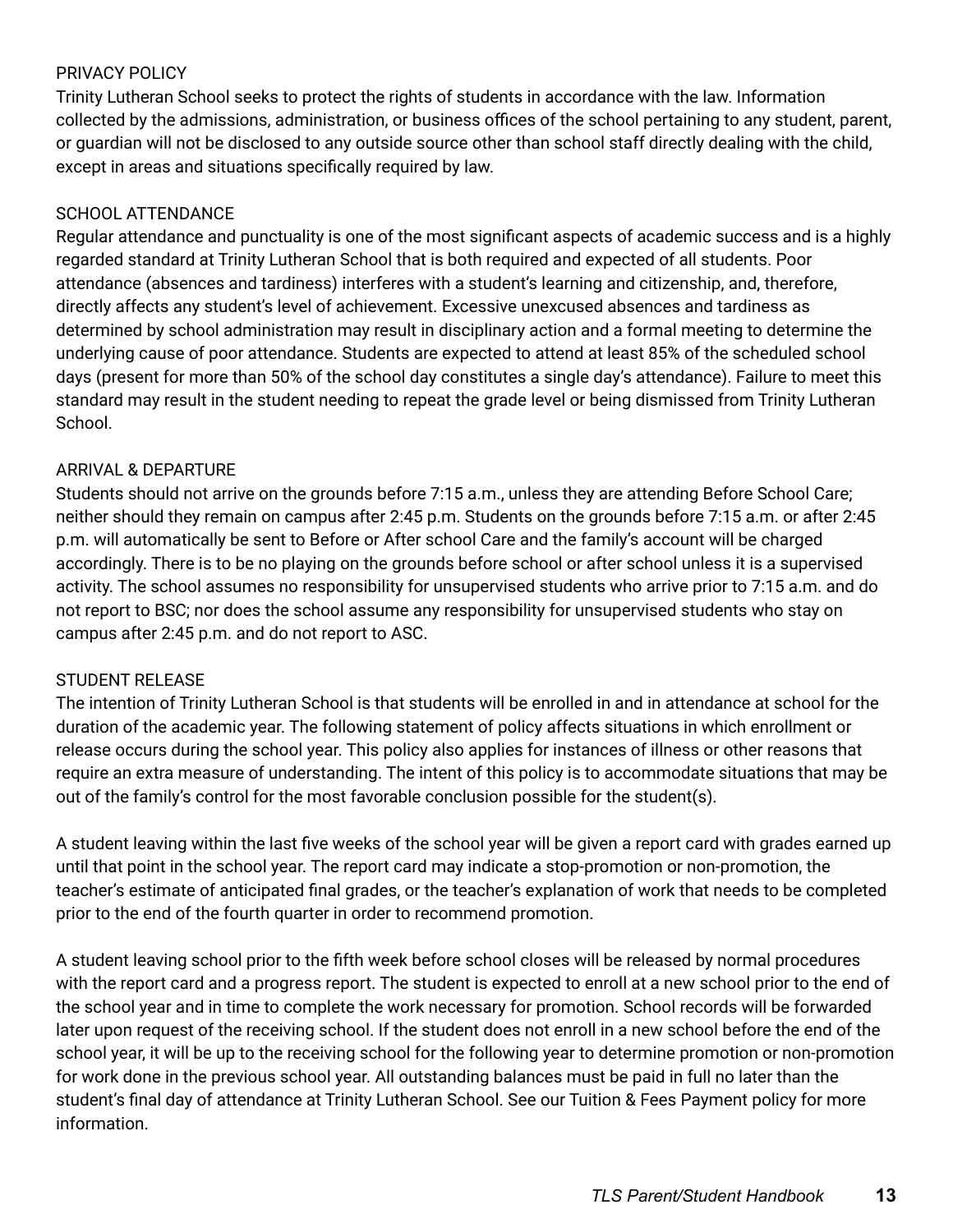# RECESS

Trinity Lutheran School believes in the value of physical activity for the purpose of supporting student focus and energy level throughout the school day. We also believe that children at every age learn through social, gross motor, and other skills through play. To support this philosophy, every grade level schedule will include a minimum of 20 minutes recess each school day.

# TECHNOLOGY EDUCATION

Every 21st century high school, college/university/trade school, and job/career provides, or often requires, people the opportunity to work with some type of technology, and Trinity Lutheran School desires to be a foundation for students' success in all of these stages of life. To that end, we ensure a developmentally appropriate level of technology integration at all grade levels - from basic exposure to project-based learning.

We run a computer lab with touch-screen desktop computers for whole-group instruction, individually-paced web-based learning, and research projects. In addition, we have 70 iPads shared by K-8 classrooms, as well as Chromebooks for small group/leveled instruction or individualized enrichment/support stations. For information specific to your child's grade level, please contact your child's teacher.

Every student (or adult designee of the student), parent, volunteer, and employee of Trinity Lutheran School is required to read, understand, accept, and sign our Technology Acceptable Use Policy before using any type of technology on campus. This form can be found on our website under Parents.

# ACADEMIC / BEHAVIORAL PROBATION

All new students to Trinity Lutheran School will be considered on academic and behavioral probation for a period of one quarter without ceremony. Students who exhibit serious academic or behavior concerns without improvement through reasonable intervention during the initial quarter may be readmitted for a second probationary period. If the student fails to improve academically or behaviorally during the second period, the parents may be asked to withdraw their child from Trinity Lutheran School.

Each student is expected to work at or above ability level as assessed by the teacher. Students may be placed on academic probation at any time during the school year, and for any length of time as decided by administration, for failing to meet this standard. Parents will be notified of this action in writing via email and/or hard copy letter. The Notice of Academic or Behavioral Probation will include an explanation of the expectations for exiting probation. If the student fails to improve academically or behaviorally during the probationary period, the parents may be asked to withdraw their child from Trinity Lutheran School.

Students on probation during the fourth quarter who fail to satisfactorily resolve the concerns may not be accepted for re-enrollment at Trinity Lutheran School the following school year.

# RESOLVING STUDENT BEHAVIOR/CONFLICT & DISCIPLINE

Trinity Lutheran School takes pride in the on and off campus conduct of its students. Students, teachers, parents, staff members, and all those associated with the Crusader family, are expected to conduct themselves in a manner that honors Christ in all behavior and activities, whether in school or away from school. This includes, but is not limited to, following all schoolwide and classroom expectations, rules, and/or warnings that are posted, verbalized, or otherwise communicated to the student or other person on campus. For details about a child's grade level classroom discipline plans, please see the child's teacher.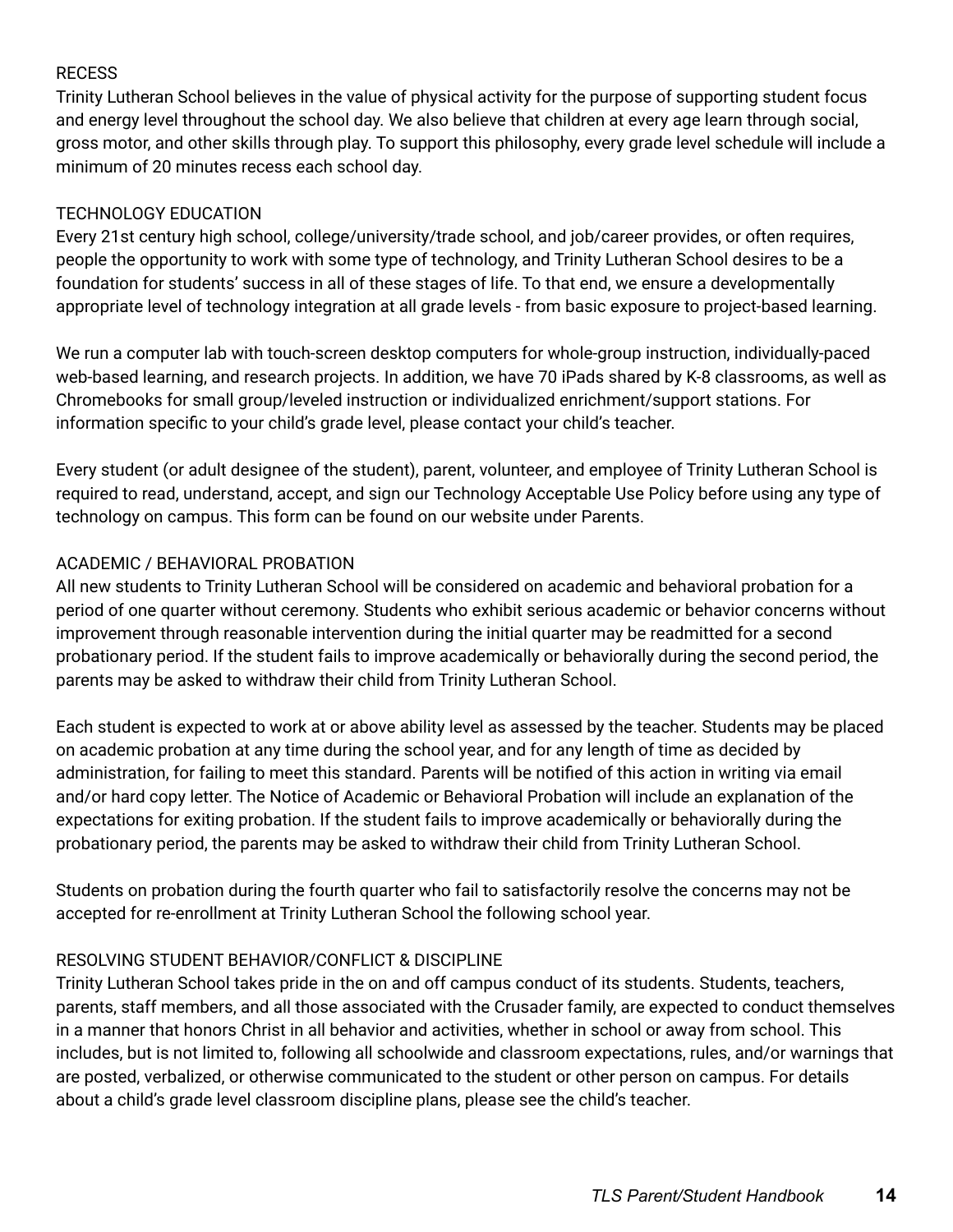The following steps are used when a student fails to meet expectations or follow rules, or shows unacceptable conduct. These steps may be cumulative during the school year at the discretion of administration.

STEP 1 – CLASSROOM DISCIPLINE Teachers establish and use classroom management strategies and discipline procedures, which are similar in philosophy yet vary from class to class, but include actions such as redirection, behavior modification, providing choices, problem-solving, verbal counseling, telephone calls to parents, notes home, exclusion from privileges, removal from a situation, assigned chores, etc.

STEP 2 – PARENT CONFERENCE When classroom procedures do not correct a problem, the teacher will request a conference with the parent(s)/guardian(s) to learn more about the root of the problem and collaboratively create a behavior modification plan to support the student's growth and success. These plans must be consistently implemented at both home and school with a strong parent-teacher-student partnership in order to achieve success.

STEP 3 - ADMINISTRATOR INVOLVEMENT If a behavior plan has been set in place and implemented properly but the behavior continues, the teacher will set a meeting with the family, teacher, and principal to discuss next steps which could include, but is not limited to, a modified plan, a behavior contract, outside support such as counseling or medical intervention, or suspension.

STEP 4 - EXPULSION If unacceptable behavior persists after the first three steps of intervention, the student may serve a more serious suspension sentence, or will be asked to withdraw from Trinity Lutheran School or may be expelled.

# **SUSPENSION**

Suspensions are enforced after other methods of discipline have been attempted. However, the school reserves the right to emergency suspensions in any case deemed by administration to necessitate immediate removal of the student or his/her family from the campus for the safety or well-being of the rest of the Trinity Lutheran School family. Emergency suspensions may be appealed after the danger no longer exists.

# ZERO TOLERANCE

Trinity Lutheran School upholds a zero-tolerance policy for weapons (real and perceived), smoking, drugs (including alcohol unless otherwise approved by the Board of Trustees for a special event outside of regular school hours), drug paraphernalia, and anything else associated with illegal or dangerous substances not suitable for children. Other unacceptable conduct for which discipline will be enforced as strictly as possible includes lying, cheating, disrupting the learning process, harassing, bullying, threatening harm (physical or emotional), stealing, using slander, participating in written or verbal profanity or vulgar language and/or gestures, fighting, gossiping, and showing blatant and unapologetic disrespect. Students who participate in negative, inappropriate behavior away from school may receive disciplinary consequences if the student brings such behavior and/or discussion of the behavior to school where it negatively impacts the Christian atmosphere and tenets of our school. If a student violates this policy, the school will take immediate disciplinary action, including expulsion and referral for prosecution. Compliance to this policy and its consequences is mandatory for all Trinity Lutheran School students (Preschool - grade 8).

# ANTI-HARASSMENT

Trinity Lutheran Church and School prohibits harassment, including sexual harassment of any student, by anyone in or from the school, including other students and school employees. Trinity Lutheran School has an absolute prohibition against students, faculty, or staff members engaging in harassment.

Harassing conduct by students towards other students or towards faculty or staff members will result in appropriate corrective action, up to and including suspension or expulsion from school and/or change of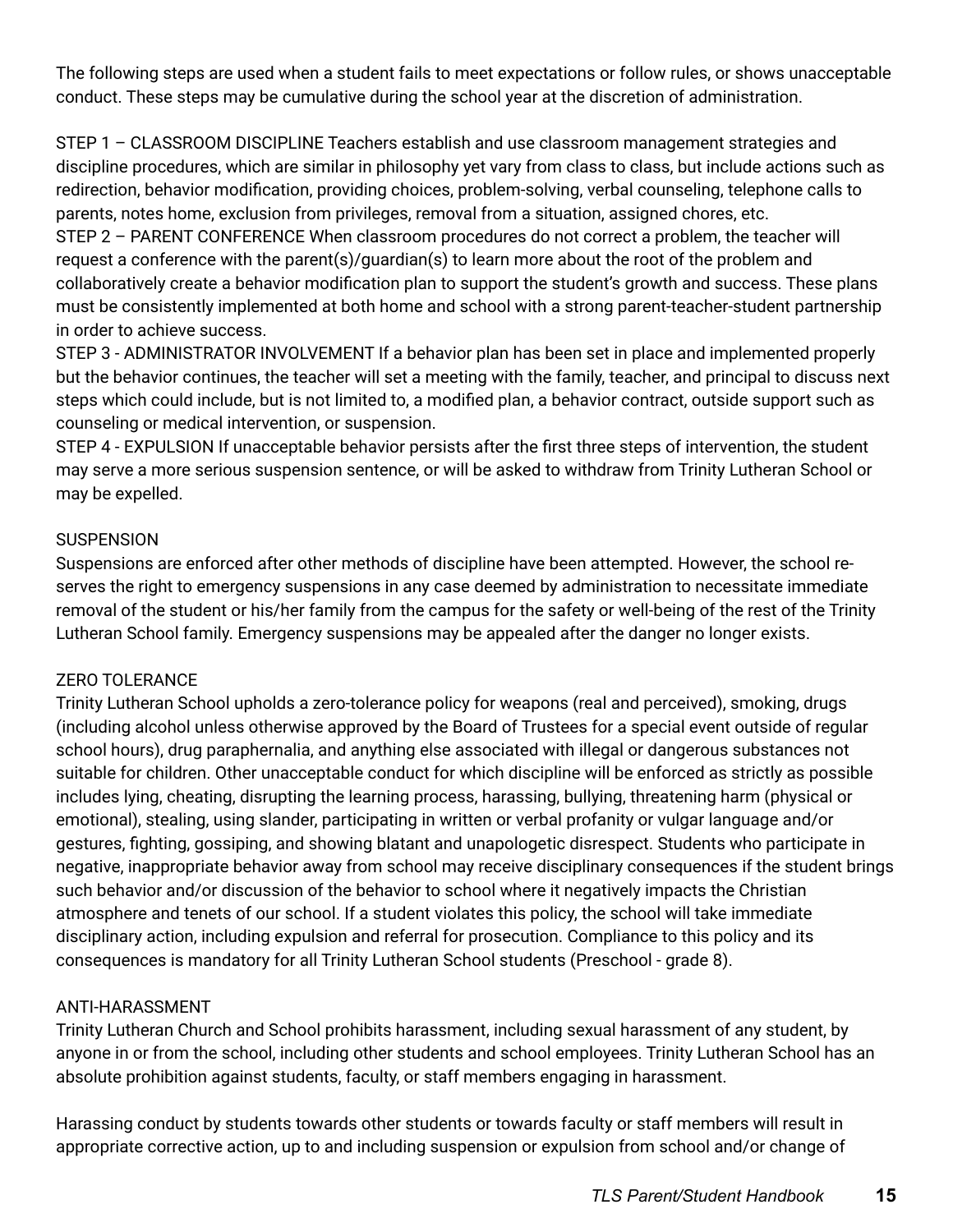placement. Harassment of students by faculty or staff members will result in appropriate action, up to and including termination of employment. (A separate policy addresses and prohibits harassment by and among faculty and staff members.).

Harassment Based on Sex or Other Protected Status: The school's policy prohibits sexual harassment, which includes sexual assault. It also prohibits harassment based on race, color, national origin, ancestry, religion, creed, physical or mental disability, marital status, medical condition, sexual orientation, gender, gender expression, gender identification, age, or any other basis protected by law.

Who is prohibited from Engaging in Harassing Conduct: The school's policy will not tolerate harassment (based on protected status and as defined by this policy) by anyone who attends or works at the school, is a parents or other member of the community, or is otherwise engaged by the school in any capacity. The school will take all reasonable steps to prevent or eliminate harassment.

Examples of Prohibited Harassment: Harassment can take many forms, and may include verbal, physical or visual conduct. Verbal and visual harassment includes threats of physical harm or statements designed to intimidate, abuse, or humiliate another, whether communicated verbally in writing, electronically, or in posters, cartoons, drawings, or gestures. Physical harassment includes: intimidating conduct, such as touching of a person or a person's property, hazing, and assault, stalking or blocking or impeding a person's movement.

Sexual harassment includes but is not limited to the following behavior:

- Sexual comments, emails, texts, notes, letters, drawings, cartoons, photos, or images
- Sexual slurs, epithets, obscene comments, suggestive comments about another person's body, sex-orientation abuse
- Sending or showing nude drawings, cartoons, videos, photos, or images
- Physical conduct such as kissing, hugging, patting, pinching, unwanted touching, sexual assault or violence
- Threats and demands to submit to sexual requests as a condition of admission to the school, continued good standing at the school, to gain some school benefit or avoid some loss in return for sexual favors

How to Report Harassment: Students who believe that they have experienced, witnessed, or have relevant information about harassment should immediately report the matter to the school, either orally or in writing. Students may report the matter to the principal. Alternatively, students may choose to report harassment to any other employee of the school with whom they are comfortable, such as the pastor, a faculty or staff member, or a coach, all of whom must report the matter to the school's administration under this policy.

Students are encouraged to report harassment immediately in order to maximize the school's ability to respond promptly and equitably while the school does not limit the time frame for reporting, the school may not be able to investigate as thoroughly or consider as wide-range of corrective actions the longer the time between the alleged misconduct and the report.

Confidentiality: The school makes an effort to protect students' privacy and confidentiality. Information reported will be shared only on a need-to-know basis with school personnel directly involved in the investigation or to the extent necessary to conduct a thorough investigation and to take effective corrective action.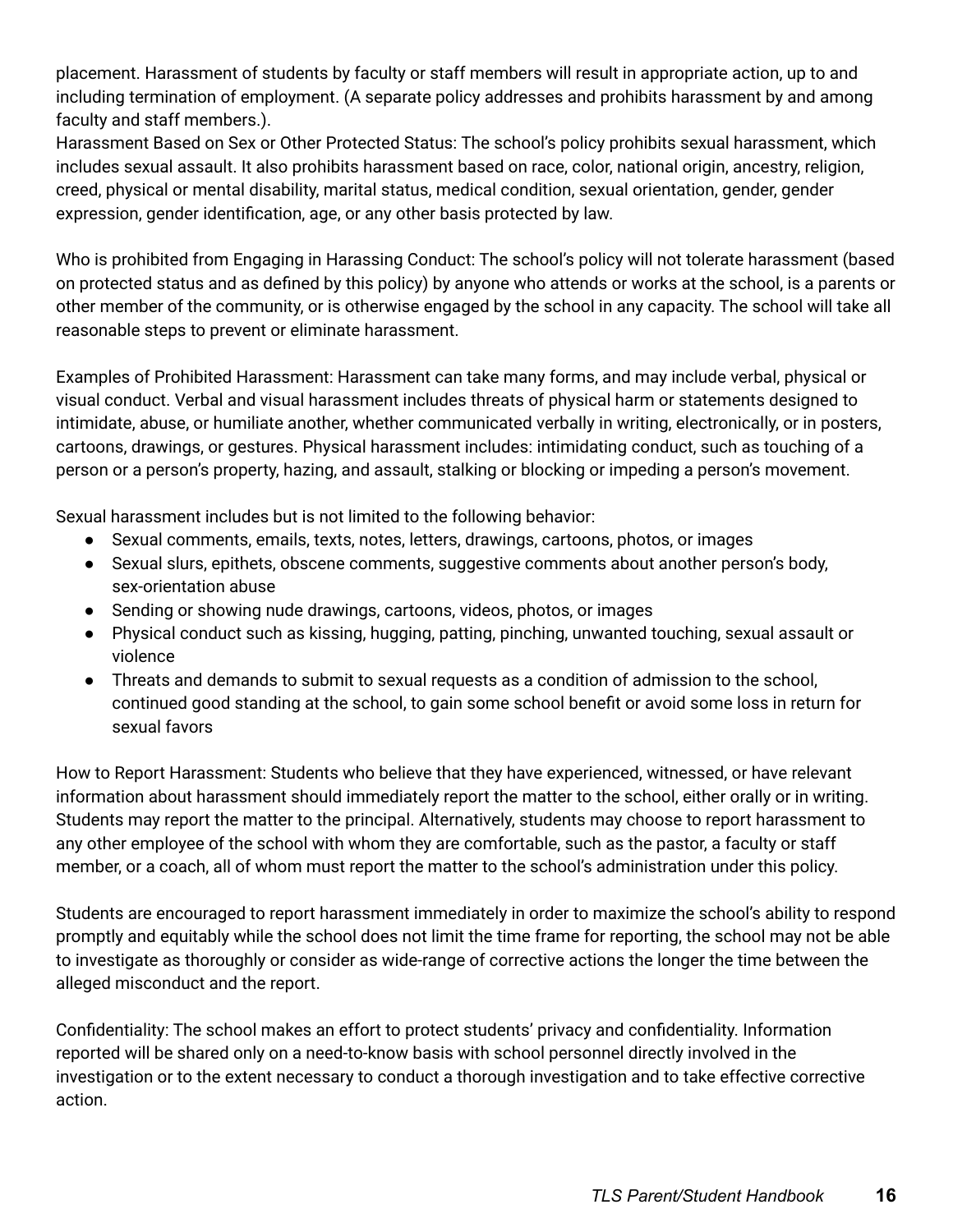Under these circumstances, the school will weigh the request for confidentiality against the applicable factors, including the seriousness of the alleged harassment, any potential threats to community safety, the respective ages and positions of the reporting student and the alleged harasser, and whether there have been other harassment complaints against the alleged harasser.

Interim Measures: The school may provide appropriate interim support and reasonable protective measures, if and as needed, based on the individual applicable circumstances, to prevent further acts of harassment, and to provide a safe educational environment. The school will determine the necessity and scope of any interim measures. Even when a student does not request that protective action be taken, the school may choose to impose interim measures at its discretion to ensure the safety of any individual, the broader school community, or the integrity of the investigation process.

The Investigation: Upon receiving a report of harassment, the school will undertake a thorough investigation of the allegations. The investigator will gather information and any available physical evidence, including documents, communications between parties and other electronic records if appropriate.

The outcome of the investigation will be shared with the principal and pastor who have a need to know the outcome. The principal will then determine if the conduct violates school policy, and if so, the appropriate remedial action.

If discipline is imposed, the level of discipline will not be communicated to the reporting student, though in cases where allegations have been made concerning physical safety, the reporting student may be informed whether or not the alleged harasser will continue to have a presence on campus.

In cases involving an alleged crime, neither law enforcement's determination of whether to prosecute nor the outcome for any criminal prosecution are determinative of whether violations of this policy have occurred. Proceedings under this policy may be carried out prior to, simultaneously with, or following criminal proceedings.

Possible Sanctions: If a violation of this policy is found, the school will take appropriate corrective action, up to and including expulsion for students, termination for employees or issuance of a ban from coming onto campus for third parties, such as outside vendors or independent contractors.

No Retaliation: The school prohibits retaliation against any person who brings a complaint of harassment in good faith or who honestly assists in investigating such a complaint, even if the investigation produces insufficient evidence that there has been a violation, or if the charges cannot be proven. Any person who engages in retaliation or who makes a knowingly false complaint of harassment in violation of this policy will be subject to discipline, up to and including expulsion for student and termination for employees.

This policy shall be available in the school's front office and will be provided to all students and employees via this Handbook.

# ACADEMIC DISHONESTY

Any attempt to obtain credit for work done by another is unacceptable at Trinity Lutheran School. Examples include, but are not limited to, cheating, copying work of others, providing work or answers for the purpose of copying, as well as copying word for word from published works (plagiarism), including computer reference works, without citing works. When a student participates in any form of academic dishonesty, a zero grade will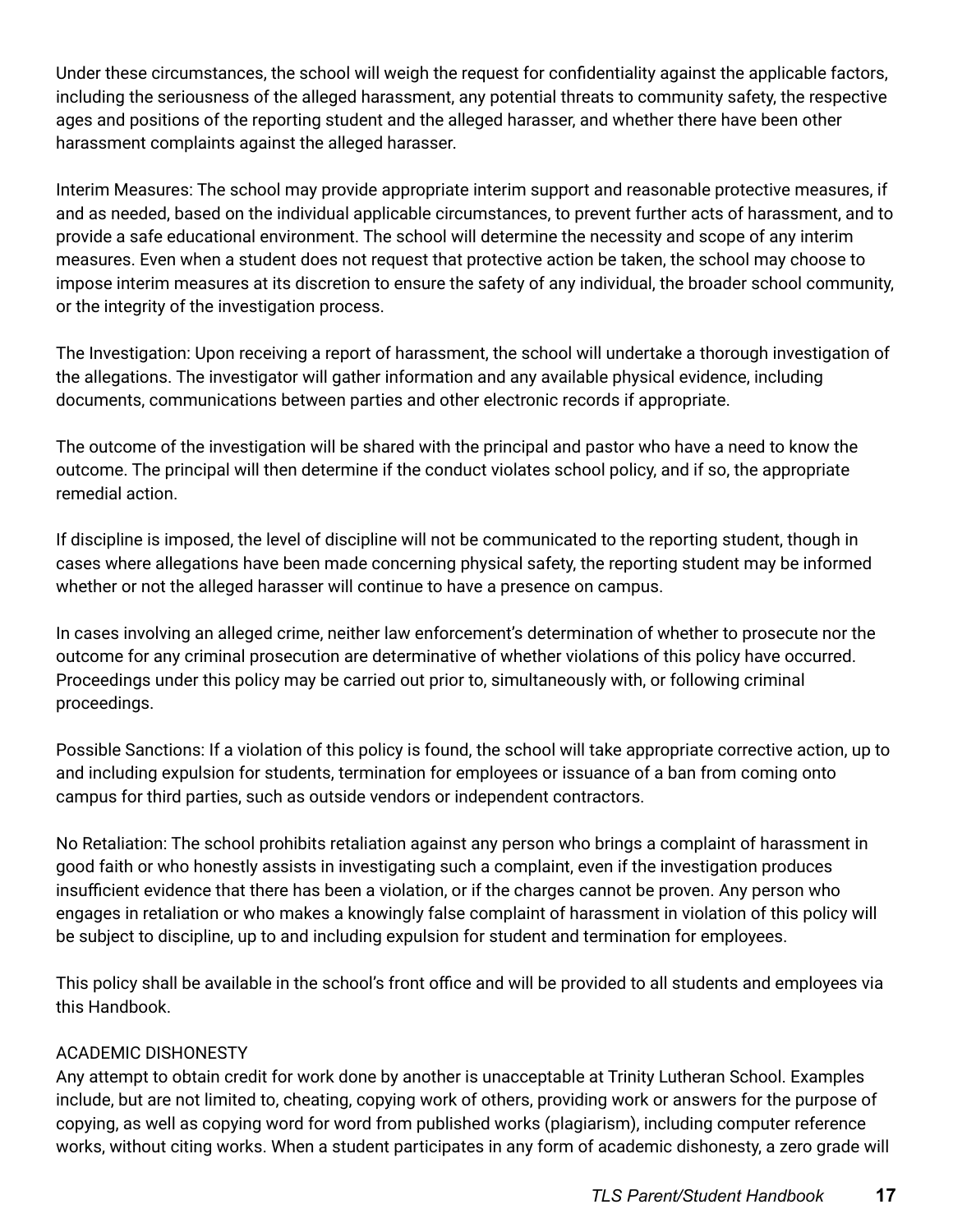be assigned, no extra credit work will be given to raise the grade, and parents will be notified. Students will receive an automatic detention for academic dishonesty and a parent conference may be requested. Continued academic dishonesty may result in suspension or possible expulsion.

# SEARCH & SEIZURE

To maintain order, safety and security in the school, school authorities are authorized to conduct reasonable searches of school property and equipment, as well as of students and their personal effects if and when suspicion arises. School authorities may inspect and search school property and equipment owned or controlled by the school (such as lockers, desks, and parking lots), as well as personal effects left there by a student, without notice to or the consent of the student. Students have no reasonable expectation of privacy in these places or areas or in their personal effects left there. The administration may request the assistance of law enforcement officials to conduct inspections and searches for illegal drugs, weapons, or other illegal or dangerous substances or materials.

School authorities may search a student and/or the student's personal effects in the student's possession (such as purses, wallets, backpacks, book bags, lunch boxes, etc.) where there is a reasonable ground for suspecting the search will produce evidence that the particular student has violated or is violating either the law or the school's student conduct rules. The search itself must be conducted with a witness and in a manner which is reasonably related to its objectives and not excessively intrusive in light of the age and gender of the student and the nature of the infraction. Immediately following a search, a written report shall be made by the school authority who conducted the search, and given to the principal. The student's parent(s)/guardian(s) shall be notified of the search as soon as possible.

If a search produces evidence that the student has violated or is violating the law or the school's policies or rules, such evidence may be seized and impounded by school authorities, and disciplinary action may be taken. If a properly conducted search yields illegal or contraband materials, such findings shall be turned over to proper legal authorities.

# PARENTS' RIGHTS OF APPEAL

Suspension will be decided by the principal. Suspensions may be given for severe or accumulated behavioral infractions. The student and parent will be notified of the reason for the suspension orally and/or in writing. The first suspension will be for one (1) day. The second suspension will be for three (3) days. The third suspension will be for five (5) days. The fourth suspension will be as long as necessary for the Trinity Lutheran School administration to determine the student's future at Trinity Lutheran School. No make-up work will be counted for students who are suspended. Signed statements from witnesses will be given when available if the student denies the behavior but will not be required if the student makes a confession. Students will be allowed to present evidence or witnesses on their behalf to have the principal reverse the suspension. Parents may request a hearing before an expulsion becomes permanent. The student may be expelled permanently, if necessary.

# PERSONAL ITEMS

Some items\* are inappropriate at school and may be confiscated by teachers and/or principal. This includes, but is not limited to:

- Gum/Candy, Toys/Games, Play Weapons
- Comic Books, Magazines, Skates/Skateboards
- Slippers/Flip-Flops, Wheeled-Shoes (Heeleys), Inappropriate Clothing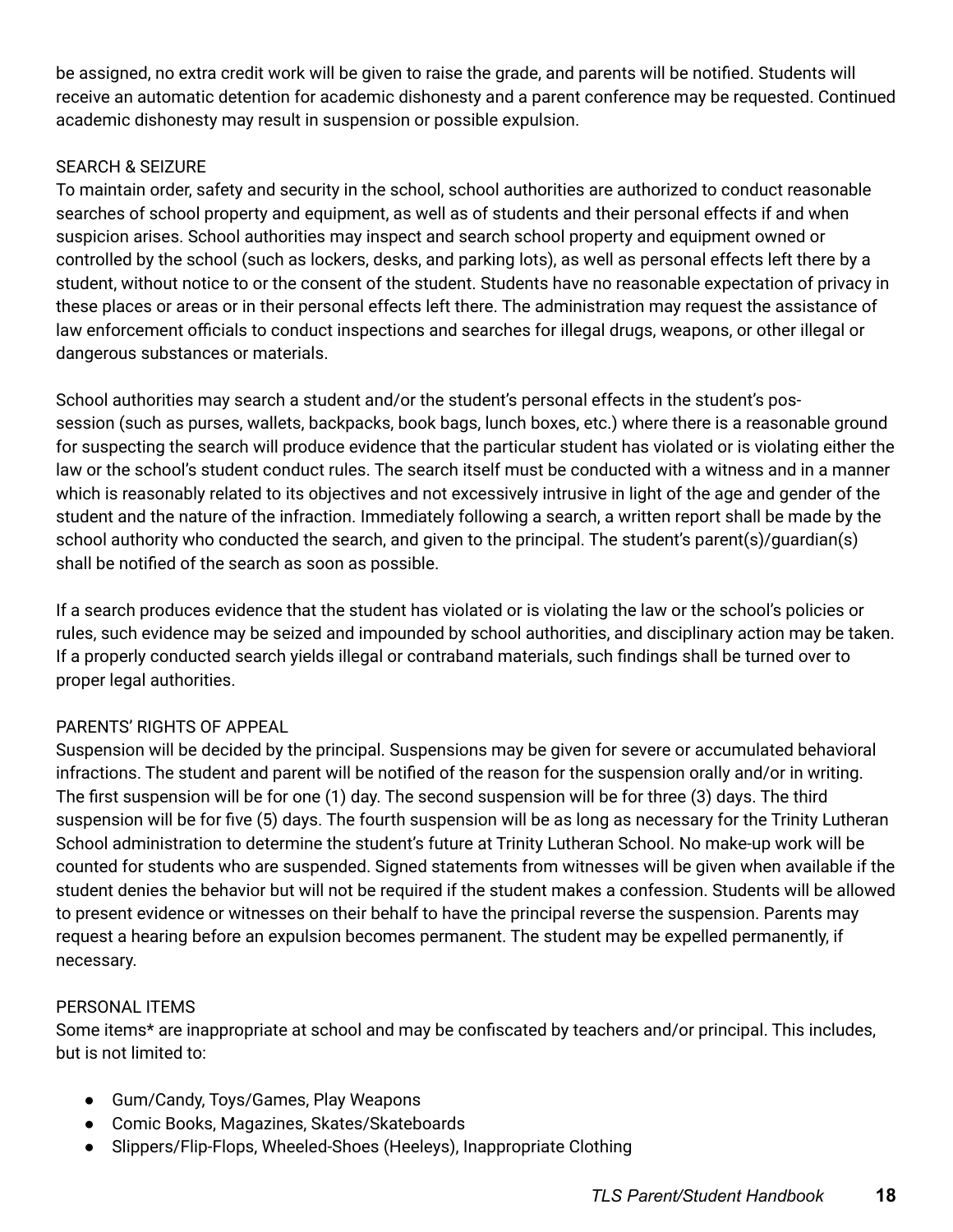- Electronic Games, iPods, Electronic Music Devices
- Laser Pointers, Playing Cards
- Teachers and administrators will make the final decision with regards to the appropriateness of items in the student's possession. Prohibited items may be confiscated by a teacher and returned later.

#### GUM CHEWING

Gum chewing is not allowed on campus for students, except with the permission of school administration.

#### TELEPHONE USE

Cell Phones may not be used or be on the student's person from 7:15 a.m. to 2:45 p.m. or in Extended Care unless specifically allowed with a teacher or supervisor's discretion and supervision for educational, emergency, or other approved purposes. Furthermore, the use of cell phones is prohibited during morning Lanai time. Any other cell phone use must take place in the school office.

#### HEALTH RECORDS

All students must have a completed health record (Form 14) on file in the office. In-state transfers must obtain the original record from the last school attended. Students new to the state can obtain a Form 14 from their physician, health center, or from Trinity Lutheran School. Proof of a physical exam must be turned in upon initial school entry. An immunization record must be turned in by the first day of class. A tuberculin questionnaire must be obtained prior to initial entry.

#### MEDICATION

Trinity Lutheran School qualified staff will dispense medication that is absolutely necessary, with written parental/guardian consent. Medications must be brought to the school in the original bottle, with the prescription label intact. Over the counter medications (such as acetaminophen or ibuprofen) must be brought to the school in the original bottle with a note from the parent describing when the medicine can be administered to the child and in what dosage. Forms are available in the school office. Trinity Lutheran School does not staff a nurse or other medical professional on staff at any time of day.

#### SPECIAL HEALTH CONCERNS

Any health concerns must be noted on the emergency contact form and on Form 14. Parents are encouraged to contact the school office with any health concerns.

#### ILLNESSES

Our climate is one in which viral infections such as colds, intestinal infection, etc. are common. Because of this, we will send home children who show signs of colds or other viral infections, such as a fever over 100.0°F. If your child has a communicable disease such as chicken pox, head lice, conjunctivitis (pink eye), strep throat, or any illness which keeps him/her home for three or more consecutive days, a doctor's certificate is required for re-admittance to school. A doctor's note is also required for each absence after a student has been absent a total of five days in a semester. Without a doctor's note, such absences will be considered unexcused. Students becoming ill during the day are kept in the health room until parents can come to the school. Ice packs are administered and students are asked to rest for most minor playground injuries. Minor cuts and scratches are treated with topical antibiotic ointment and Band-Aids. No other medications can be administered without written parental approval on file.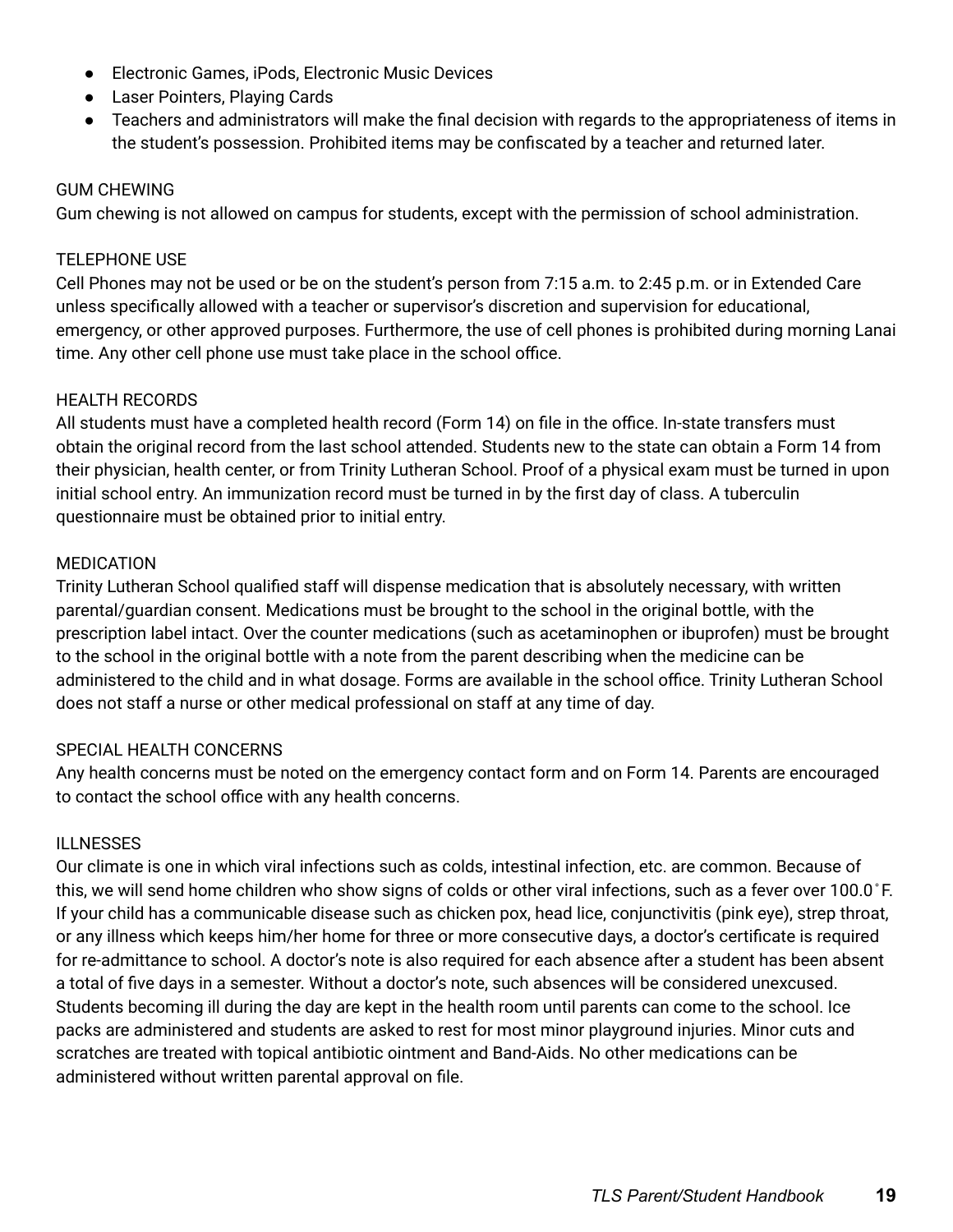When children are ill in the morning, please keep them at home. Students are required to stay home for 24 hours following the last episode of vomiting, diarrhea, a fever of at least 100.0°F, and the initial administration of an antibiotic.

It is important for parents to accurately complete the emergency medical form and to keep it current during the school year. Health department guidelines will be enforced regarding contagious diseases.

#### COVID-19

The COVID details outlined in this handbook are subject to change at any time based on the recommendations and mandates from the state & federal government and the CDC.

Mask use by anyone on campus is optional at all times. If there are any positive cases on campus, the positive case will need to be quarantined for five days. In the event a classroom has a positive case, a letter will be sent to parents/guardians advising of such. Trinity will not contact trace beyond the described informational letter. It will be the decision of parents/guardians to quarantine &/or take a COVID-19 test.

Online learning will be reserved for positive cases only. Students who are absent from school for any other reason will follow the MISSING WORK DUE TO ABSENCE policy found in this handbook.

Trinity strongly encourages students to stay home if they are exhibiting any cold-like symptoms.

# ACCIDENTS/INJURIES & EMERGENCIES (MEDICAL)

Our staff members are CPR and First Aid trained and certified and capable of handling minor injuries. In the event of serious injury or illness, the school will arrange medical treatment through emergency services, as deemed necessary. Emergencies we feel require immediate attention will be taken to the nearest hospital facility via 911 (including military dependents). In the case of any accident, injury, or emergency, TLS staff will complete an accident/incident report for school records and to share with parent(s)/guardian(s). Parent(s)/ guardian(s) are responsible for all expenses incurred for any type of accident, injury, or emergency situation.

# HEALTH & SAFETY TRAINING

Trinity Lutheran School abides by guidelines of the Occupational Safety and Health Administration (OSHA) rules for handling bloodborne pathogens according to Chapter 205 of the OSHA guidelines. All faculty and staff members receive annual training in this area as well as additional areas of OSHA training as deemed useful by administration. Faculty and staff in the Early Learning Program complete Basic Health & Safety Training through the Department of Human Services (DHS) with the state and complete a minimum of 16 units of continuing education annually.

# CIVIL DEFENSE AND EMERGENCY PROCEDURES

It is important that you are aware of the major hazards we might have to face and the procedures we will follow if an emergency does occur. These guidelines have been developed to provide the necessary safety and precautions for the welfare of the students. Trinity Lutheran School also offers an emergency parental contact service. In the event of an emergency, parents and/or family members can be contacted instantly through phone calls, emails and/or text messages.

#### CAMPUS EMERGENCY PROCEDURES

In case of any emergency situation such as, robbery, assault, riot, fights, violence, irate parents, weapons,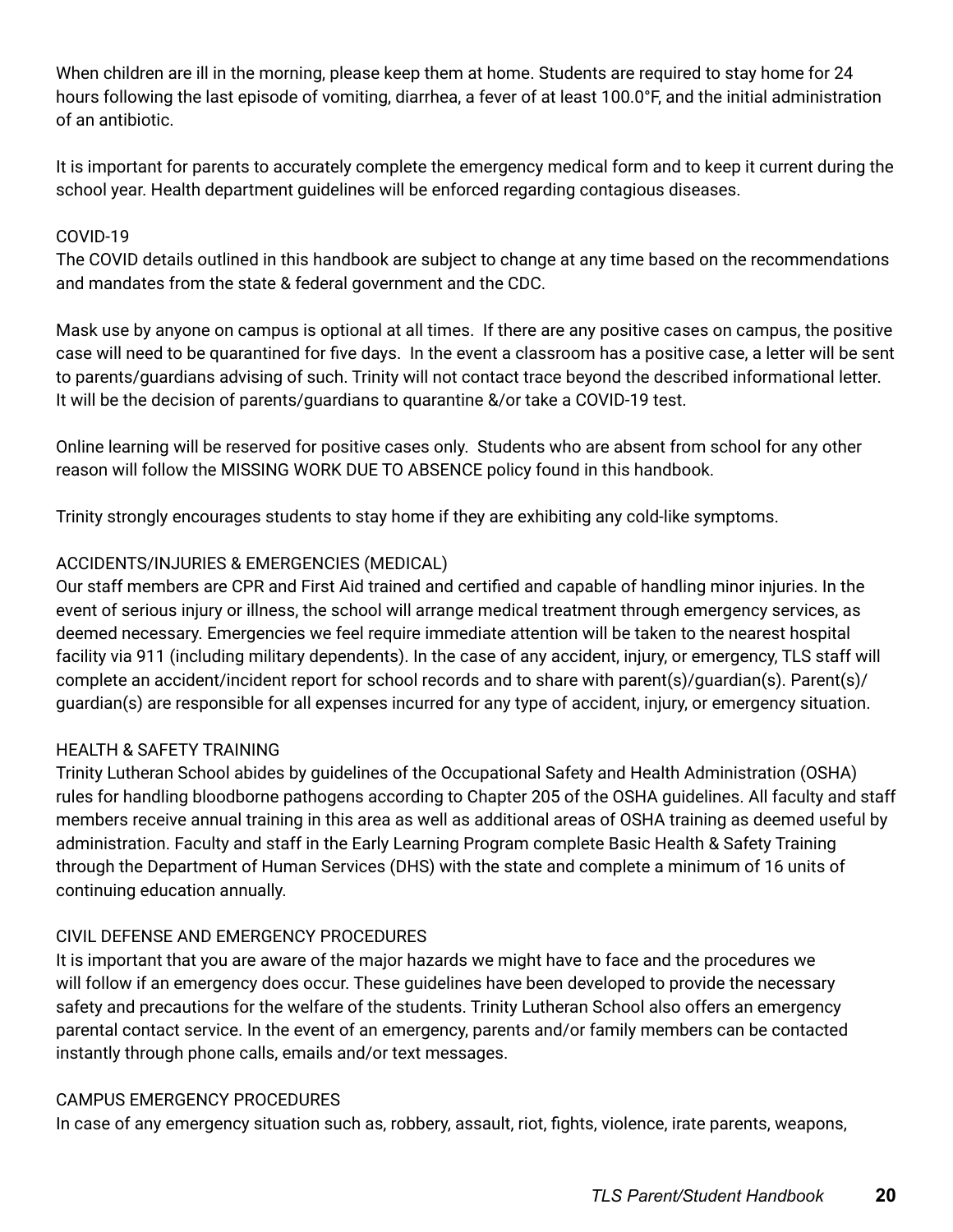etc., which would pose immediate physical danger to students and staff, a school lockdown procedure will go into effect. During such an event, the Trinity Lutheran School administration will follow the instructions of the law enforcement agencies if handling an emergency.

Students will remain in their safe "lockdown" location until the "all clear" signal is given. Information will be made available as readily and efficiently as possible (i.e., phone, internet, email, media). Parents will not be permitted to pick up children during a school lockdown situation until the "all clear" signal has been given. After the conclusion of the event, the administration will provide a formal report of the incident to parents.

# LEVEL 1: "Stay Put" Procedures

The first level of response is "stay put." This response will be issued when there is no threat to the safety of students or staff. Instead, this is a situation where students need to remain in classrooms and refrain from using public areas (hallways, restrooms, walkways, etc). Types of situations that would result in this type of response would be medical emergencies, major maintenance issues inside the building, or non emergency searches of the building. This type of response allows for normal classroom activities to occur while the response takes place.

# LEVEL 2: "Secure Perimeter" Procedures

The second level of response is "secured perimeter." This response will be issued when law enforcement authorities notify the school of situations or threats outside of the building and/or campus or in the area that would require a higher level of secured perimeter. In these cases, we will attempt to shade all windows and all outside activities will be postponed, including recess, and students will not be allowed to leave the building. Classroom lessons and activities may be conducted as usual.

# LEVEL 3: "Lockdown" Procedures

The third level of response is a "lockdown." This response will be issued when there is a threat to the safety of the students and staff inside of the building or on the campus. The Trinity Lutheran School administration will follow the instructions of the law enforcement agencies handling the emergency. The principal will work with the police and/or other authorities, the office and business managers will assist with any first aid/medical needs (supplies in the health room), and the pastor will be solely responsible for communicating with the media.

These procedures will be implemented in response to an actual crisis or emergency situation in progress such as robbery, assault, riot, fights, violence, irate parents, or use of weapons, etc. taking place on campus which would pose immediate physical danger to students and staff.

Students will remain in their safe, lockdown location until the "all clear" signal has been given. Information will be made available as readily and efficiently as possible (i.e., phone, social media, internet, email, media, etc.). Parents will not be permitted to pick up children during a Level 3 lockdown situation until the "all clear" signal has been given.

At the conclusion of the event, the administration will provide a formal report of the incident to parents.

Fire Emergency: The signal for either a fire drill or an actual fire is a loud blaring alarm Fire and evacuation drills are held monthly by both primary and secondary routes of evacuation. Evacuation plans are posted at the exits of each classroom. Students will leave the room in an orderly fashion, under teacher supervision. Students will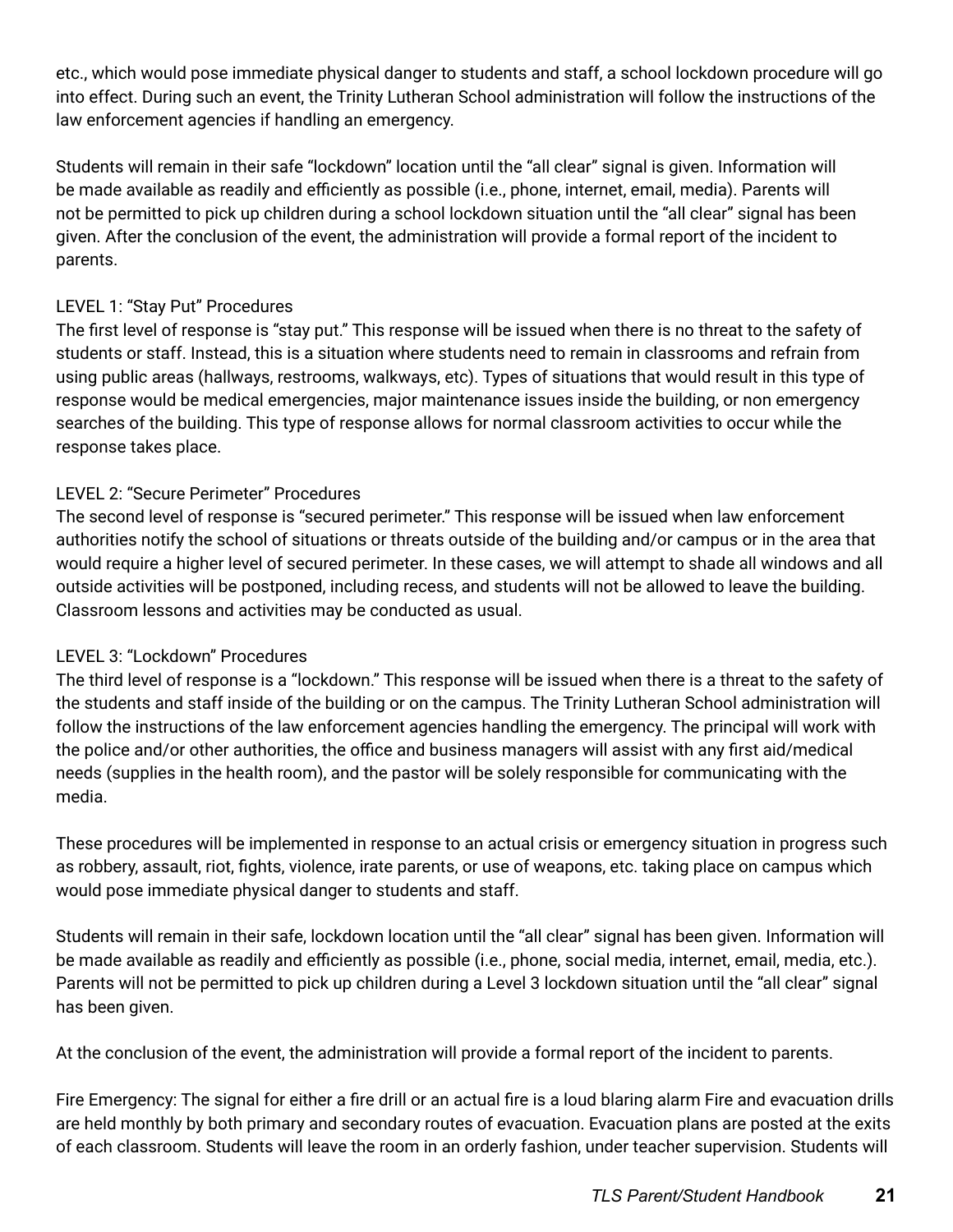walk rapidly, single file through the exit furthest from the fire and progress to either the parking lot or the playground, according to the evacuation plan. Teachers are responsible for directing the evacuation of their immediate area, but are not responsible for "fighting" the fire. The Emergency 911 number shall be activated following evacuation. In the event that fire has damaged the school building, students will be cared for in either the fellowship hall or the church building until student pick-up can be arranged.

Tsunami Warning: Trinity Lutheran School is not located in a Tsunami Evacuation Zone, and therefore, the school would need not to evacuate during a tsunami warning. If a tsunami warning is issued while class is in session, we will remain with the students until parents can safely pick them up. If a tsunami warning is issued prior to the beginning of school, classes will be canceled and school will be closed.

Hurricanes and Tropical Storms: Hurricane and Tropical Storm WATCHES are issued by the National Weather Service 36 hours prior to the arrival of the storm. When a WATCH has been issued, we will monitor the storm and make a decision regarding school closure prior to the storm WARNING. Hurricane or Tropical Storm WARNINGS are issued when one of these storms could affect Oahu in less than 24 hours. The Hurricane and Tropical Storm public evacuation shelter closest to Trinity is at Leilehua High School. Other evacuation shelters are located at Iliahi, Kaala, and Wahiawa Elementaries, and Wahiawa Middle School. In the event of immediate evacuation, students will be walked to Leilehua High School.

Flooding: Trinity Lutheran School is not located in an identified flood zone. However, if water begins to rise around the facilities, or in the event that we are advised by authorities to evacuate, the students will be evacuated to the second floor of the school building or to Iliahi Elementary School. In the event of major, heavy rains and flooding, after necessary health and safety precautions have been met, students will be evacuated to a safe location. Parents will be notified of status and procedures.

Earthquakes: If an earthquake of significant magnitude occurs on Oahu, our facility could be damaged. Drills for earthquakes will be held throughout the year. If the students are indoors, they will take cover under their desks, tables, or supported doorways. If the students are outdoors, they will move toward the parking lot or playground according to the evacuation plan. Following an Earthquake, first aid will be given to those in need by a designated first aid provider. Evaluation of the structural integrity of the buildings will be completed by the principal or person in charge. If the buildings are sound, students will be returned to their classrooms. If Civil Defense determines that evacuation to a shelter is needed, students will be relocated immediately to Leilehua High School or another open area in the neighborhood, until shelters have been opened.

Emergency Closures: Closure of Trinity Lutheran School will be announced over the radio or the television. The announcement may state Trinity Lutheran School or it may state that D.O.E. Public Schools and/or HAIS (private) schools are closed. Trinity Lutheran School will not close until all students have been picked up.

Emergency announcements will be posted on the local radio stations, the school website and social media outlets, phone call/text,and through email. Please do not call the school during emergencies. The telephone lines need to be kept open and available for emergency needs. For information or questions regarding emergency procedures, please contact the Oahu Civil Defense at 523 - 4121.

General School Closings: Prior to our 6:30 a.m. opening, we will notify the radio station (KSSK: 59 AM or 92.3 FM) if we are forced to cancel school for a warning or disaster. Notice will be posted via email, the school website and the school's Facebook and Instagram accounts (@TLSHawaii).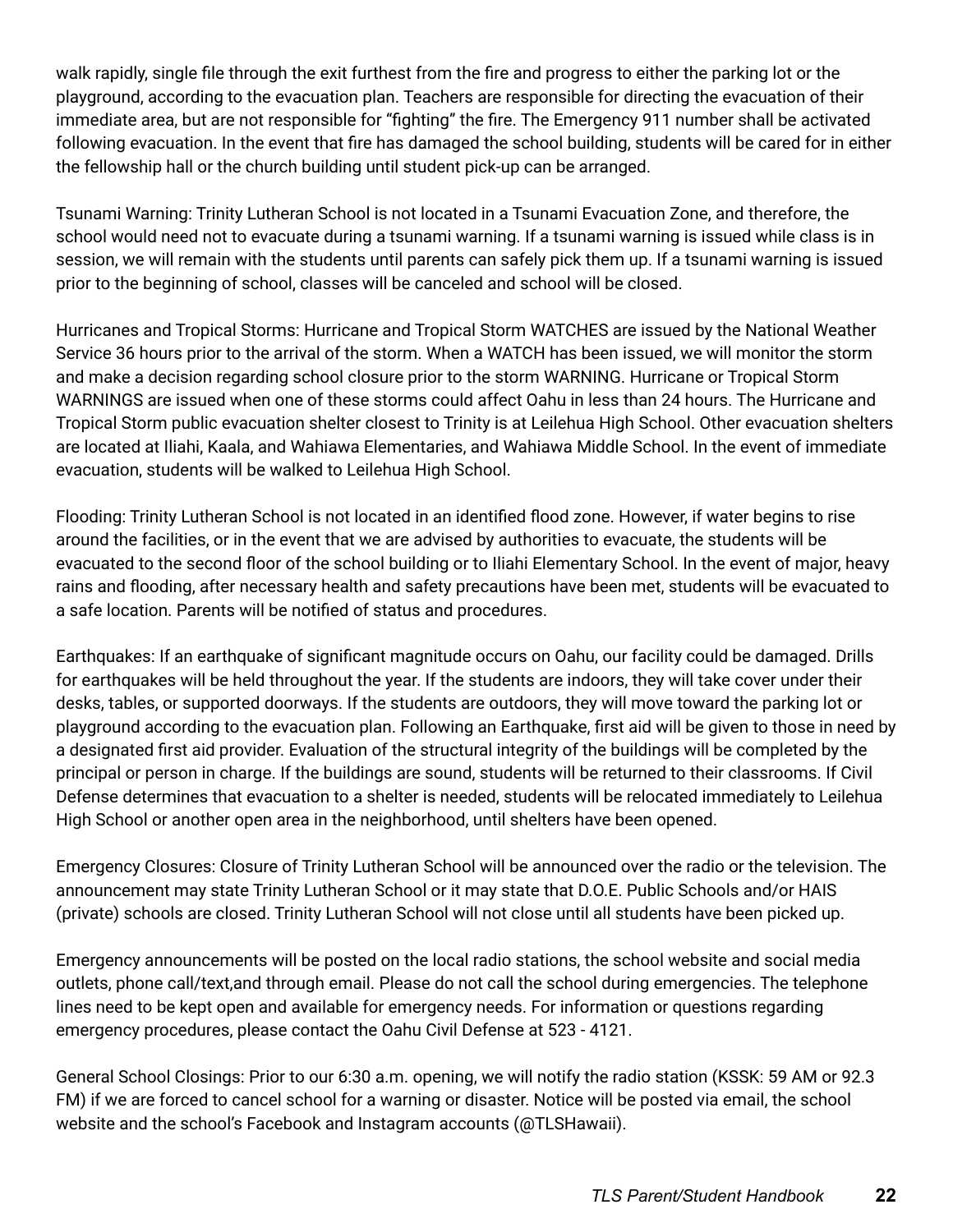# FINAL NOTE

The Trinity Lutheran School Parent/Student Handbook provides parents and students with information regarding the school's policies, procedures, expectations, and services. The statements and policies in this document do not represent any kind of contract between parents and the school, nor do they create or confer any legal rights. This is a live document, which means it, and any statement contained in it may be changed, edited, updated, or deleted at any time. Furthermore, this document may be modified, suspended or revoked at any time without notice and without taking into consideration custom or prior practices. The most current version of the Handbook will always be posted on the school's website; the version posted on the school's website supersedes any prior documents. Parents are encouraged to consult with the school principal with regard to the information contained within this document. Parents are expected to have read, understood, and agreed to all statements in this Handbook prior to their child(ren)'s attendance at Trinity Lutheran School.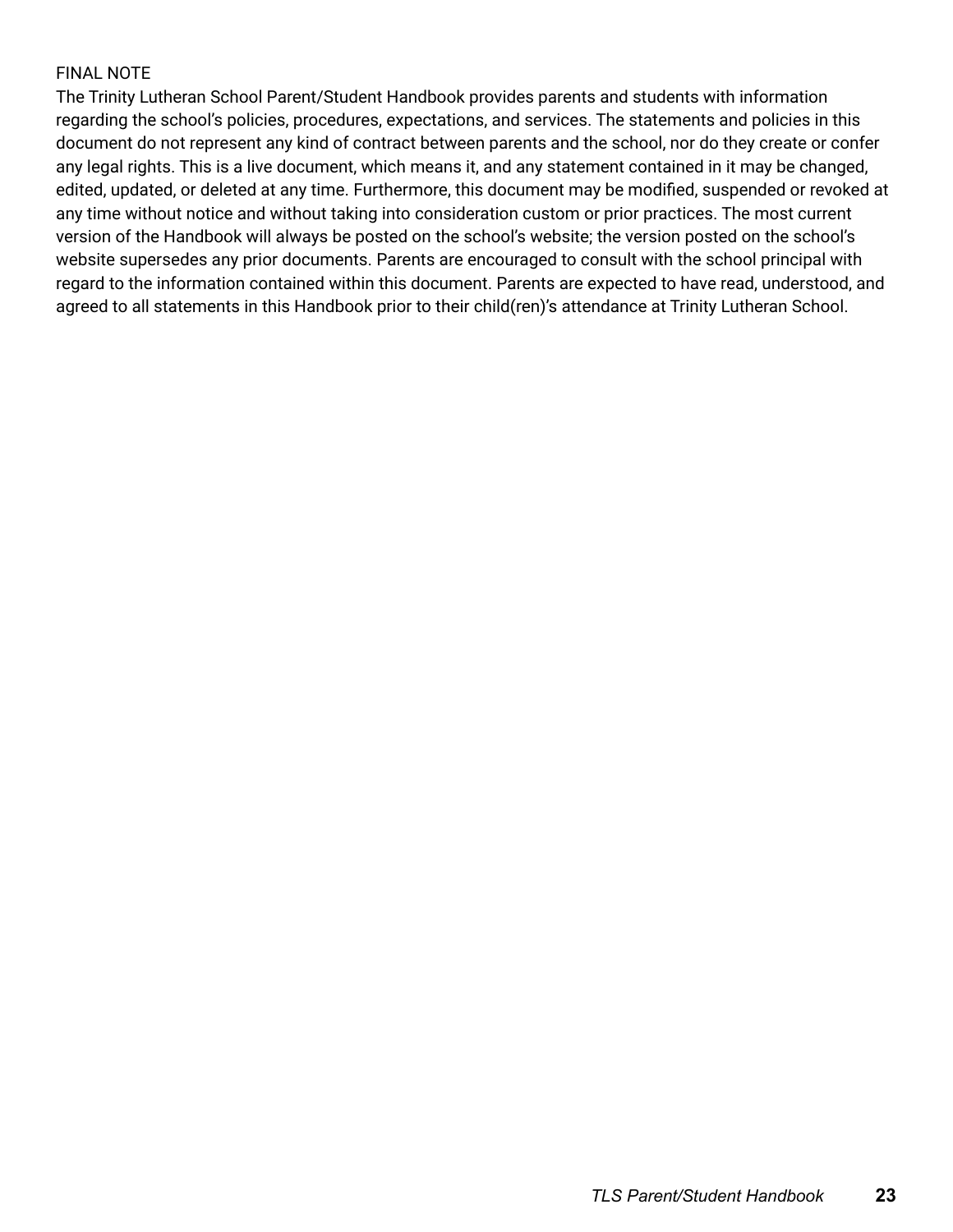# **KINDERGARTEN THROUGH GRADE 8 INFORMATION & POLICIES**

#### ADMISSIONS & ENROLLMENT (K-8)

Enrollment priority is given to those who are members of Trinity Lutheran Church and to families returning from the previous year. As space allows, additional students are enrolled on a non-discriminatory basis.

Admissions, Enrollment, and Re-enrollment procedures can be found on our school website ([www.tls-hawaii.org](http://www.tls-hawaii.org)), on admissions/enrollment paperwork provided, or by contacting our school office ([office@tls-hawaii.org](mailto:office@tls-hawaii.org)).

FINANCIAL AID (K-8)To enroll in our Kindergarten class, children must be five (5) years old by September 1st.

Whenever the school's budget allows, need-based financial aid is available for students in grades K - 8. Financial aid funds are limited, so not all applicants are guaranteed to receive financial aid. Receiving financial aid for a prior year does not guarantee an applicant financial aid for the current year or subsequent years. In order for a family to qualify to apply for financial aid, the student must be enrolled at Trinity Lutheran School for the coming school year for which the family is applying for aid. This includes the required enrollment paperwork and the enrollment fee. Financial aid policies, procedures, and deadlines are published by January 31 for the following school year; these policies, procedures, and deadlines are subject to change each year.

Families must reapply for financial aid each academic year; changes in a family's financial situation or changes in the school's financial resources may change award amounts from year to year.

Trinity Lutheran School determines eligibility for admission without regard to a student's application for Need-Based Financial Aid.

Other Sources of aid to consider outside of Trinity Lutheran include: Kamehameha Schools Pauahi Keiki Scholars and Kipona Scholarship; and Preschool Open Doors.

Other than the Family Referral Credit, need-based financial aid may not be combined with other Trinity Lutheran School discounts or credits, or with outside sources of aid except cases approved by administration.

# START TIME (K - 8)

The main lanai opens with teacher supervision at 7:15 a.m. on school days for students in grades K - 8. Classrooms open at 7:30 a.m. Students are expected to be in their seats and ready to learn at 7:50 a.m. every day of the week. Students arriving after 7:50 a.m. are considered tardy and will need to follow the policy and procedure outlined below. Students arriving between 6:30 - 7:15 a.m. are required to sign in to the Before School Care Program and will be charged accordingly.

# DISMISSAL (K-8)

Regular dismissal time is 2:20 p.m. for grades K-4 and 2:30pm for grades 5-8 Every Wednesday is early dismissal at 1:20 p.m. for K-4 and 1:30pm for grades 5-8.

Families with students in grades with different pick up times should use the later pick up time.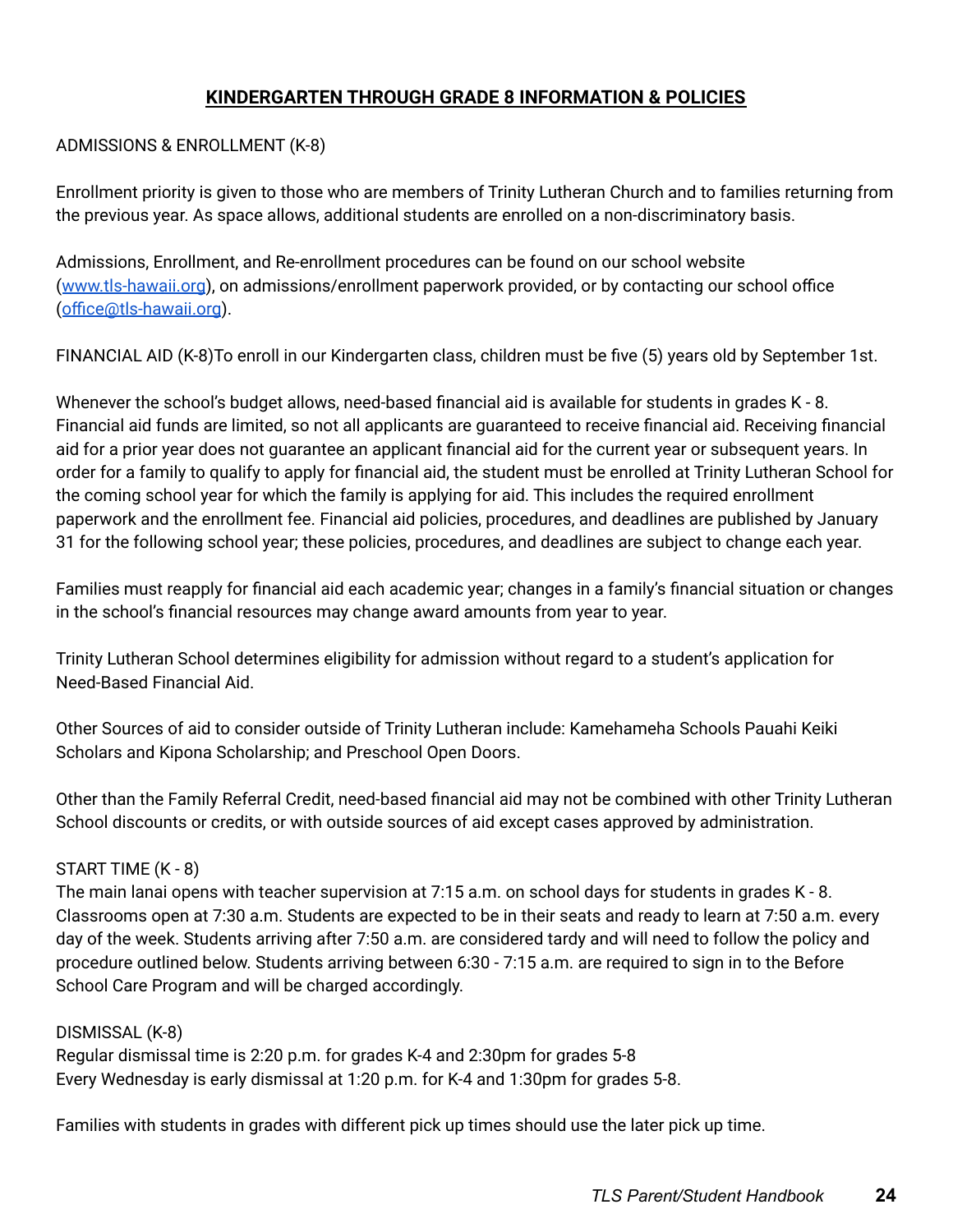Students who are not picked up by 2:45 p.m. (or 1:45 p.m. on Wednesdays) will be signed in to the After School Care Program and charged accordingly.

# TARDINESS (K - 8)

The Tardy Bell rings at 7:50 AM. Students are expected to be in their seats and ready to learn by this time.

Tardies cannot be excused. Students who arrive after 7:50 a.m. must report to the school office to receive a pass to enter class. If a student is more than 15 minutes tardy, a note or phone call from the parent should accompany the child to explain the circumstances. Tardies may be issued up to 3 hours past the time school starts. Students who are 3.5 hours or more late will be marked absent.

Five tardies is equivalent to one unexcused absence.

Discipline for Tardiness:

- Three (3) or more tardies within the same week will result in an email being sent home to notify parents/guardians and asking for the situation to be rectified.
- The next time the student incurs three (3) or more tardies within same week in the same quarter, an email will be sent home to notify parents/guardians, asking for the situation to be rectified and requiring the parent/guardian to pay a \$20 fine OR the student to attend detention on the following Monday from 2:45 - 3:30 p.m. (Note: athletics and other extracurricular activities will NOT be an excuse for non-attendance at detention if this option is chosen)
- Should a student continue to be tardy three (3) or more times within the same week in the same quarter, an email will be sent home to notify parents/guardians, asking for the situation to be rectified and requiring the parent/guardian to pay a \$20 fine AND the student to attend detention on the following Monday from 2:45 - 3:30 p.m. (Note: athletics and other extracurricular activities will NOT be an excuse for non-attendance at detention if this option is chosen); in addition, an administrator will meet with the family to determine the cause of the excessive tardiness and create an improvement plan
- Extreme tardiness, as determined by school administration, may result in formal meetings, additional fines, or dismissal from Trinity Lutheran School.

# ABSENCES (K - 8)

Examples of excused absences include:

- Illness of the student (doctor's note required after 3 consecutive days of absence due to illness)
- Death in the family
- Legal obligations
- Medical appointments (please make every effort to make routine medical appointments, such as dental cleanings, for days your child is not scheduled to attend school)
- Special family emergencies

A phone call or email to the school office from a parent/legal guardian is required for an absence to be **considered for excuse**. To report an absence, call 808-621-6033 and press 9. At the tone, state the student's name, grade and reason for absence. You may also email [office@tls-hawaii.org](mailto:office@tls-hawaii.org) with this same information. Teachers are not to be contacted directly by parents/legal guardians concerning absences. A phone call or email will not automatically excuse an absence; the cause or reason for the absence determines its 'excused' or 'unexcused' status and is, ultimately, up to the discretion of the Principal.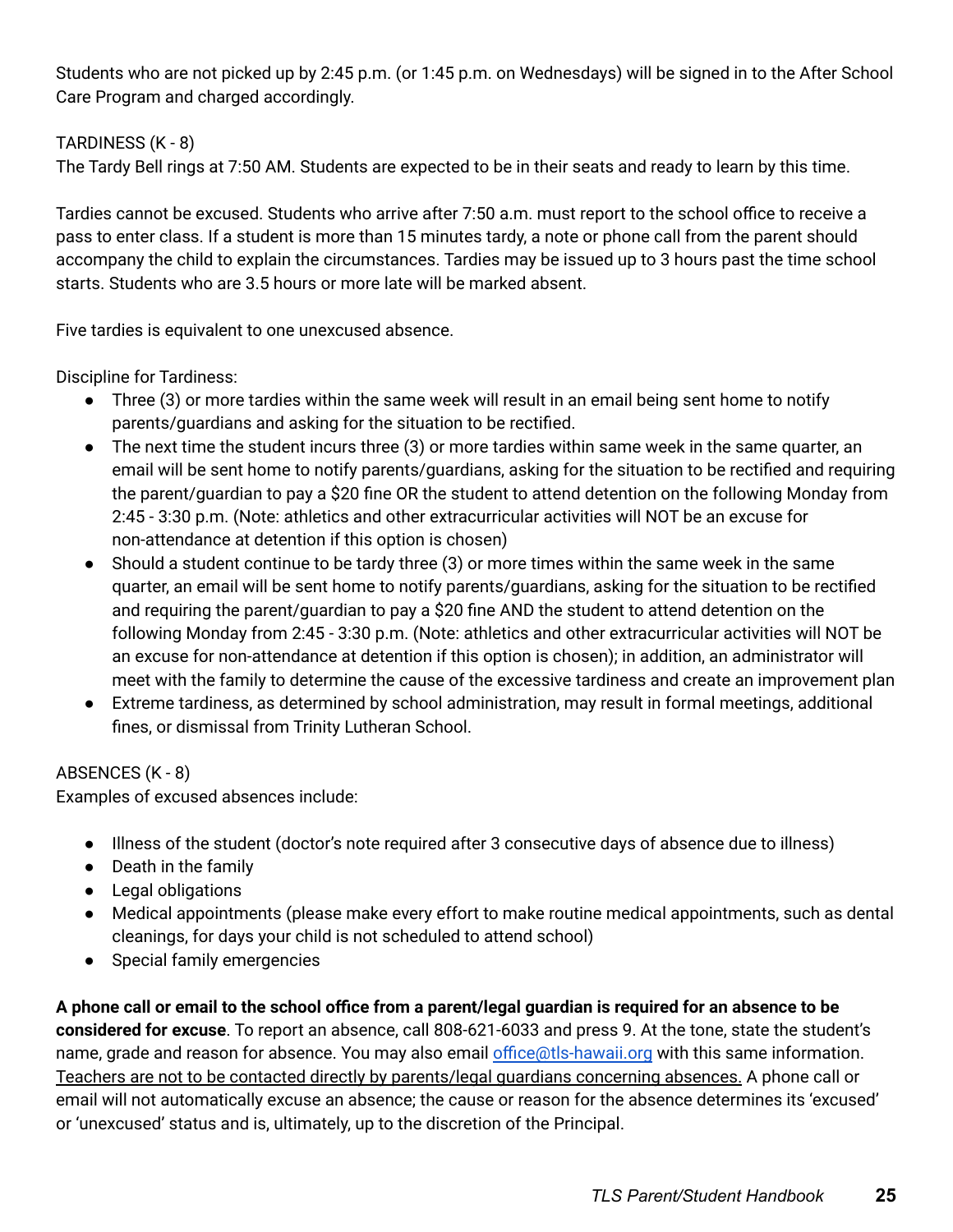All other absences are considered unexcused. Vacations are not considered excused absences, even if the school office has been notified in advance, and teachers are not obligated to create work either in advance or upon return of a vacation. We encourage families to take advantage of our intersession and summer breaks to schedule vacations so that student learning is not interrupted and student performance and grades are not negatively affected.

If a student is absent for three or more days without excuse, the student is considered truant and further action may be taken according to Hawaii State Compulsory Attendance Law.

Participation in extracurricular activities such as athletics requires attendance for at least four hours that day.

Parents/guardians must phone the Office or provide written permission by 9am if a student will be leaving campus before dismissal. A parent/guardian listed on the child's approved pick-up list must sign the child out at the Office. If returning the same day, students must check in with the office upon return to the campus.

# MISSING WORK DUE TO ABSENCE (K-8)

Whether or not an absence is excused, the student is expected to complete the work missed for the sake of learning the content and keeping up with grade level expectations. The student, with the help of a parent/guardian when necessary, is responsible for tracking missing work and grades, following up with the teacher when necessary, and completing work missed according to the teacher's expectations.

At the teacher's discretion, work missed due to an unexcused absence may be recorded as a zero.

On the second consecutive day of an excused absence, a parent/guardian or student may request that work missed due to an excused absence be prepared for pick up. Please note that if the child is absent for only one day, make up work will be provided in class the next day.

In order for the teacher to have time to prepare the work and materials, work MUST be requested no later than 12:00 p.m. (NOON) and may be picked up between 2:45 p.m. and 5:30 p.m. on the glass bookcase outside the front office.

Students are allowed one day for each day of an excused absence to make up work for full credit. For example, a student who is absent on Monday and picks up missing work on Tuesday must submit that work on Wednesday in order to earn full credit. Please be sure to read through the late work expectations and guidelines of the student's teacher.

Classroom teachers may require some work to be submitted in advance of a trip and may provide the student with alternate assignments to be completed while on the trip and submitted in a timely manner (as determined by the teacher) upon the student's return. If a student has an excessive amount of missing work or an incomplete project at the end of a quarter, the teacher may mark the subject "Incomplete" on the quarter report card until work is completed according to the teacher's expectations.

# RECORDS & ACCESS (K-8)

Students' parents or legal guardians are responsible for keeping student and family information updated in the school's information system, Sycamore. In accordance with Federal Law, parent(s)/guardian(s), or students over 18 years of age, may access student records. The school will comply with the request for copies of transcripts within the 24-hour requirement or one business day.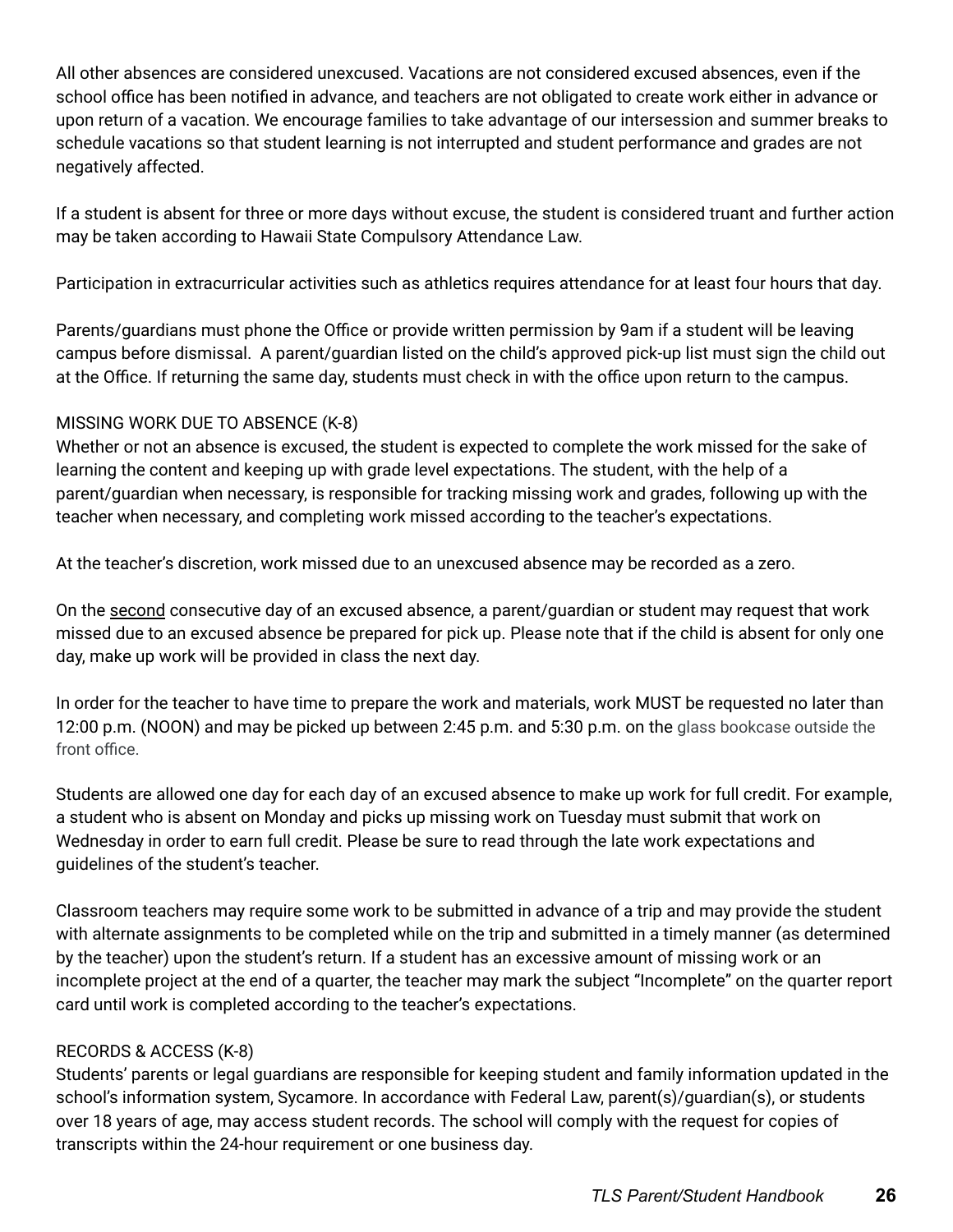We presume that either parent and any listed legal guardian has equal access to students and student records. The parent(s)/guardian(s) is/are responsible for providing legal documentation to the school in advance if a parent should be refused access to a student or the student's information.

# SYCAMORE EDUCATION (K-8)

Sycamore Education is a web-based system that allows students, parents and teachers to share information, including student grades, homework assignments, report card information, and newsletters. The system is also used to contact faculty and staff. To be able to access Sycamore Education you must include your email address on the Sycamore Information System Form. Once your account is established, you can view the information, day or night, at [http://www.sycamoreeducation.com.](http://www.sycamoreeducation.com/)

# FAMILY COMMUNICATION (K-8)

School information is emailed to families, so it is crucial that every family keeps email addresses current through Sycamore. Every week, the school will send out a weekly school newsletter called "Trinity Weekly" that includes important reminders, announcements, and a preview of upcoming events. Students in K-8 each receive a laminated "Friday Folder" at the start of the school year for the delivery of important paperwork such as field trip forms, graded work, or event flyers. If lost, the student and/or parent is responsible for replacement of the Friday Folder (\$5 each). Teachers are expected to update grades in Sycamore on a weekly basis for parents to view. Please speak first to the child, then contact the child's teacher directly, regarding grades or grade updates. Teachers in grades K - 8 maintain a website in lieu of a weekly newsletter and will email parents with reminders each Monday that school is in session. The site can be accessed through the Trinity Lutheran School website ([www.tls-hawaii.org](http://www.tls-hawaii.org)) or by contacting the classroom teacher. Teachers are not required to share home or cellular phone numbers or other personal contact information.

# OUTDOOR EDUCATION (K-8)

Students in grades 7 - 8 travel to an outer island in the fourth quarter for a unique educational experience. The initial, non-refundable deposit is due on Registration Day, with additional payment(s) scheduled thereafter as published by the trip's lead teacher.

Students in 5th grade join other island Lutheran schools for a two-night trip to Camp Erdman, while students in 6th grade participate in an individual camp experience on the island. Both trips typically take place in the first quarter of the school year.

The initial, non-refundable deposit for all of these trips is due on Registration Day, with additional payment(s) scheduled thereafter as published by the trip's lead teacher, along with all necessary details about the trip.

# TRAFFIC MANAGEMENT PLAN (K - 8)

Students begin and end the school day at the same time, which means that following the traffic management expectations outlined here is imperative for the safe and effective flow of traffic for all children and families. Students in kindergarten through grade 8 should be dropped off and picked up in the roundabout flow of the front parking lot off of California Avenue. If a parent/guardian has reason to exit their vehicle; the parent/guardian should park on the back court/lawn off of Ho'olulu Road. Vehicles may not be left unattended unless parked on the back court/lawn. The parking lot behind the Sanctuary off of Uluwehi Street and the parking stalls in the California Avenue parking lot that face the school building are reserved for school faculty and staff. Anyone picking up a child from school must be 18 years of age or older (unless specifically approved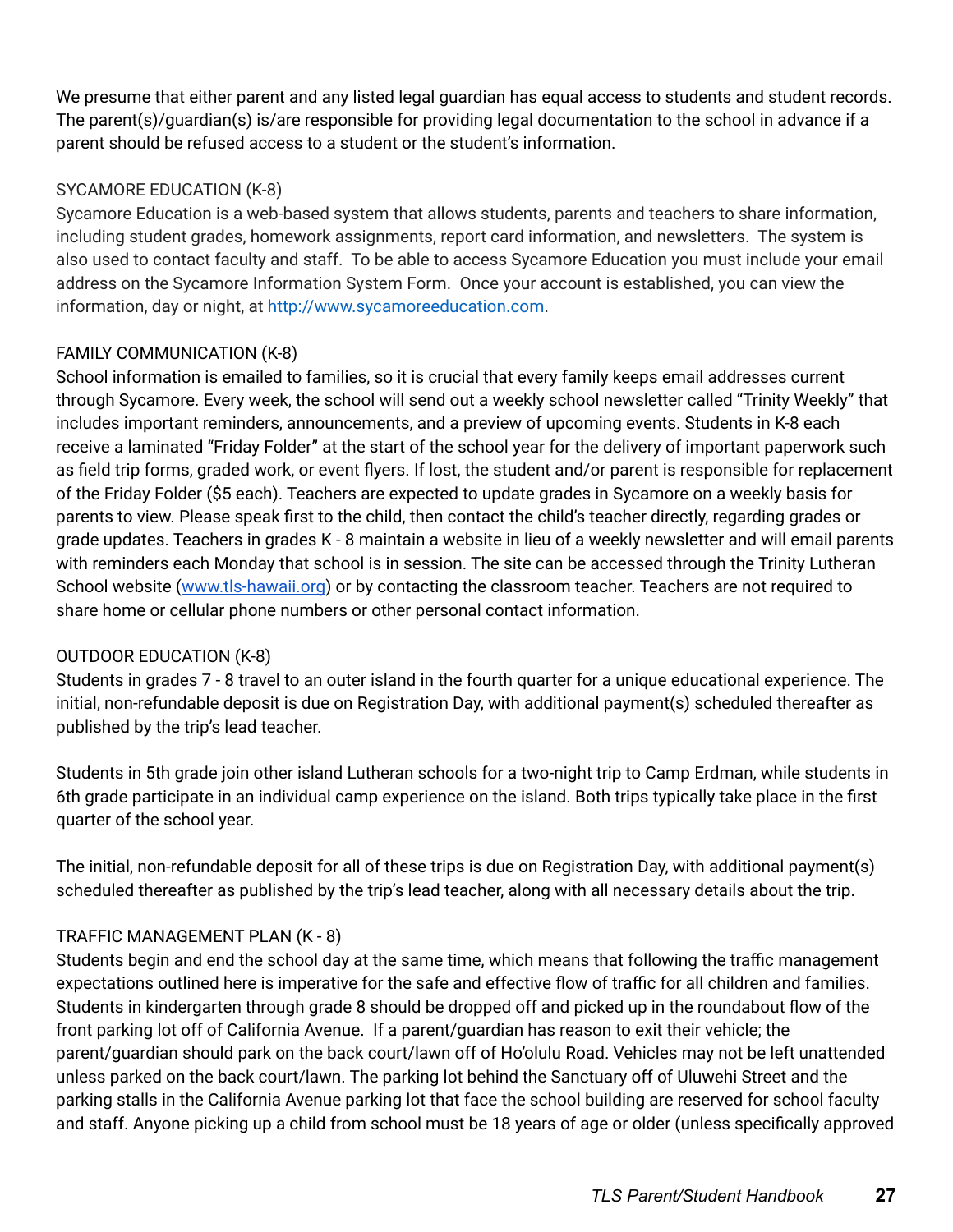by the principal) and listed on the child's authorized pick-up list. All pick-up persons should be prepared to show a valid ID to any school personnel at any time.

# STUDENTS LEAVING INDEPENDENTLY (K-8)

Students may walk home from Trinity Lutheran School independently if the parent/guardian has provided express and dated written and signed permission to the school office.

# TEACHER AFTER SCHOOL SCHEDULE (K-8)

Teachers assist in the departure process by walking students to pick up areas and supervising those areas. Teachers have been instructed not to take meetings or discuss student concerns until their parking lot duty ends (approximately 3:00 p.m.).

# PHYSICAL EDUCATION (K-8)

Trinity Lutheran School is committed to offering a grade school PE program that meets and/or exceeds state standards by scheduling both structured PE courses and providing plenty of active play and learning time. In line with this commitment, TLS students will remain active during the majority of the scheduled time period of the PE class. For questions about a child's PE course or requirements, please see the classroom teacher.

# FINE ARTS (K-8)

Trinity Lutheran School believes in the importance of Arts education. Music Arts, Visual Arts, Performing Arts, and Worship Arts provide opportunity for creativity, imagination, group participation and performance. All students are involved in the Fine Arts in some way. For lower elementary students, these elements are integrated into daily or weekly curriculum, while students in grades 5 - 8 participate in their choice of electives. Students in grades 4 - 5 participate in Choir, while students in grades 4 - 8 are offered the choice of Beginning Band or Band as an elective. There is a \$50 per student, yearly fee for Band. For detailed information about Choir, Beginning Band, and Band, including fees, policies, and expectations specific to these programs, please see our Music Arts Director.

# CURRICULUM MATERIALS & SCHOOL SUPPLIES (K-8)

Textbooks and workbooks are furnished as part of the tuition, while students and their parent(s) are responsible for the cost of lost or damaged books. All school-provided hardcover books must be covered by a book cover for the duration of the school year. All other materials may be supplied by the student/family. Student supply lists by grade level are provided with registration information via email, on our website, or through the front office.

# LOCKERS (K-8)

Students in grades 5 - 8 are issued a locker in the upstairs hallway outside of the classrooms. Lockers for books and other supplies necessary for success at school and must be kept clean and orderly. Students should never keep anything else of value in lockers. The school is not responsible for lost, damaged or stolen property from lockers. Lockers may be inspected by the principal and teachers at any time; please see our search and seizure policy for more information.

# LIBRARY (K-8)

Trinity Lutheran School is blessed by a large and well-stocked learning commons thanks to our dedicated PTT. Each class has the opportunity to use the library on a weekly basis and check out as many as two (2) books at a time. Books may be checked out for one week and renewed twice in a row. The library employs a computerized check-out system. Two consecutive reminders are issued to students for overdue books. If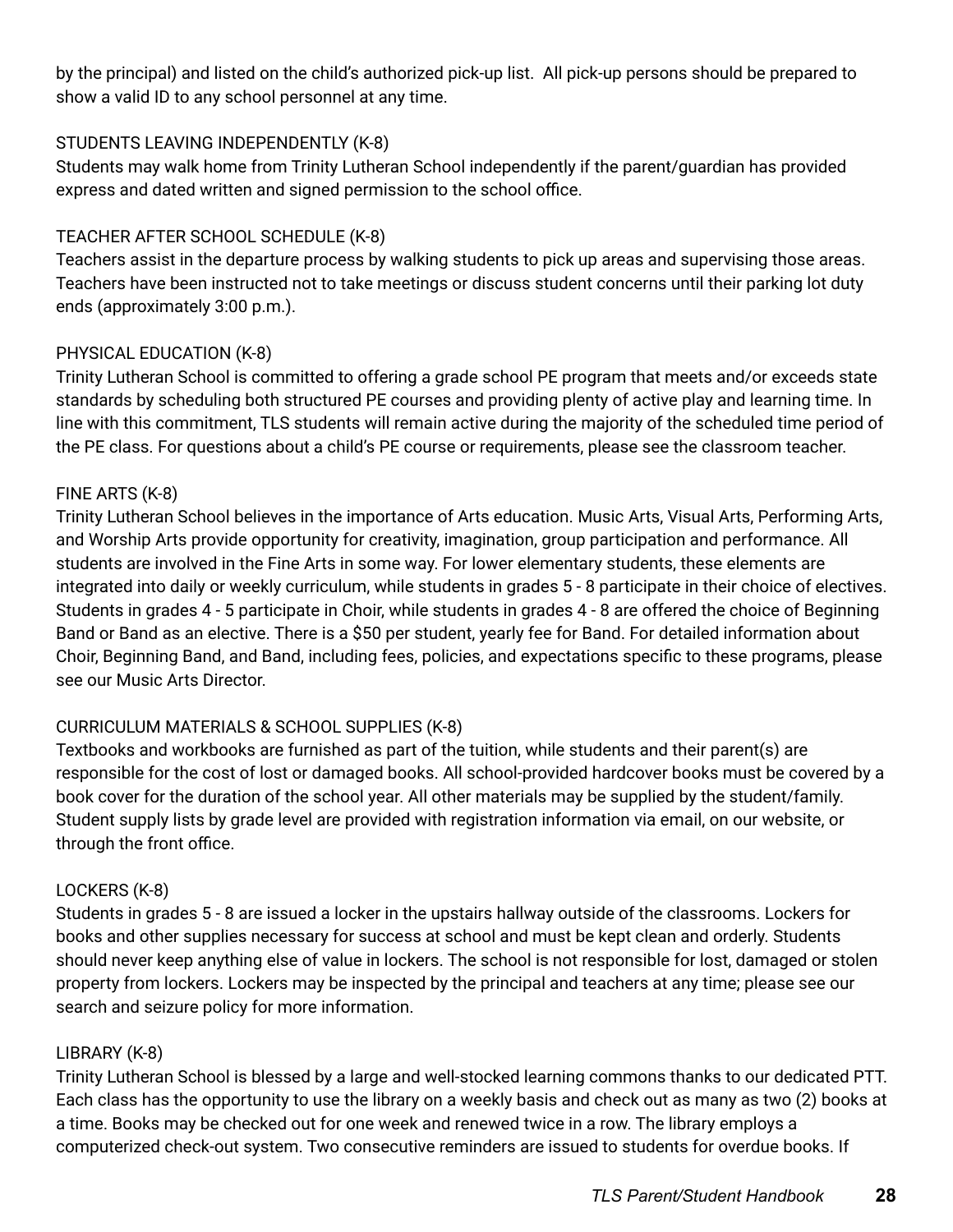required, the third notice is sent home to parents under the assumption that the book is lost or too damaged to return, and the replaced cost will be assessed and billed to the responsible party. Books that are returned in a damaged state will also need to be replaced or paid for by the borrower. The library is sometimes open before/after school for family use, and is sometimes used for other school/church/community events. Children may never be in the library without the supervision of an adult. Food and drinks are not allowed in the library unless otherwise approved by administration for a special event. A more comprehensive list of the library rules will be given to all students at the beginning of the year, and the school office will have copies of this list available for parent perusal.

#### REPORT CARDS (K-8)

Students in Preschool through grade 2 are evaluated on an ongoing basis in all subject areas; teachers will provide parents with developmentally appropriate progress reports quarterly and when necessary. Students in grades 3 - 8 receive percentages and letter marks, along with skill/behavior evaluations on each report card.

Report cards are available digitally through our school management system, Sycamore Education; you can find a link to Sycamore on our website under Parents. A hard copy of the fourth quarter report card will also be sent home with the student, along with SAT/OLSAT scores.

#### GRADING SCALE & GPA

Grading is on a four-point progressive scale for Grades K-2 as follows.

- 4- Student exceeds expectations: 90-100% correct
- 3- Student consistently meets expectations: 80-89% correct
- 2- Student is progressing with guided practice: 70-79% correct
- 1- Student has not yet met expectations: 69% or below

Grading is on a percentage basis for all subjects for Grade 3-8 on a 4-point GPA scale.

| <b>Letter Grade</b> | Percentage    | <b>GPA</b> |
|---------------------|---------------|------------|
| A+                  | 97% and above | 4.2        |
| A                   | 93-96%        | 4.0        |
| A-                  | 90-92%        | 3.8        |
| B+                  | 87-89%        | 3.3        |
| B                   | 83-86%        | 3.0        |
| B-                  | 80-82%        | 2.7        |
| C+                  | 77-79%        | 2.3        |
| C                   | 73-76%        | 2.0        |
| C-                  | 70-72%        | 1.7        |
| D+                  | 67-69%        | 1.3        |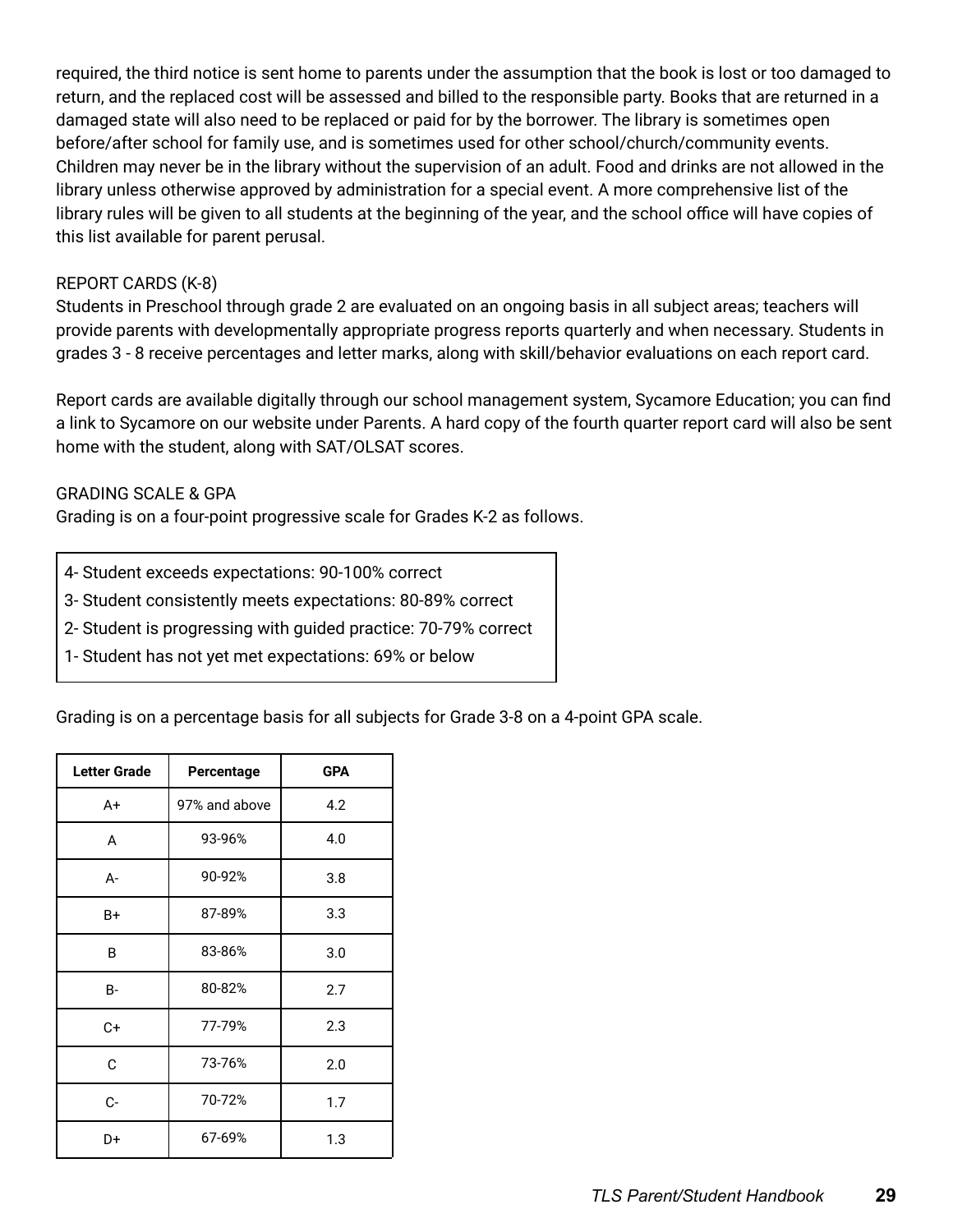| D                     | 63-66%        | 1.0 |
|-----------------------|---------------|-----|
| D-                    | 60-32%        | 0.7 |
| F                     | 59% and below | 0.0 |
| $INC =$<br>Incomplete | n/a           | n/a |

# ACADEMIC AWARDS

Middle School (6 - 8) Academic Awards will be calculated according to the 4-point GPA scale above, with subject grades weighted according to type and frequency.

- Principal's Award = Straight A's or 4.0 and higher (No C's)
- 1st Honors =  $3.5 3.99$  (No C's)
- 2nd Honors =  $3.0 3.49$  (No C's)

Academic Awards for students in grades 3 - 5 will be calculated as follows:

- Principal's Award = All A's
- 1st Honors = All A's and B's (Nothing lower than 85%)
- $\bullet$  2nd Honors = All A's and B's (Nothing lower than 80%)

Awards may be given for student achievement, attitude, or behavior. End-of-Year Awards may also be given for perfect attendance (school or church), physical fitness, or other.

# ACHIEVEMENT TESTS & BENCHMARK ASSESSMENTS (K-8)

Standardized Achievement Tests (Stanford 10/OLSAT 8) are given in the spring to students in grades 2 - 8. The main purpose of standardized testing is two-fold: 1) it paints a picture of the overall quality and success of the school's curriculum and learning programs, and 2) it helps to drive the school's decision-making when updating, eliminating, or adopting curriculum, programs, strategies, and equipment for learning. While SAT's should never be seen as the sole indicator of a student's learning, ability, or success, results are shared with parents/guardians with the child's final report card. Students in K - 8 complete benchmark assessments three times per year in order to gage their reading skills, drive teacher planning, individualize instruction, and offer enrichment or support for students according to their reading level. Teachers at all grade levels, PS - 8, also use other forms of diagnostic and progress-monitoring assessments throughout the year.

# HOMEWORK (K-8)

There are 168 hours in each week. Much of that time is spent sleeping, and for children, much of that time is spent at school. A portion of that time is expected to be spent on homework, self-improvement, and advancement. With that said, assigned homework will be designed to be meaningful and of such a nature that it can be completed by the child with minimal or no help from the parent.

Suggested lengths of homework time per night are: Grades K and 1: 10—20 minutes; Grades 2 and 3: 20—30 minutes; Grades 4 and 5: 40—50 minutes; and Grades 6 through 8: 60—75 minutes. Long-term assignments or projects and make-up work may require extra work on weekends. Honors math classes may incur longer evening homework sessions.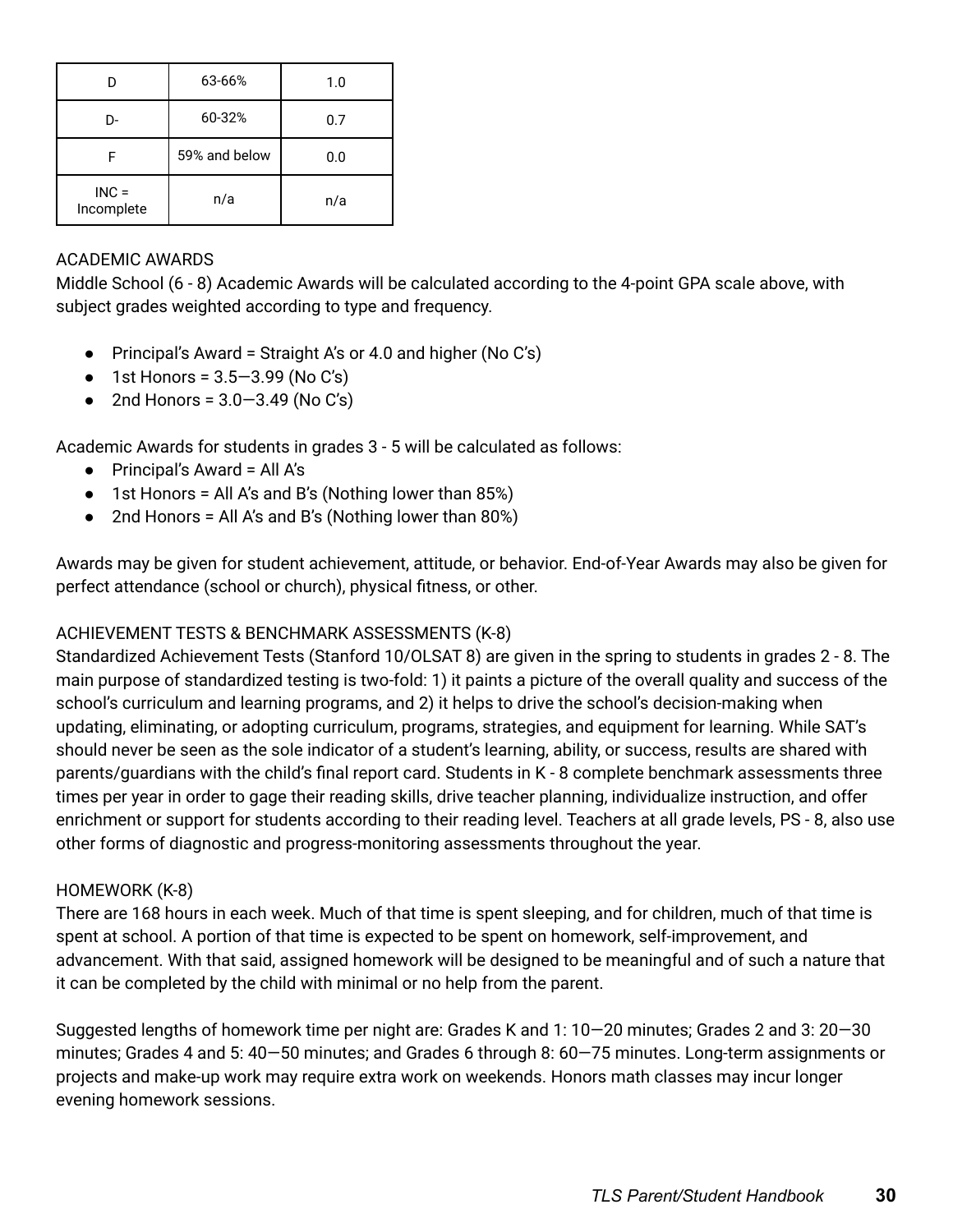# PARENT-TEACHER CONFERENCES (K-8)

Parent-Teacher Conferences are scheduled during the first and third quarters. First quarter conferences are required for 1st-8th grade families; and a third quarter conference is required for kindergarten families. Additionally, private conferences with a child's teacher(s) may be scheduled anytime by contacting the child's teacher directly.

# PROMOTION & RETENTION (K-8)

Trinity Lutheran School believes in educating the whole child. Thus, promotion and retention are based on the child's age, ability to work at present or assumed grade level, attendance rate, social-emotional growth, and behavior. A child will be placed each year at that grade level which is most appropriate to that level of his or her academic skill and ability to succeed socially.

It is the intention of Trinity Lutheran School to attempt reasonable intervention before recommending or requiring retention. The action is taken after consultation with the administration and the parents. If a child is retained, a conference between parent(s) and teacher(s) will be scheduled prior to or within the first two weeks of the school year in order to create a plan for that individual child to ensure he or she has a successful experience. Should retention be recommended by the classroom teacher and supported by administration, the child will only be allowed to re-enroll at Trinity Lutheran School at that grade level. Parent(s)/Guardian(s) have the right to enroll the child in another school at the next grade level with the understanding that Trinity Lutheran School records held and given to requesting schools will show the recommendation for retention.

Promotion of students to the next grade level requires all of the following: At least 85% daily attendance. At least 85% of daily assignments are completed to the student's ability level. At least 85% of projects and tests are completed to the student's ability level.

If, after promotion, it is the professional opinion of the teacher that the child is not able to adequately function at that grade level, one of the following will occur: 1) the child will be sent back to the prior grade level, or 2) the child may remain in the current grade level and must repeat that grade the following year. Promotion from 8th grade requires a minimum of 60% (D-) for the year in all core subject areas.

Grade acceleration is not desirable, nor is it a recommended option for gifted or high achieving students at Trinity Lutheran School. The administration and staff of Trinity Lutheran School will recommend and facilitate other strategies to challenge and enrich the academic life of gifted and high-achieving students.

# ATHLETICS PROGRAM

The Crusader Athletics Program is a ministry of Trinity Lutheran School designed to promote participation in interscholastic sports by both boys and girls in grades 5 - 8, and sometimes students in lower grades. Trinity Lutheran School is proud to participate in the Lutheran School Sports League (LSSL), offering both Basketball and Volleyball at the Junior Varsity and Varsity level for girls and boys in grades 5 - 8. There is a \$50 year fee per athlete, per sport season.

Crusader Varsity Volleyball runs October to December, while Varsity Basketball runs February through April with practices held 3-4 times per week. Varsity level sports in the LSSL are competitive, with a focus on building higher level team play based on fundamental skills. Playing time in league games is at the discretion of the coach. Although designed for student-athletes in grades 7 - 8, younger students are invited to try out for the team.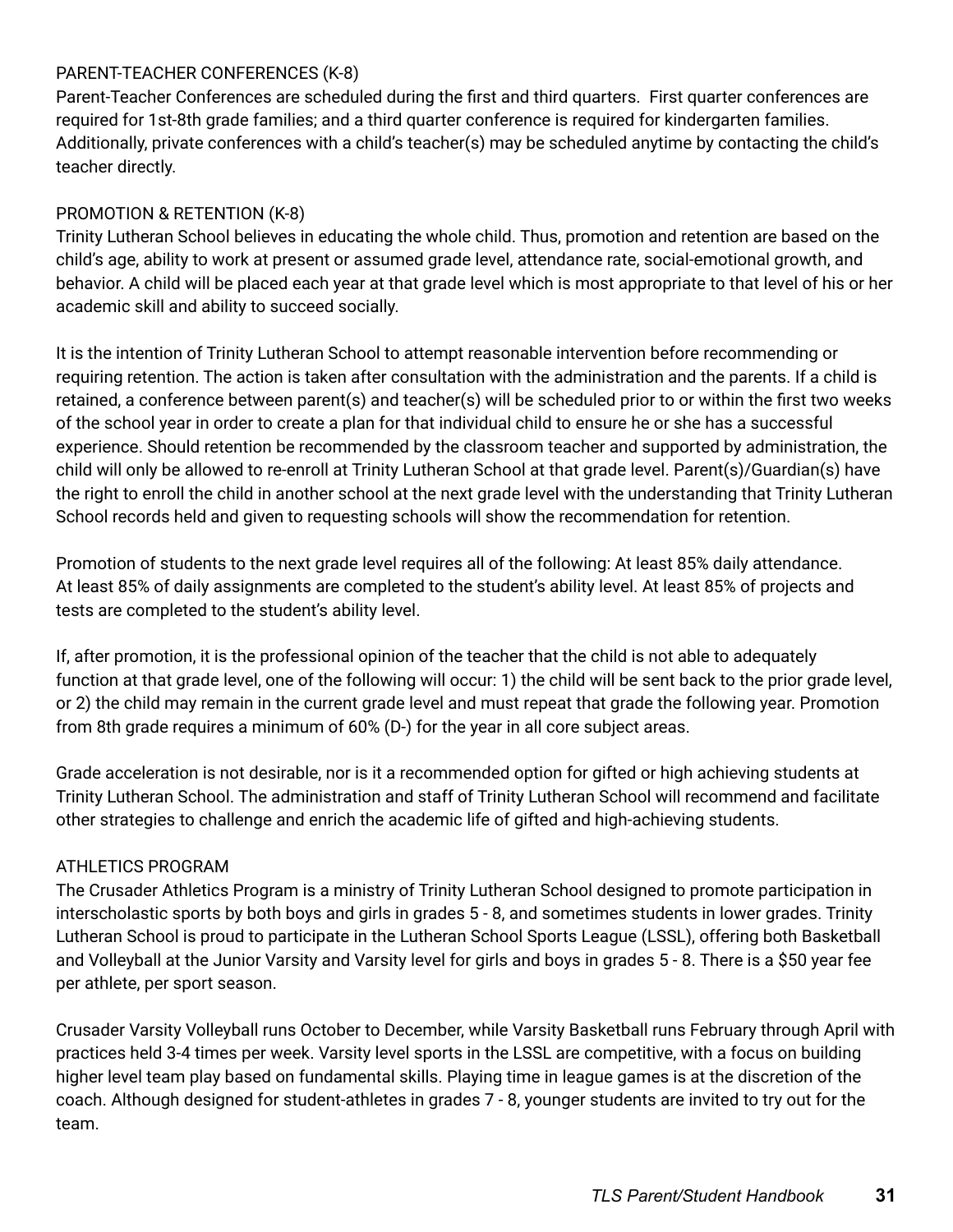Junior Varsity Volleyball runs August through September, while Junior Varsity Basketball runs January through February with practices 2-3 times per week. JV level sports in the LSSL are designed to focus on fundamental skills and developing the love of the game. Playing time in league games is as equal as possible for all members of the team. The JV level is designed for students in grades 5 - 6, but student-athletes in lower grades are often invited to participate.

We are blessed to have an athletic court on our campus where we hold practices after school as well as host home games; home games are sometimes played at Wahiawa District Gym just down California Ave(when available). Away games are played at the various LSSL members' campuses, including Aiea, Ewa Beach, Honolulu, Kaneohe, and Pearl City.

In addition to Volleyball and Basketball, Crusader athletes participate in a competitive Cross Country meet in November, as well as a Track and Field meet in the Spring; Cross Country is open to all student athletes in grades 4 - 8 while the Track and Field meet is for student athletes in grades 5 - 8.

Game and practice schedules are distributed to each team at the beginning of each season. Schedules are also published on the school's website.

Trinity Lutheran School expects student-athletes to emulate Jesus Christ in everything they do, including how they compete. Sportsmanship should flow from the basic principles of a Christian lifestyle. Parents, coaches, and athletic directors have the responsibility to develop this concept in the student-athlete.

To be eligible to compete in interscholastic sports, the following requirements must be met:

- 1. The student must display good citizenship at all times.
- 2. The student must meet academic eligibility qualifications.
- 3. The student must display good effort and attitude both in the classroom and on the athletic field.
- 4. The appropriate participation forms and fees must be turned in during the sign-up period at the start of each season. See our webpage or enrollment paperwork regarding fees.
- 5. A student who does not participate in physical education class is ineligible to participate in after-school sports for that day.
- 6. A student who is absent from school is ineligible to participate in after-school sports for that day. (Must be in attendance for at least three (3) hours that day.)

Students who are ineligible for three (3) weeks during a season shall be declared ineligible for the remainder of the season. School administration may reinstate eligibility at any time deemed appropriate.

Parents and other supporters of Trinity Lutheran School student-athletes are also expected to conduct themselves in a manner that sets a Christ-like example for children. Spectators of practice or games who do not meet this expectation may be removed from the athletic area at the discretion of the athletic director, coach, or school administration.

# EIGHTH GRADE GRADUATION

.

Trinity Lutheran School's 8th grade graduation takes place in the church sanctuary. Tickets are not necessary and all family, friends, and supporters of our graduates are welcome to attend. Eighth grade graduation is contingent upon the student earning passing credits averaged from both semesters of the 8th grade year. Valedictorian and Salutatorian awards will be presented to the top two students from the eighth grade class based on GPA. Graduating students must have attended Trinity Lutheran School for at least 7th and 8th grade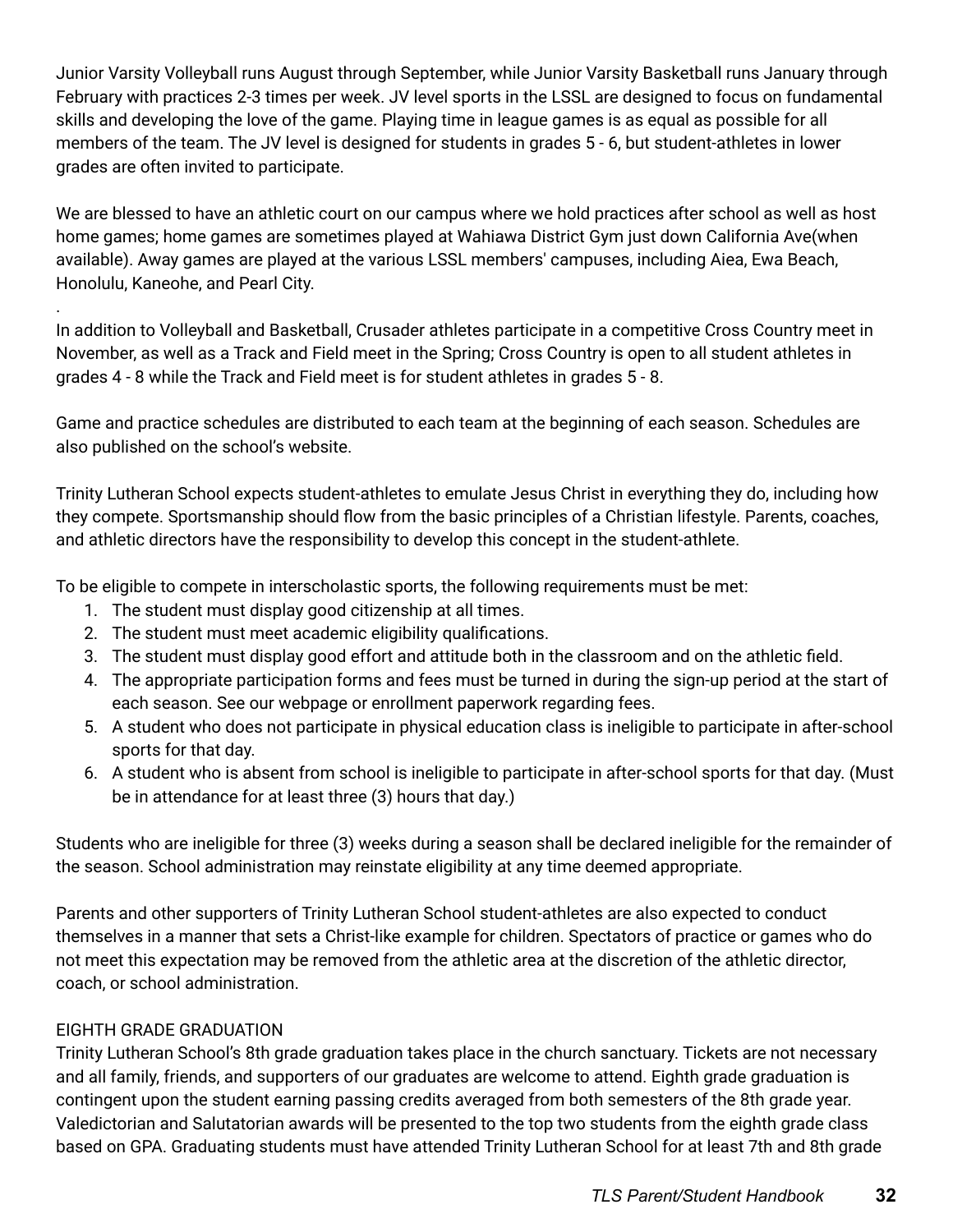(full years) to be eligible for the Valedictorian and Salutatorian designation. Academic honors will be given to incoming students who have met the standards but do not meet the two-year requirement. All tuition and fees must be paid in full by May 1 of that year for a student to be eligible to attend the 8th grade graduation ceremony.

# UNIFORMS & DRESS CODE

Students in grades K-8 wear school uniforms, while students in the Early Learning Program wear their own clothing according to the dress code.

As Scriptures state, our body is a temple of the Holy Spirit. Therefore, Trinity Lutheran School endeavors to present our students in a decent, neat, respectable manner, endeavoring to maintain the highest all-around standards, including our students' appearance. The purpose of a dress code is to establish guidelines and standards for the proper dress and grooming of all Trinity Lutheran School students. The faculty of Trinity Lutheran School is firmly convinced that a student's attire and appearance directly affects his or her behavior and attitudes toward learning. The pride the students show in their appearance and their attire contributes greatly to their attitude in school and the respect they earn throughout the community. The goal of the Trinity Lutheran School uniform dress code is to encourage positive attitudes, enhance the learning environment, support proper behaviors, and emphasize good taste, comfort, health, and safety.

The following factors apply to the Trinity Lutheran School uniform dress code:

- 1. Uniform clothing must be purchased from our Trinity Lutheran School approved vendor, Pueo Print ([https://pueoprintco.com](https://pueoprintco.com/) school code: TLS96786), or through our PTT's Clothes Closet, which sells gently used Pueo Print uniform apparel.
- 2. The uniform school apparel must be properly fitted, neat, clean, and safe for school activities in and out of the classroom.
- 3. The uniform school dress code is a learning experience in the sense that it helps students become more responsible, accountable, and disciplined.
- 4. It is the student's responsibility to know, understand and follow the uniform dress code of the school.
- 5. It is the parents' responsibility to guide and educate their children as to appropriate school attire, to support the school's dress code, to assist the student in choosing proper attire, and to be aware of the clothing the student wears to school.
- 6. It is the school's responsibility to enforce the code. Trinity Lutheran School reserves the right to reject any clothing, hair styles, jewelry or any other unacceptable accessories or styles worn to school by students.
- 7. Such offenses will need to be immediately corrected and disciplinary actions may be necessary for drastic and/or repeated offenses.

Shorts, Skirts, Pants and Slacks: Boys' shorts (navy, black or khaki) may not extend below the kneecap. Pants and shorts must fit properly and be worn at the waistline and not worn in a saggy or baggy manner. A belt of appropriate length must be worn by students in grades 3 - 8 if the apparel was manufactured with belt loops (belt loops may NOT be removed). Girls may wear navy, black or khaki shorts, slacks, skirts, skorts, or jumpers. The hemline of all shorts, skirts, skorts or jumpers must be fingertip length (at the discretion of administration) and must be worn at the waistline. A belt of appropriate length must be worn by students in grades 3 - 8, if the apparel was manufactured with belt loops (belt loops may NOT be removed). A cloth sash, rope or ribbon is NOT a substitute for a belt.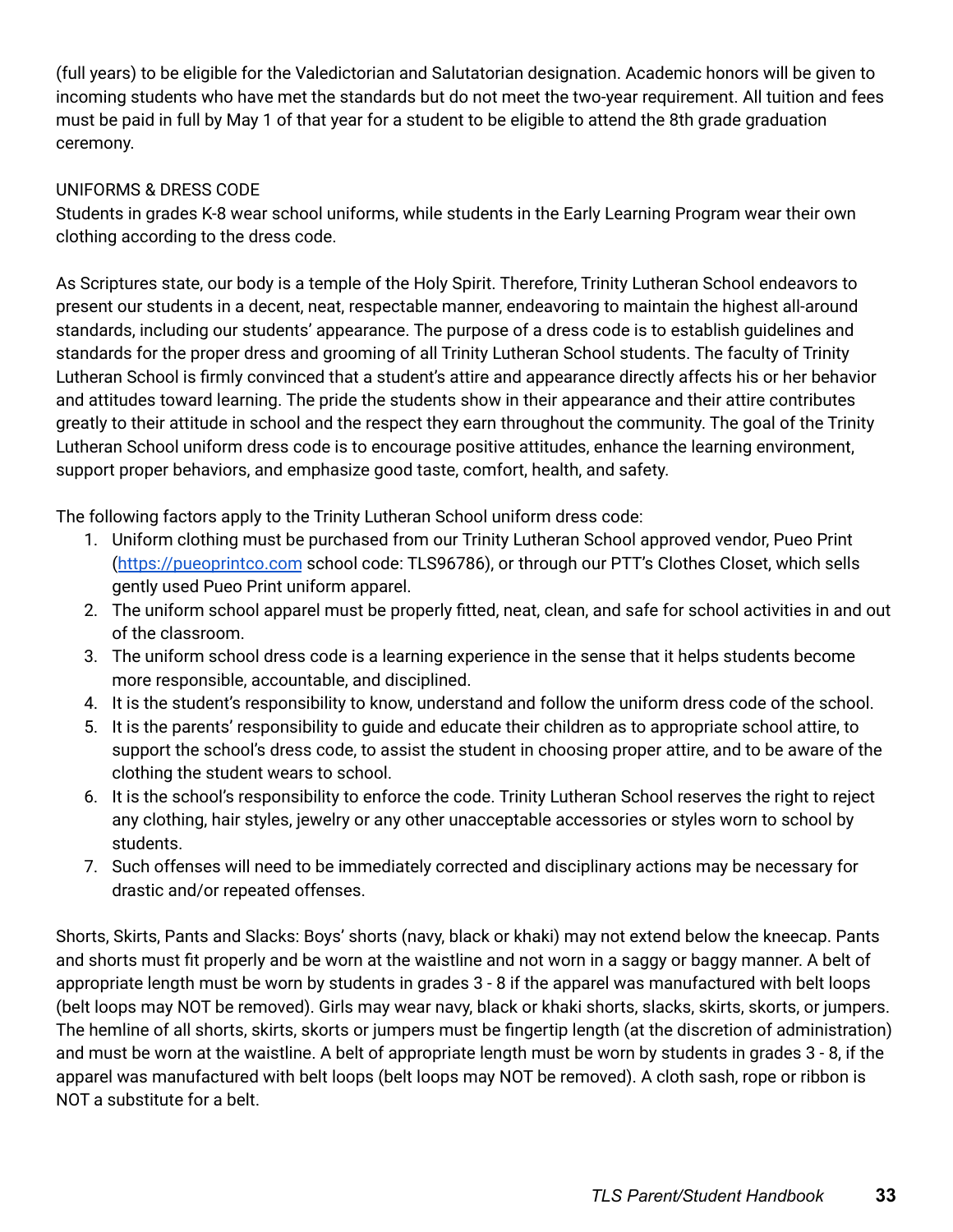Shirts: The uniform top for boys and girls must consist of a solid (single) colored polo shirt (green, gray or black) with the Trinity logo purchased from our official uniform vendor. The polo shirt may NOT have any visible logos, lettering, printing, graphics, or embroidery (large or small) other than the Trinity Lutheran School logo. Shirts must be fully tucked in at all times. Polo shirttails that are not long enough to be fully tucked in or will not remain tucked in during normal school activities may not be worn. Polo shirts must fit the student properly, not too tight and not oversized. Each student will be required to purchase at least one (1) Trinity Lutheran School HUNTER GREEN polo shirt for field trip purposes.

Sweaters, Sweatshirts and Jackets: Trinity Lutheran School logo sweatshirts are the preferred outerwear and the only outerwear that will not be brought into question. Solid (single) colored sweaters (cardigan, pullover, or hoodie) may be worn in or out of the classroom, but note that the sweater may NOT have any noticeable logos, lettering, printing, graphics, or embroidery, other than an optional Trinity Lutheran School logo or insignificant company logo such as a small Nike swoosh. Raincoats, windbreakers, or other jackets may be worn outside only and solid colors are preferred; any logos, lettering, printing, graphics, or embroidery may at any time throughout the year be deemed inappropriate by any Trinity Lutheran School employee.

Clothing Condition: All clothes must be neat, clean and may not show signs of excessive wear or repair. No tattered or torn apparel is permitted.

Footwear: Athletic shoes with socks will allow students to participate safely and comfortably in all school activities each day and are required for P.E. classes. Such footwear is highly recommended for daily wear. Closed-toe and closed-heel shoes with socks are required at all times. Shoes must be properly and securely tied (on the outside of the shoe) at all times.

Hair: Hair should be clean and neatly groomed for both boys and girls. No extreme, unkempt, or distracting hair styles or accessories will be permitted. No Mohawks, faux-hawks or other extreme hairstyles are permitted. Hair must remain a natural color without obvious dying; hair should not be streaked, bleached or otherwise altered in an obvious, extreme, or distracting manner. Designs may NOT be cut, dyed or bleached into the hair. All hair styles will be subject to the principal's interpretation of this policy. A student wearing a style that is not permitted must restore their hair to an acceptable state immediately; the student may have the weekend following notification to fix the hairstyle, and if it is not fixed by the following week, the student will not be permitted to return to school until it is fixed.

Jewelry and Body Art: Jewelry must be modest and not distracting. Large hoop or dangling earrings are not permitted. Body and/or cartilage piercings (other than earlobe), tattoos or other body art or ornamentations, whether permanent or temporary, are not permitted at any time at school and school functions. Students may not write or draw on their skin or clothing with pens, markers or other writing devices.

Make-Up: The wearing of make-up by any student is NOT permitted.

Hat and Caps: Hats and/or caps may not be worn inside the buildings, but may be worn for protection from the sun on the playground. Instructors may limit the wearing of the caps. Bandanas may not be worn at school.

Special Dress Days: Special guidelines are set for "free dress" or "non-uniform" days. Requirements include the same footwear rules as regular uniform days regarding shoes and socks. No narrow shoulder straps for tops or dresses (all tops/dresses must have short or long sleeves), and skirts or dresses must be at finger-tip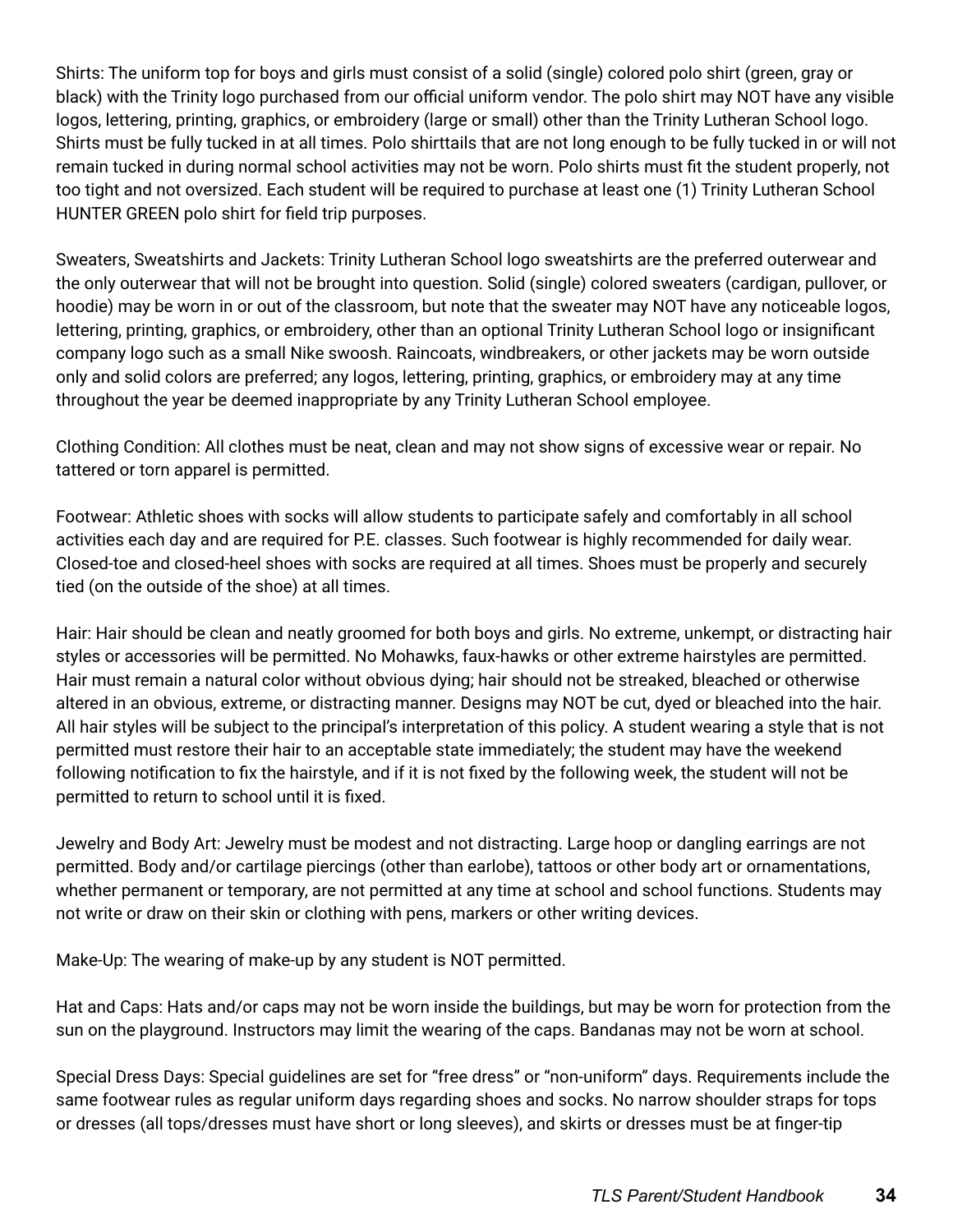length or longer. No low-cut necklines, tight clothing, or inappropriate graphics or wording is allowed on clothing (including wording that could carry a double-meaning). All apparel must be modest and suitable for our Christian environment. Please do not wear any questionable clothing to school. If a parent and/or student is unsure about the appropriateness of an article of clothing, check with the Principal prior to the free dress day for a ruling. Students not following these guidelines will be sent to the office until the guidelines are met. On specified spirit days, students may dress according to instructions. Students choosing not to dress for spirit days must wear regular school uniforms. PE uniforms may only be worn on scheduled PE days. Unless otherwise directed, students will always wear their regular school uniform on all school field trips with a HUNTER GREEN polo shirt. Students not adhering to the uniform dress code will not be permitted to go on the field trip. For special events and trips where water activities are planned, student swimwear must be modest in appearance.

Dress Code Violations: Any student in violation of the dress code may be sent to the office, sent home and/or held out of class or an activity until the infraction is corrected. This may result in an unexcused tardy or absence. Since parents are responsible for the daily dress and appearance of their children, they will be notified of any dress code violations and held responsible to bring in an appropriate change of clothing, as needed. Depending on circumstances, obvious and repeated dress code violations may result in disciplinary action.

Final Authority: These guidelines may be revised anytime, with or without warning. The school administration and/or teaching staff will make the final decisions regarding any dress code questions, issues, or disputes. The school will make every effort to notify families of any dress code revisions.

# PTT CLOTHES CLOSET (K-8)

The PTT Clothes Closet is a place where families may find gently worn uniforms. All used clothing is \$2 per item. Check in the school office for PTT Clothes Closet procedures.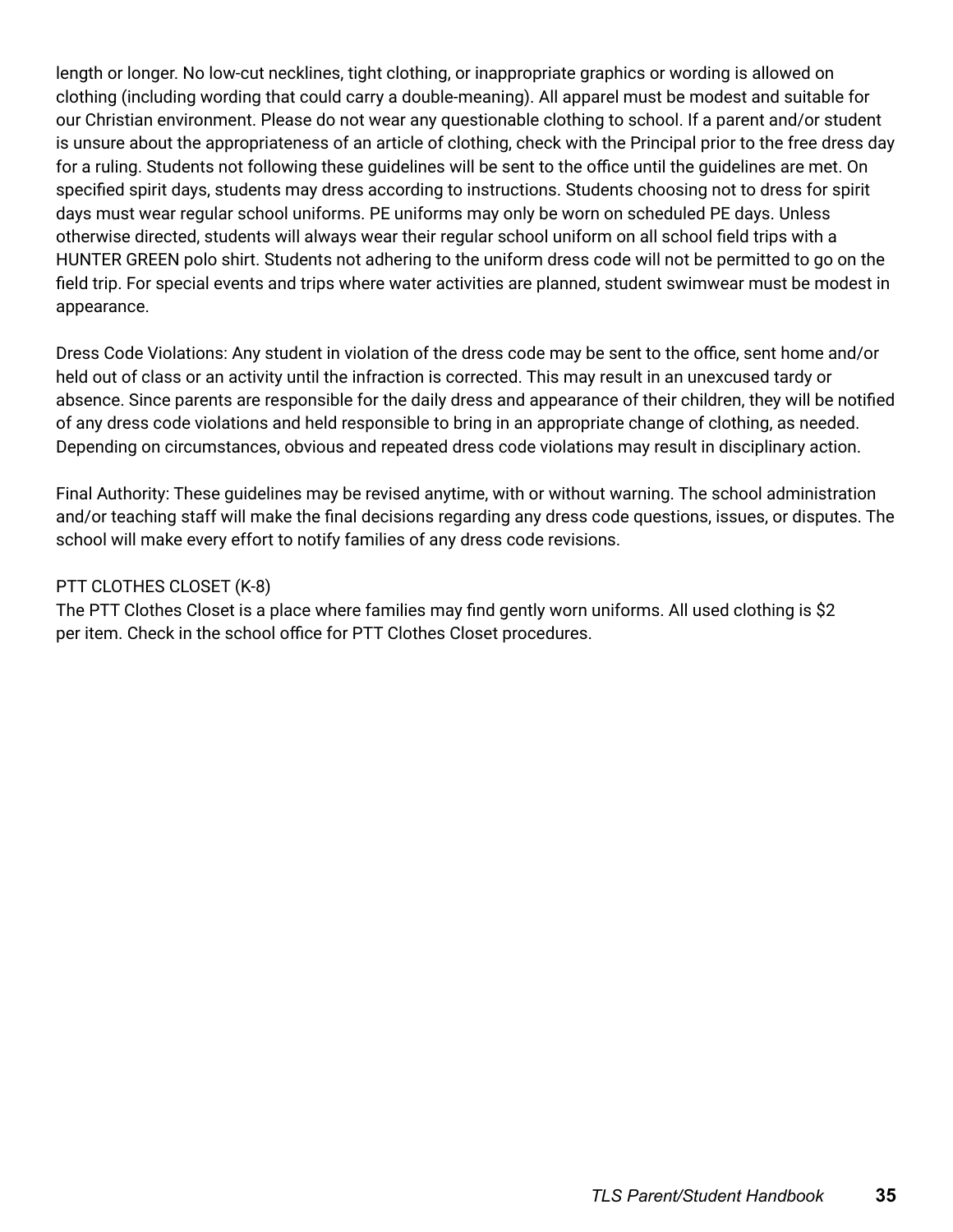# **PRESCHOOL PROGRAM INFORMATION & POLICIES**

#### FAMILY COMMUNICATION (PRESCHOOL PROGRAM)

School information is emailed to families, so it is crucial that every family keeps email addresses current through the school office. Every week, the school will send out a weekly school newsletter called "Trinity Weekly" that includes important reminders, announcements, and a preview of upcoming events. Parents are required to connect to ClassDojo, a free app that allows parents to send messages directly to the teacher, view photos posted by the teacher, and upload student work if necessary.

# FOOD SERVICE (PRESCHOOL PROGRAM)

Students need to bring a snack from home. To eliminate the concern for food allergies, all snacks are provided by the parents. Please report any food allergies to the school office in writing no later than the first day of school.

The school contracts with a professional catering company for hot lunches in both the Early Learning Program and grade school. All catered meals are prepared according to USDA guidelines. A lunch menu for selection and ordering will be posted for the next month prior to the beginning of each month. Parents are responsible for the cost of this service.

#### ADMISSIONS & ENROLLMENT (PRESCHOOL PROGRAM)

To enroll in our Preschool or Pre Kindergarten classes, children must be three (3) years old or four (4) years old, respectively, by September 1st and be fully potty trained. Trinity Lutheran School defines fully potty trained as the child knows when he/she needs to use the bathroom and being able to do so without assistance. Trinity Lutheran School does not allow a child to come to school wearing pull-ups or similar style potty training garments. Students that have potty training accidents during school hours will be asked to stay home for two weeks to continue working on proper training.

#### START TIME (PRESCHOOL PROGRAM)

Classrooms open at 7:15 a.m. Students dropped off before 7:15 a.m. are required to sign in to the Before School Care Program and will be charged accordingly or must stay with their parent/guardian until 7:15 a.m.

#### DISMISSAL (PRESCHOOL PROGRAM)

For full day students, regular dismissal is at 2:30 p.m. Every Wednesday, dismissal is at 1:30 p.m. For half day students, dismissal is at 12:30 p.m. every day.

Families with students in grades with different pick up times should use the later pick up time.

Students who are not picked up by 2:45 p.m. (or 1:45 p.m. on Wednesdays) will be signed in to the After School Care Program and charged accordingly.

#### ABSENCES (PRESCHOOL PROGRAM)

A phone call or email to the school office from a parent/legal guardian is required for an absence to be **considered for excuse**. To report an absence, call 808-621-6033 and press 9. At the tone, state the student's name, grade and reason for absence. You may also email [office@tls-hawaii.org](mailto:office@tls-hawaii.org) with this same information. Teachers are not to be contacted directly by parents/legal guardians concerning absences. A phone call or email will not automatically excuse an absence; the cause or reason for the absence determines its 'excused' or 'unexcused' status and is, ultimately, up to the discretion of the Principal.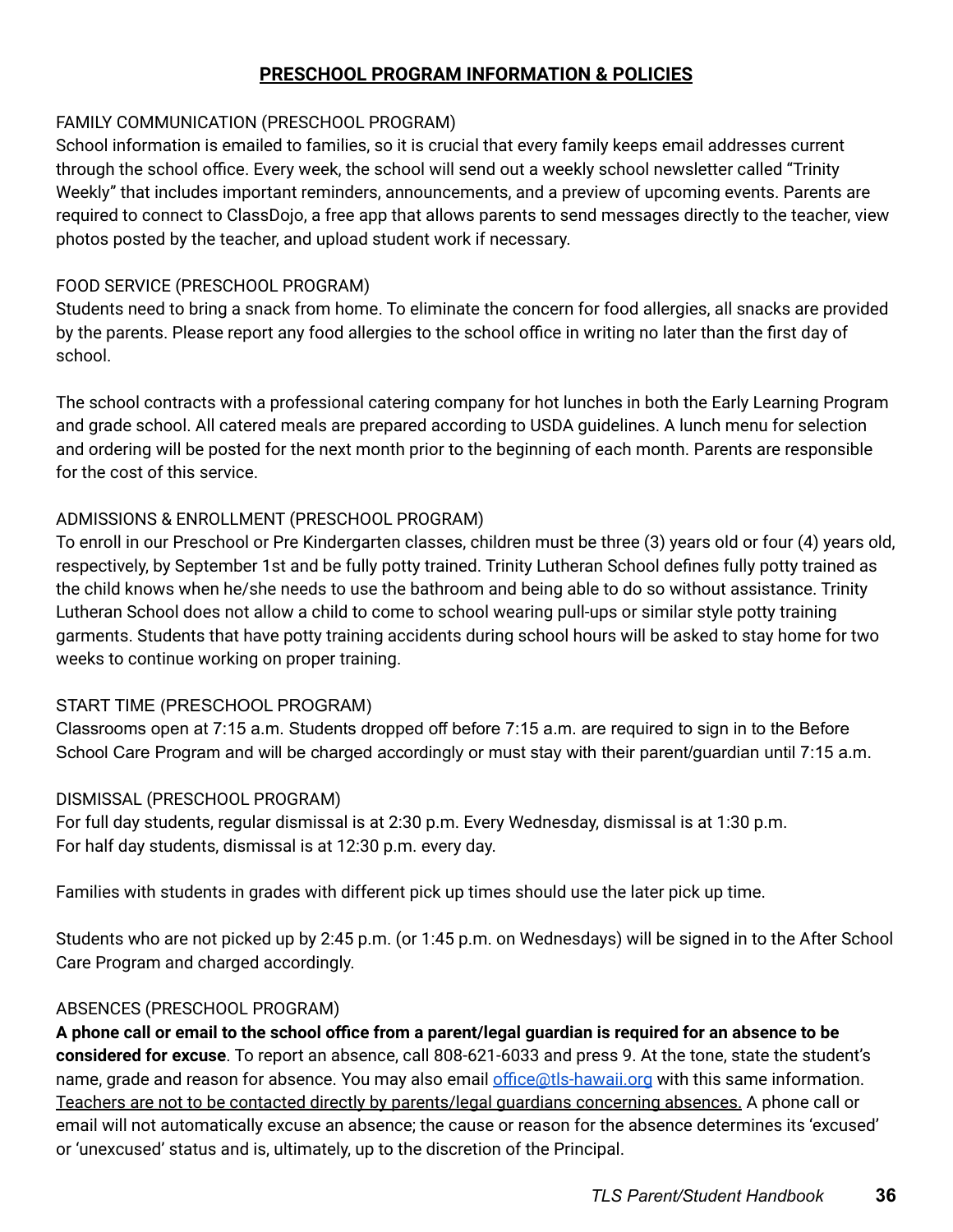All other absences are considered unexcused. Vacations are not considered excused absences, even if the school office has been notified in advance, and teachers are not obligated to create work either in advance or upon return of a vacation. We encourage families to take advantage of our intersession and summer breaks to schedule vacations so that student learning is not interrupted and student performance and grades are not negatively affected.

If a student is absent for three or more days without excuse, the student is considered truant and further action may be taken according to Hawaii State Compulsory Attendance Law.

Participation in extracurricular activities such as athletics requires attendance for at least four hours that day.

Parents/guardians must phone the Office or provide written permission by 9am if a student will be leaving campus before dismissal. A parent/guardian listed on the child's approved pick-up list must sign the child out at the Office. If returning the same day, students must check in with the office upon return to the campus.

# TRAFFIC MANAGEMENT PLAN (PRESCHOOL PROGRAM)

The traffic management expectations outlined here are imperative for the safe and effective flow of traffic for all children and families.

Students in preschool and prekindergarten classes must be signed in and out of the classroom. Parents/Guardians must park on the back court/lawn off of Ho'olulu Rd and walk to the child's classroom. The gates will be opened from 715am-8am. If arriving after 8am, parents may park in the California Avenue parking lot.

The parking lot behind the Sanctuary off of Uluwehi Street and the parking stalls in the California Avenue parking lot that face the school building are reserved for school faculty and staff.

Anyone picking up a child from school must be 18 years of age or older (unless specifically approved by the principal) and listed on the child's authorized pick-up list. All pick-up persons should be prepared to show a valid ID to any school personnel at any time.

# PARENT-TEACHER CONFERENCES (PRESCHOOL PROGRAM)

Parent-Teacher Conferences are scheduled during the first and third quarters. It is required that Preschool Program families attend a third quarter conference. Additionally, private conferences with a child's teacher(s) may be scheduled anytime by contacting the child's teacher directly.

# PROMOTION & RETENTION (PRESCHOOL PROGRAM)

Trinity Lutheran School believes in educating the whole child. Thus, promotion and retention are based on the child's age, ability to work at present or assumed grade level, attendance rate, social-emotional growth, and behavior. A child will be placed each year at that grade level which is most appropriate to that level of his or her academic skill and ability to succeed socially.

# DRESS CODE (PRESCHOOL PROGRAM)

Students in the Preschool program are asked to wear closed toe shoes daily. Shoes should also go around the back of the heel to prevent slipping or sliding off. Students should wear elastic waist pants/shorts so that